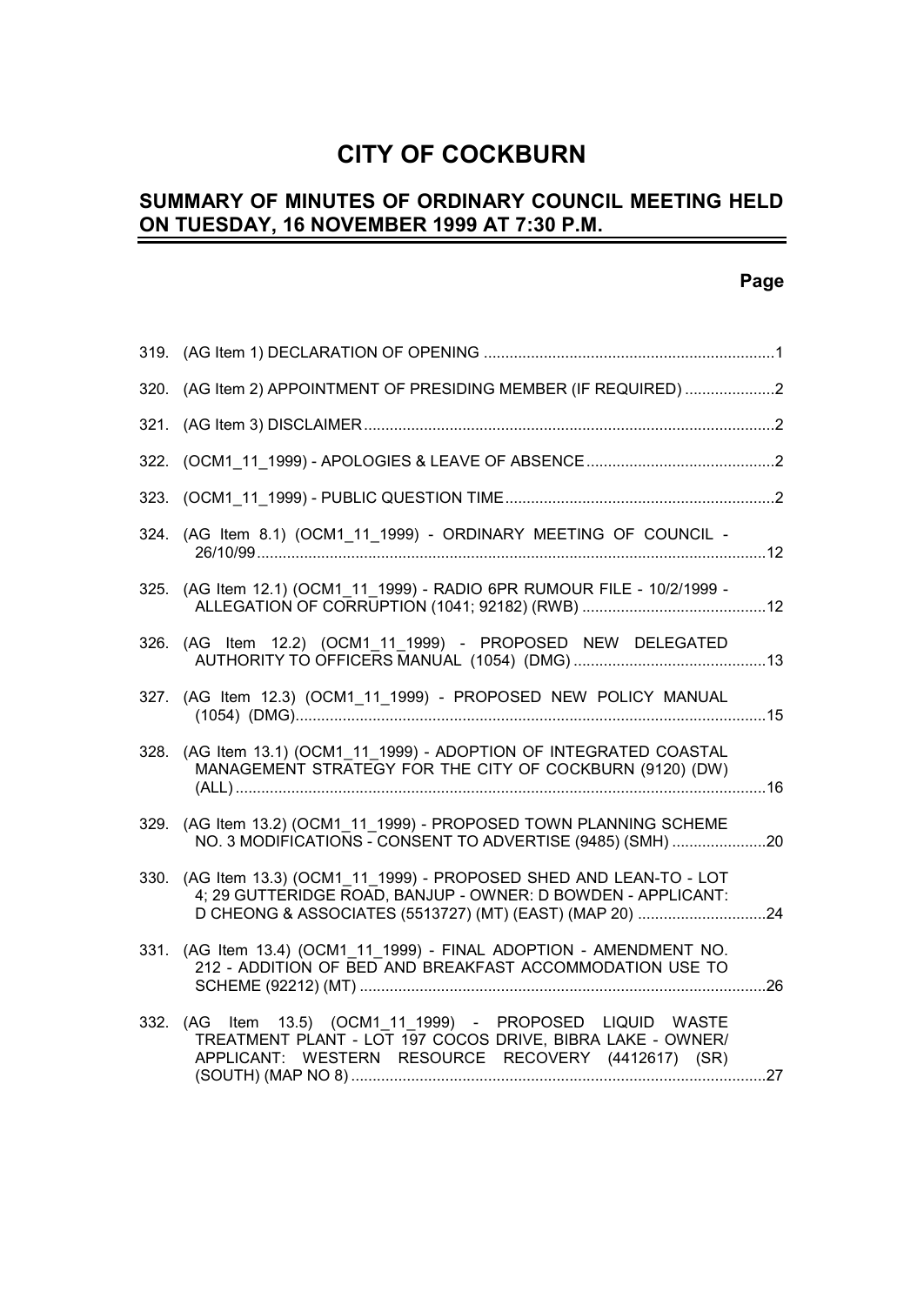|      | 333. (AG Item 13.6) (OCM1 11 1999) - PROPOSED AMENDMENT NO. 196 TO<br>DISTRICT ZONING SCHEME NO. 2 - PORTION OF RESERVES 39455<br>AND 39584 COCKBURN ROAD, HENDERSON AND PORTION OF<br>VACANT CROWN LAND NORTH OF RESERVE 39455 COCKBURN ROAD, |  |
|------|------------------------------------------------------------------------------------------------------------------------------------------------------------------------------------------------------------------------------------------------|--|
|      | 334. (AG Item 13.7) (OCM1 11 1999) - AMENDMENT NO.216 - LIGHT INDUSTRY<br>AND RURAL TO MIXED BUSINESS WITH ADDITIONAL USES - CELL 7<br>YANGEBUP - OWNER: HOMESWEST AND OTHERS - APPLICANT: GREG                                                |  |
|      | 335. (AG Item 13.8) (OCM1_11_1999) - AMENDMENT NO. 203 - PROPOSED<br>ADDITIONAL USE: RECYCLING OF GREEN WASTE, LIMESTONE<br>RUBBLE, TOPSOIL AND ROUGH FILL - LOT 1 ROCKINGHAM ROAD,<br>HENDERSON - OWNER: COMSE NOMINEES - APPLICANT:          |  |
| 336. | (AG Item 13.9) (OCM1 11 1999) - MODIFICATION TO AMENDMENT NO.<br>201 - SOUTH BEACH DEVELOPMENT - VICINITY OF ROLLINSON ROAD -<br>OWNERS: VARIOUS - APPLICANT: MITCHELL GOFF & ASSOCIATES                                                       |  |
|      | 337. (AG Item 14.1) (OCM1_11_1999) - LIST OF CREDITORS PAID (5605) (KL)52                                                                                                                                                                      |  |
|      | 338. (AG Item 14.2) (OCM1_11_1999) - ROAD CLOSURE - WRIGHT ROAD,                                                                                                                                                                               |  |
|      | 339. (AG Item 15.1) (OCM1_11_1999) - WASTE MINIMISATION STRATEGY                                                                                                                                                                               |  |
|      | 340. (OCM1 11 1999) - NEW BUSINESS OF AN URGENT NATURE                                                                                                                                                                                         |  |
|      | 341. (AG Item 20.1) (OCM1 11 1999) - AMENDMENT NO. 217 - PROPOSED<br>INERT LANDFILL (INCLUDING OLD TYRES) AND GREEN WASTE<br>RECYCLING - PORTION OF LOTS JAA 241 AND JAA 242 CNR RUSSELL                                                       |  |
|      | AND MOYLAN ROADS, WATTLEUP - OWNER: COCKBURN CEMENT -                                                                                                                                                                                          |  |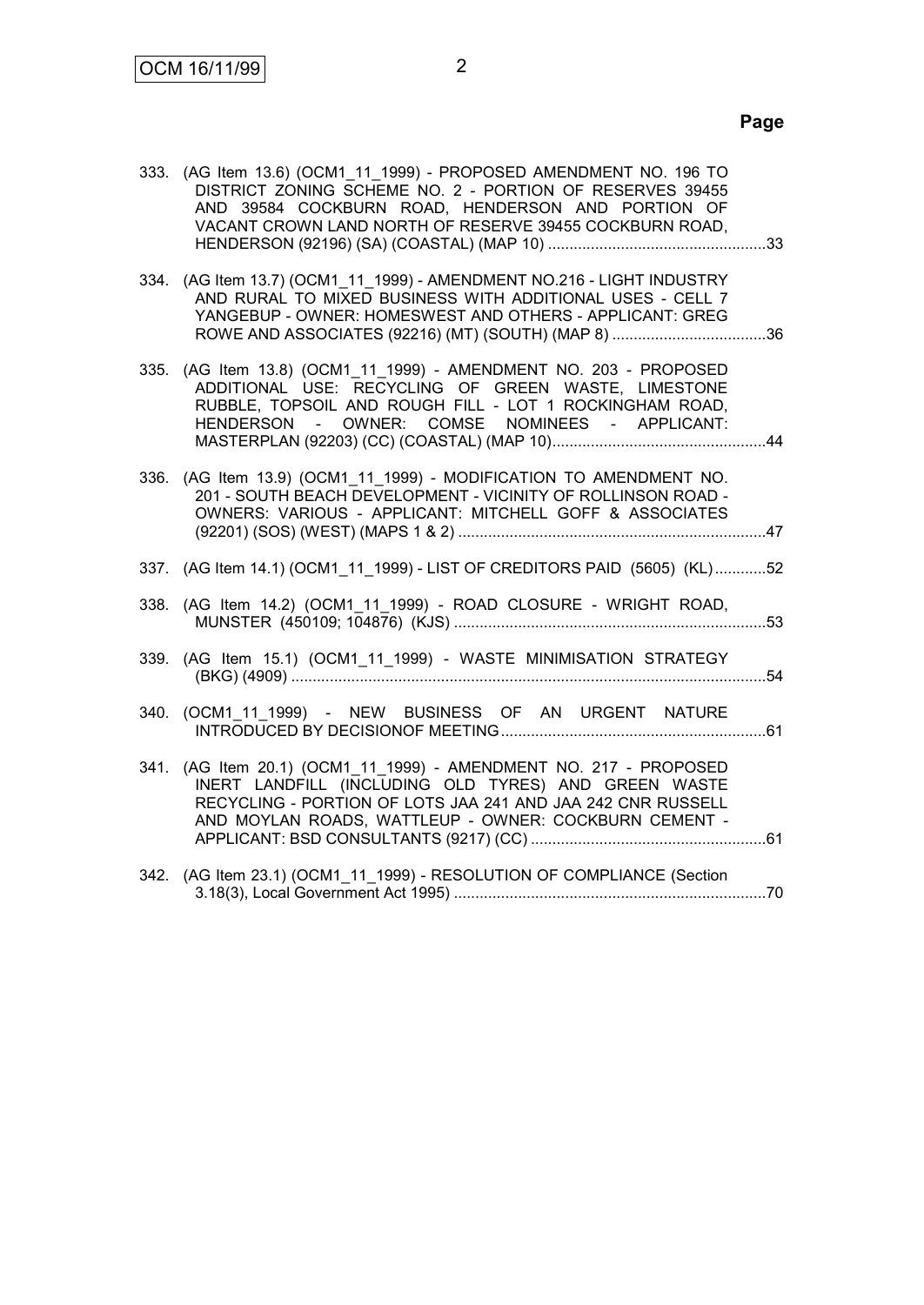# **CITY OF COCKBURN**

# **MINUTES OF ORDINARY COUNCIL MEETING HELD ON TUESDAY, 16 NOVEMBER 1999 AT 7:30 P.M.**

#### **PRESENT:**

#### **COUNCIL MEMBERS**

| Mr J F Donaldson | $\sim$ | <b>Chairperson of Joint Commission</b> |
|------------------|--------|----------------------------------------|
| Ms J L Smithson  | $\sim$ | Joint Commissioner                     |
| Mr M A Jorgensen | $\sim$ | Joint Commissioner                     |

#### **IN ATTENDANCE**

| Mr R W Brown    | $\blacksquare$ | <b>Chief Executive Officer</b>             |
|-----------------|----------------|--------------------------------------------|
| Mr D M Green    | $\sim$ $-$     | <b>Director Community Services</b>         |
| Mr A T Crothers | $\sim$         | Director, Finance & Corporate Services     |
| Mr S M Hiller   | $\sim$         | Director, Planning & Development           |
| Mr B K Greay    | $\blacksquare$ | Director, Engineering & Works              |
| Mrs B Pinto     | $\blacksquare$ | Secretary to Director, Finance & Corporate |
|                 |                | <b>Services</b>                            |

### **319. (AG Item 1) DECLARATION OF OPENING**

The Presiding Member declared the Meeting open at 7.30 pm.

Cmr Donaldson advised that the City of Cockburn had received at the 1999 Best Practice Awards, the Performance Measurement Award. He said the City had been working on this very hard for quite sometime. It received the Award in conjunction with the City of Albany and Shire of Busselton. The Award was presented by the Western Australian Municipal Association. He said benchmarking and measurement in the activities carried out by Council in providing services to the community is very important. On behalf of the Commissioners he congratulated staff for this Award.

Also received by the City was yet another Award. This Award being the Cities for Climate Protection Program. He said Cockburn reached a milestone in reducing gas output and Council is working towards the second milestone. It is one of the few local governments which has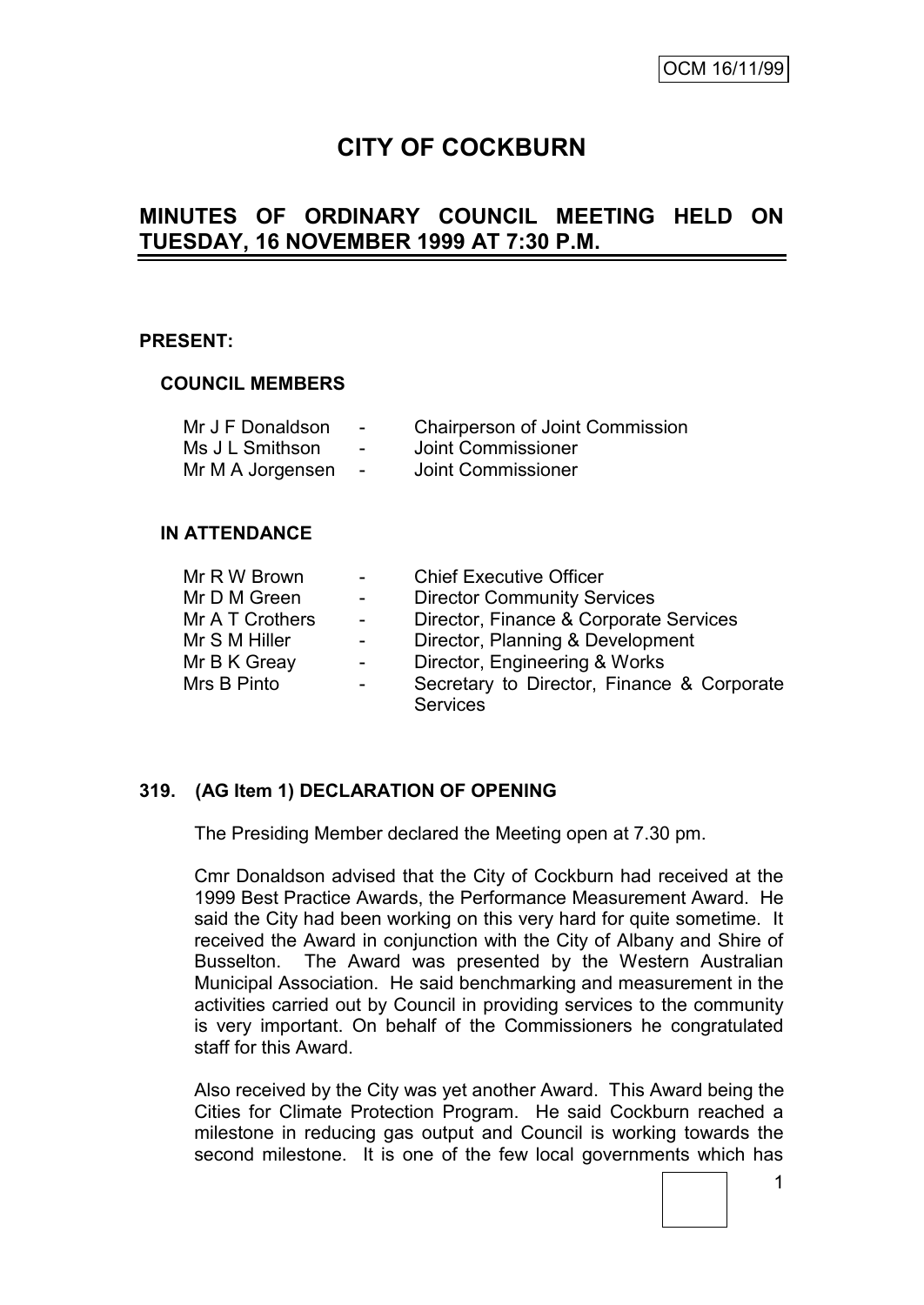achieved this Award and many others are now joining with Cockburn in an attempt to reduce greenhouse gas emissions.

### **320. (AG Item 2) APPOINTMENT OF PRESIDING MEMBER (IF REQUIRED)**

Nil

#### **321. (AG Item 3) DISCLAIMER**

The Presiding Member read aloud the following disclaimer:

Members of the public who attend Council Meetings, should not act immediately on anything they hear at the Meetings, without first seeking clarification of Council's position. Persons are advised to wait for written advice from the Council prior to taking action on any matter that they may have before Council.

### **322. (OCM1\_11\_1999) - APOLOGIES & LEAVE OF ABSENCE**

Nil

#### **323. (OCM1\_11\_1999) - PUBLIC QUESTION TIME**

**Mr Laurie Humphreys**, a ratepayer and suspended Councillor spoke with regard to the legal representation provided to the staff in relation to the Inquiry into the City of Cockburn. He asked why are officers of Council being treated differently from ex-Councillors or suspended Councillors in relation to reimbursement of legal expenses? In the report to Council it was stated that Council considered that officers should be subject to different treatment from suspended and past Councillors due to there being no adverse finding in the Martin-Vicary Report in relation to this decision-making process, whereas there was in the case of the Council. He asked whether the Commissioners are aware of the issues which are currently before the Inquiry for which legal expenses are being paid? In the current Inquiry it is investigating whether the City's employees, and elected members act lawfully and properly? Therefore he asks why should the City employees in this particular Inquiry for which legal expenses are being paid, be treated any different from Councillors, bearing in mind that the Inquiry is enquiring into both.

Cmr Donaldson replied by saying that the information is contained in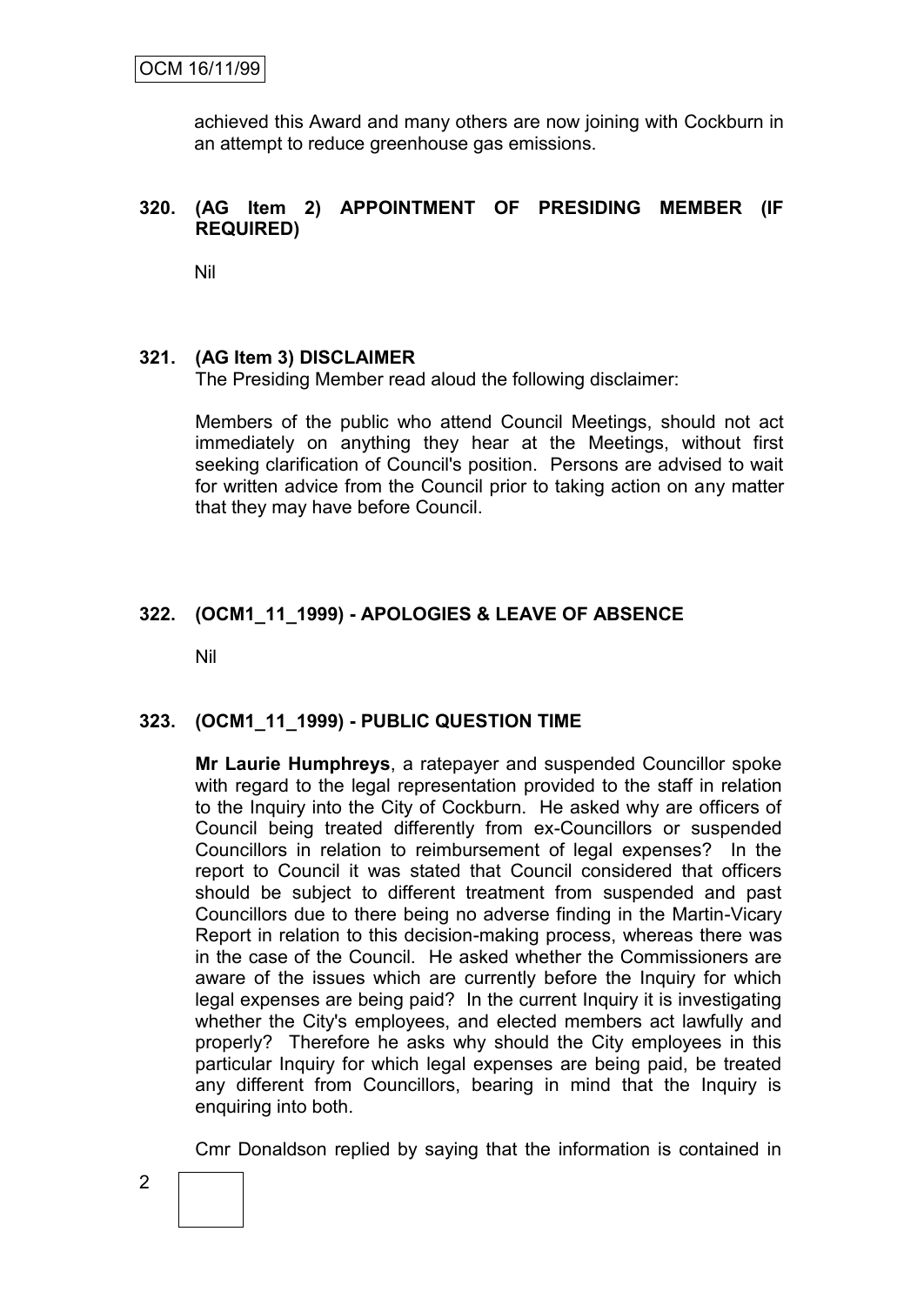OCM 16/11/99

the background of last month's Agenda. The Commissioners made the decision that as a result of the Martin-Vicary Report the Inquiry was into the Council. In the Commissioners judgement the Martin-Vicary Report did not contain any information which indicated that staff were to be investigated and as a result of that the decision was made.

Cmr Jorgensen made another point by saying that the Minister suspended the Council, not the staff.

**Mr Ray Lees**, a ratepayer and also a suspended Councillor spoke in relation to Agenda Item 15.1 - Waste Minimisation Strategy. He said he did agree with most of it but not all of it. He requested the Commissioners that when the matter is discussed, he would like the Commissioners to take into account the tip passes which Council had issued for the last 10 to 15 years. This Council was reluctant to give them up, although Administration tried very hard to do away with them. He felt if the tip passes were taken away, rubbish would be dumped in bushland as is currently happening. He said the rates too will go up in future years to come. He strongly urged the Commissioners to take into account the ratepayers of the City when Item 15.1 is discussed.

**Julie Gore** representing the Principal, Staff, students and parents of Yangebup Primary School, spoke in relation to the application made by Western Resource Recovery. She said the School lobbied very vigorously for most of last year against the Waste Treatment Plant being built in their area. The Mayor attended the whole School Assembly in November 1998 to inform them of the decision made by Council which would protect them from the Waste Treatment Plant being built. She said if the decision that is made tonight is to accept the Officer's recommendation, they officially invite the Commissioners to attend the whole School Assembly on 2 December 1999 at 9 am as they would like an explanation as to how a decision by a full Council of their duly elected representatives can be overturned by just three people? How three people they did not elect and who do not live in the area are able to or would want to overturn a decision which was unanimously endorsed by Council and by the people. She said power without a moral duty of care is dangerous and wrong. The Principal, Staff, students and parents of Yangebup Primary School do not want the Waste Treatment Plant to be built in Cocos Park. She said they trust that the Commissioners will carry out their obligation to care for their welfare.

**John Knox** is a student of Yangebup Primary School and also lives in the area. He asked whether the Commissioners are aware that the Liquid Waste Treatment Plant is only 800m away from his School. He said he did not want a noxious industry this close to the School.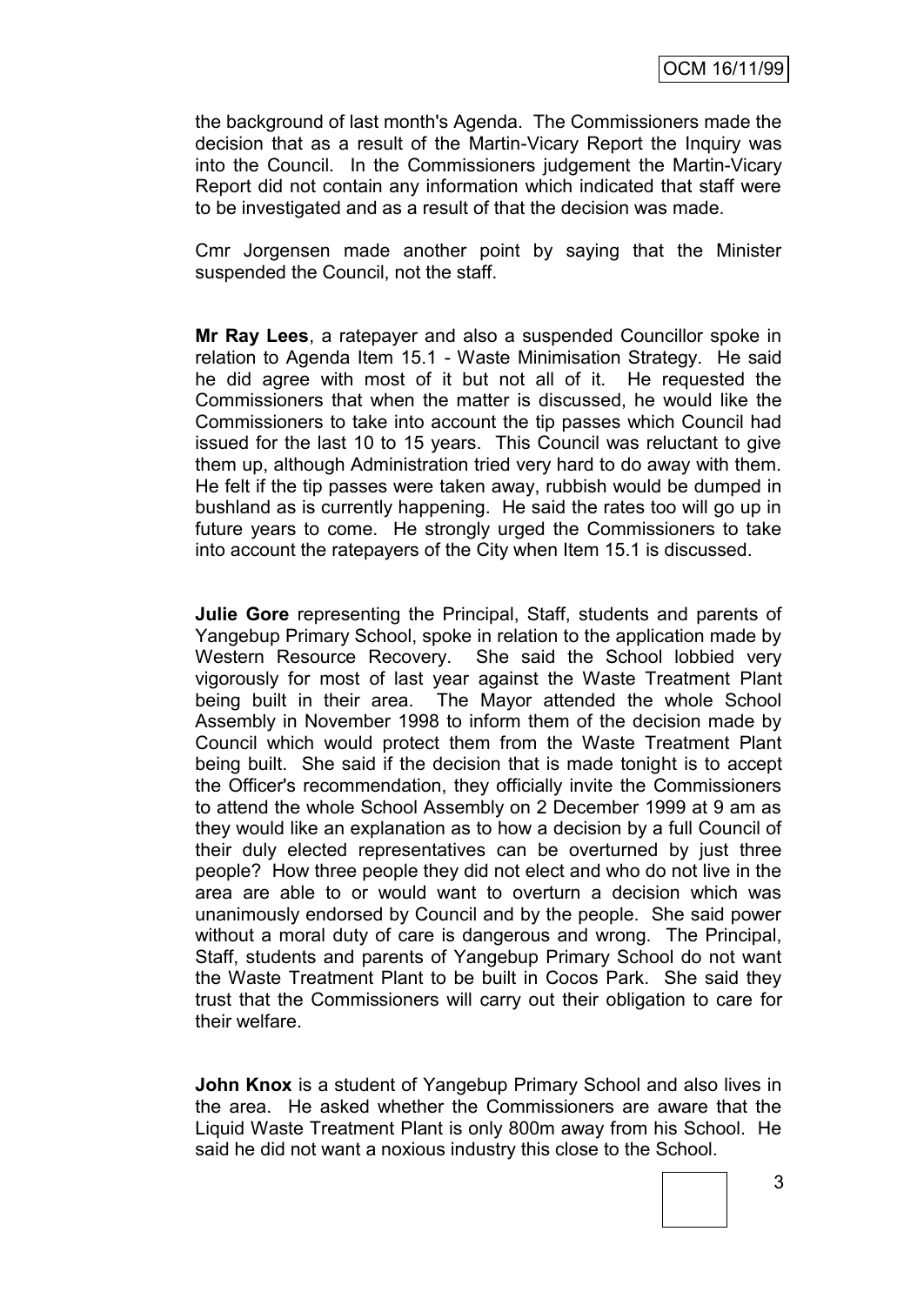**Jan Langely**, is a resident of Yangebup and also former President and currently Vice President of the Yangebup Progress Association. She said she would like to state that in her opinion there has never been such an issue and outcry from the people before from the Association. It has aroused a lot of interest and concern. She informed Commissioners to please be aware that there is considerable danger in the proposed waste liquid treatment plant. She hoped the Commissioners recognise the local opposition in the same way as the elected Councillors. She tabled a petition that had been tabled once before on the same matter. She asked why have the proponents reapplied when their land is on the market for sale?

Cmr Donaldson replied that he was not aware of the sale of the land, but requested the Director, Planning and Development to provide an answer to which he said that he had no answer to the question. All that is before Council is an application for consideration.

**Joan Livingstone**, a ratepayer spoke on the Waste Treatment Plant. She said she felt secure that the elected Councillors were looking after the concerns of her children and in the community's interest in relation to the location of the waste treatment plant. She requested the Commissioners to give their assurance that they will represent the community by rejecting the application.

Cmr Donaldson responded by saying that he felt that there is an expression coming from the gallery that the Commissioners were there to represent some other constituency than the people of Cockburn. He did not believe that there was any evidence to date to represent that view. He felt that the Commissioners have listened very carefully to community concerns and stood quite hard on a number of issues. He also outlined that some people who attended earlier meetings felt the Commissioners had some other Agenda but that is not the case. He said with every assurance irrespective of what might be said in the community, they are there to listen to what ratepayers want and try to reflect this in the decisions that are made, what is best for the City of Cockburn and its community. He again re-iterated that they do not carry any other Agenda and it is not in their brief to do so. He assured the community that it is understood there is absolutely no other Agenda but to provide the best outcome for the community.

**Lynn Wright**, is the current President of Yangebup Primary School P and C. She said the very fact that the Waste Treatment Plant is back on the Agenda again is of great concern to all. They don't have their elected Councillors at present to depend on. She went on to say that in the Barry Robins Report on the Waste Treatment Plant, the Conservation Council of WA classed the Treatment Plant noxious. The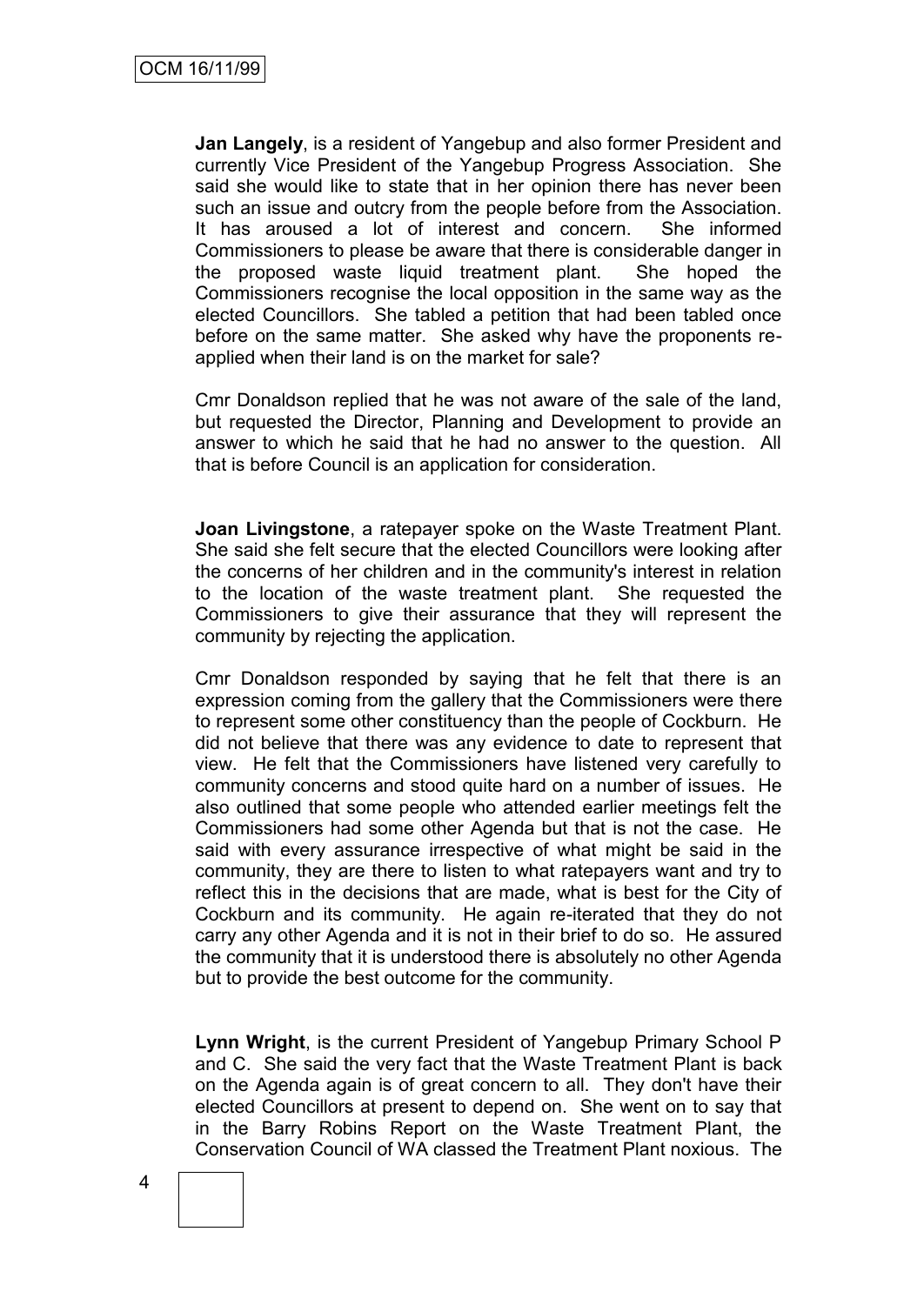McNiece Report also ruled this plant to be noxious and unsuitable for a general industrial zone. By making a new application she asked what has changed that classification?

Cmr Donaldson responded by saying that there is a fresh application before Council and it is duty bound to consider that application. He said the proponent has a right to make an application as a commercial enterprise and equally you as a community who will be most affected by the application have every right to put your point of view as strongly as you wish.

**Linda Winstrum**, a resident and ratepayer of Yangebup. She requested a point of clarification in that, it is her understanding that the legal information obtained actually states that liquid does not come under noxious. However, she said that the decision in the Supreme Court is quite clear and quotes:

*In my mind a natural reading of the relevant part of definition of an offensive trade in Schedule 2 for the purpose of the meaning of a noxious industry in the Town Planning Scheme will make it such an industry including a trade and manufacture where the industrial processes or manufacture involved will create emissions of various kinds, solid including dust, liquid or gaseous which are or may become unless preventative measures are taken would become a nuisance to the inhabitants of the district.*

She sought clarification on the above. Cmr Donaldson requested the Director, Planning and Development to respond to which he said that further legal advice in response to this matter was obtained. It is clear from this advice that the problem is how this industry is defined. The way in which it is defined in Council's Scheme and most other Schemes is that an industry mostly deals with articles in terms of the process and a decision taken by Justice French some years ago suggested that the processing of liquids did not fall in the definition of industry. So therefore if it does not fall within the definition of industry it cannot be classified as noxious and this reflects the most recent advice received in relation to this particular matter. Previous legal advice related to McNiece and this has not changed. The issue now is the way in which industry is defined under the Schemes and most other Schemes in WA for that matter.

**Mr Martin Reeve-Fowkes**, a ratepayer of Yangebup spoke with reference to the legal advice received. He asked when will this legal advice become a public document?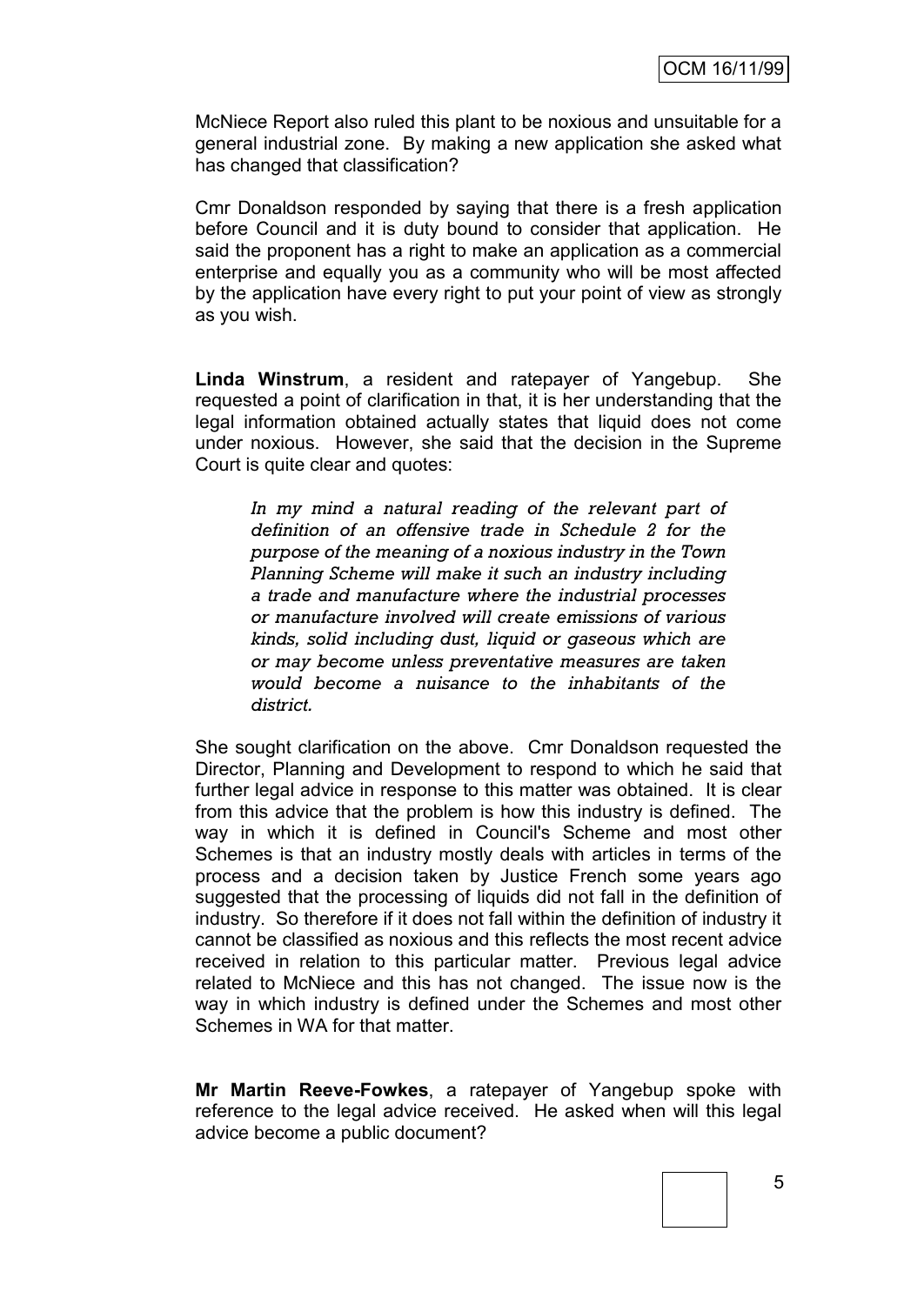Cmr Donaldson replied that at the moment it is not a public document and the Council will make a decision at the December meeting as to what to do with it. Mr. Reeve-Fowkes asked since Council had legal advice, once last year and now again, isn't it time that it decided to go to Court, reject the change, refuse the proponents application on the grounds that it is noxious industry incompatible with general industry zoning and if need be fight it in Court?

**John Maston**, President of the Yangebup Progress Association. He expressed his interest of definition of mining and had concerns with liquid products. He requested Council to look at it from a view point that whilst the legal system might say one thing, rationally it should be looked at from a view point of what is realistic and if that may mean having to go to Court to fight it on the basis of realism, because this is where people are and live.

Cmr Donaldson stated that he appreciates the points raised but feels that the Council would be irresponsible to make decisions to commit ratepayer funds which were not founded on good legal advice. He said this may lead to yet another inquiry if we took this course of action.

**Dr Carmen Lawrence**, Member for Fremantle and duly elected representative at a Federal and State level. She said that she takes a very strong interest in these matters which affect the amenity of residents that fall within her Electorate. She is very well aware that the residents of Yangebup have made it very clear about their desires and been very reasonable and very patient and to find this back on the Agenda she feels that this is an insult to those residents who believed the matter had been determined. They believed their elected Councillors had made a decision based on legal advice given to them as recently as twelve months ago. She said the same person now proposes to overturn clear advice at that time, and she quotes (Council Minutes - Nov. 1998):

*The process involves a noxious industry and it is not up to Council to approve a development application for the process on the proposed site under its present zoning of General Industry.*

She said the residents have now been informed that that advice is revised. Why is it that the explanation given today is extremely thin? Why should this judgement overturn the previous judgement made by the lawyer? Did it precede or follow the McNiece Ruling? Who sought the advice the second time that now seeks to overturn the original decision? Why was additional information sought in this case when there was already clear legal advice and the Town Planning Scheme had not changed in the interim? She hoped that the Commissioners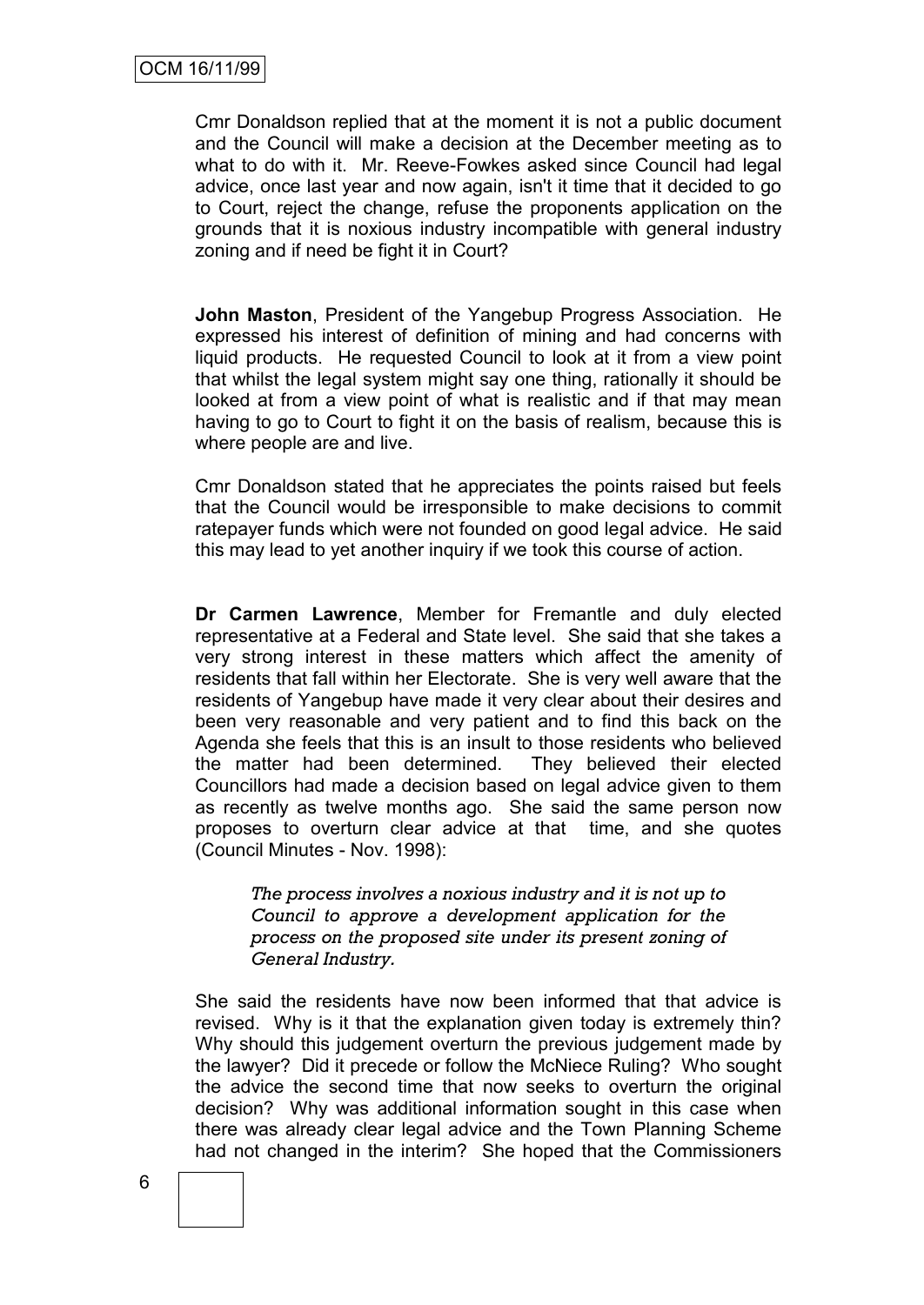will re-assure the residents that this matter will be dealt with not by refusing the application necessarily but rather to say, that they re-affirm the original decision. The original legal advice is good, the Council decision made by elected representatives is good and nothing should be changed in the interim. A process for appeal should not be forthcoming. The moment this happens the State Planning Authority and the Minister for Planning can intervene and turn a Council decision. The Council made a wise decision in the past and this is where it should stay. She asked what legal advice had been obtained? Was it based on French rather than McNiece and if so, why and who sought that legal advice?

Cmr Donaldson responded that the general issue was that the information the Council has received had changed. He had no answer as to why this had occurred.

Cmr Smithson said that the application lodged must be considered by Council. Council does not have any alternative but to determine the application. The applicant in lodging the application clarified the details of the process previously provided. The McNiece Ruling is about process and preventative action. As a result of that process, it was referred to the same Solicitor, Council's Solicitor, for further legal advice. That advice came back, that because of the details of the processes, it was advised that if it only involved a liquid it is not a noxious industry. This was the legal advice obtained and what was in the report and therefore the recommendation is before Council.

Cmr Smithson re-affirmed Cmr Donaldson's earlier statement that this Council is under suspension for not conforming with legal advice provided and therefore the Commissioners feel Council is duty bound to consider it.

**Neil Oxley** a local resident spoke on Item 13.5 - Liquid Waste Treatment Plant. He said that this matter has been to Council twice. He informed the Commissioners that there was no new application made to the Water Corporation. He said that Cocos Park is treated by Woodman's Point Treatment Plant. He stated that if Western Resource Recovery is prepared to build the site they should be prepared to work with the residents and build it in an industrial area where it is relevant and put a sewer line in.

**Margaret Stewart** spoke on the same matter. She said all other plants around Australia are 4 kms. from residents and this is situated only 700m away. Is there any reason why it cannot be located further away?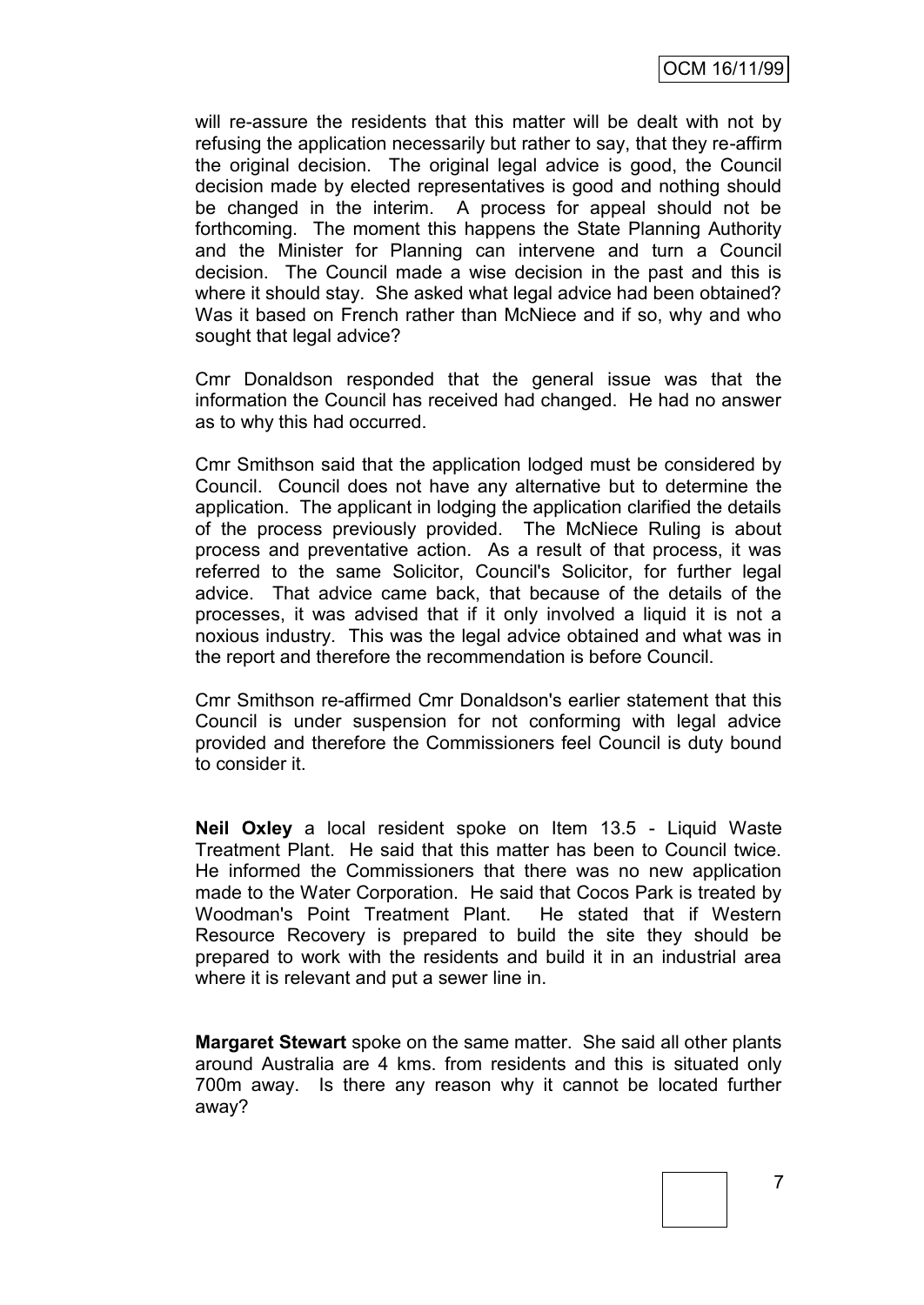**Mr Martin Reeve-Fowkes** asked whether Council would be prepared to sanction an independent Consultant's Report? He said there has never been an independent report from an independent specialist in this field such as a University. He asked whether this could be put on hold pending another report?

Cmr Donaldson responded by saying that it is certainly worth looking at.

**Julie Baker** representing Bibra Lake Organised Citizens spoke on the proposal by Landcorp to make a limestone sand quarry at Lot 11-13 Phoenix Road, Bibra Lake: She had four questions to ask:

1. What type and if so what response of environmental assessment has been requested?

Director, Planning and Development replied that Council has written and requested for the Environmental Protection Authority to formally assess the proposal, but to date he was unaware of any response.

2. Are the Commissioners aware that there is a review from the Environmental Protection Authority for the Swan Coastal Plain and Lakes Policy 1992 which is up for comment until 24 November. Has Council made any submission on this?

Director, Planning and Development responded that Council would most likely be making a submission and it was his understanding that the Manager, Environmental Services would handle this matter.

3. In the draft forwarded by the Environmental Protection Authority, a register will be forwarded as conservation for wetlands on direct impact such as drainage, land clearing, filling, mining and excavation irrespective of the period of inundation and water permanency. They are intending to change that Policy. Does Council have any comment on that?

Director, Planning and Development replied that the Manager, Environmental Services would be aware of it but unsure how it relates to the site. The actual application will not be processed until December.

4. Seeing this is a big proposal put forward will Council wait for the Impact Study to be put forward before they make a comment, which will be in mid-2000?

Director, Planning and Development responded that Council will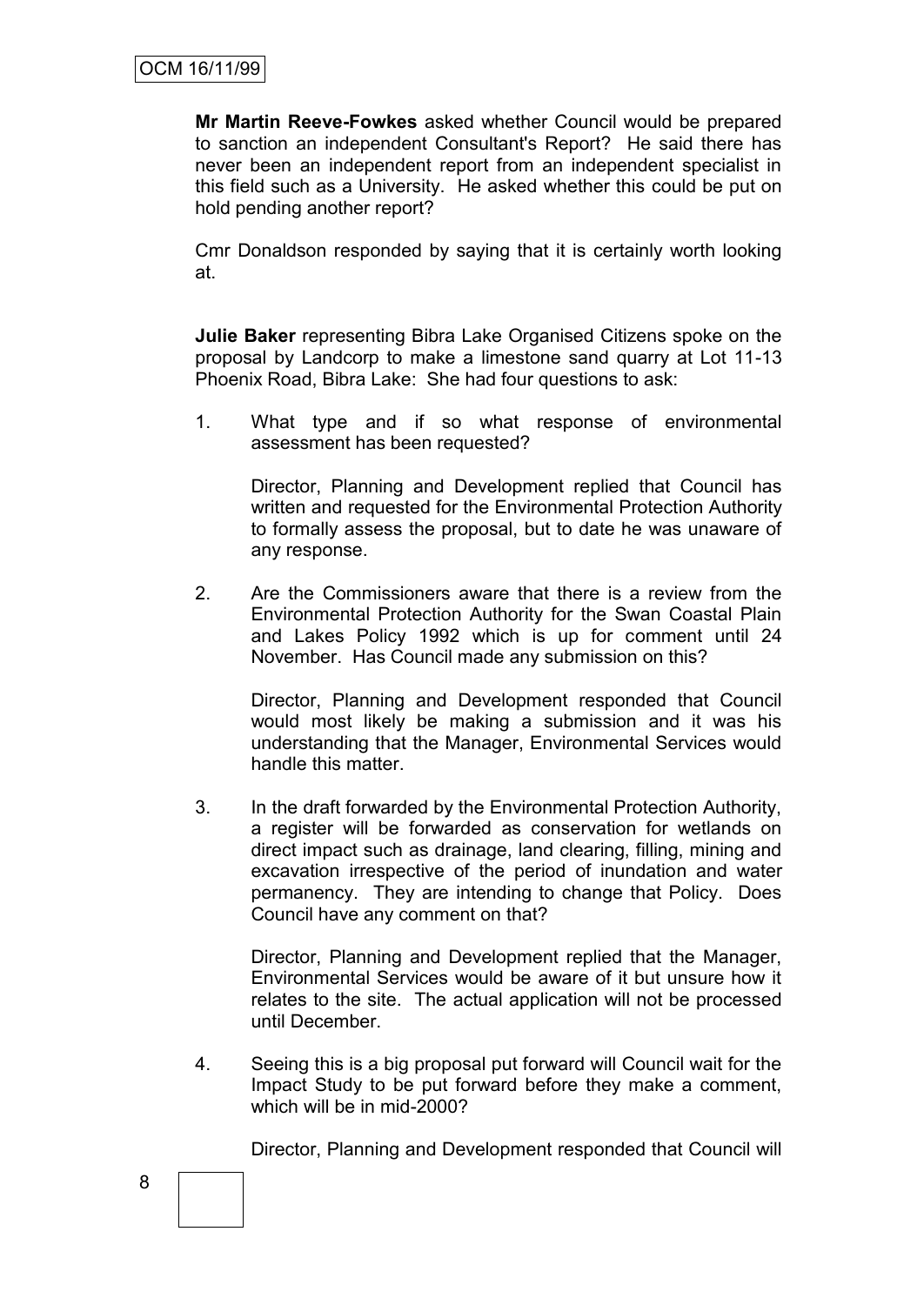not be waiting that length of time as there is an obligation to deal with the application within a certain time. So Council will be using the information available at that time.

Cmr Smithson said that Council hopes to receive the Environmental Protection Authority's comments before the application is considered.

**Mrs Mary Jenkins**, a ratepayer of Spearwood also spoke on Lot 11-13 Phoenix Road. She said that it is her understanding that the submission period has not yet closed on the proposed limestone mining.

Cmr Donaldson replied that the submission period closes on 28 November.

Mrs Jenkins presented a petition that not only takes into account the limestone mining but also sand mining and the protection of our natural heritage which is bushland of Cockburn. The bushland acts as a buffer zone and also an important habitat for our flora and fauna. The long term implication of the depletion of this bushland will have a tremendous impact in the future. She requested Council to seriously give thought when this matter is discussed.

Mrs Jenkins also presented a submission on Agenda item 13.1 - Submission against the present Concept Plan and in support of a more Integrated Development Zone in the region of North Coogee. She had great concerns at the lack of vision in the present plan. Some of those concerns being many social problems in Cockburn such as youth unemployment, suicide, teenage pregnancy, drug abuse, vandalism and home invasion by youth. She said Cockburn lacks recreation and employment facilities, especially for young people.

The proposed Concept Plan to develop North Coogee is another residential only area which falls into the same trap as all other developments within the City of Cockburn. It was her view that if the present Concept Plan is implemented it will only increase the existing alienation of youth and residents' fears of being subjected to future attacks of antisocial behaviour. She also said that community involvement from the start will make for easy acceptance of the Plan. She urged the Commissioners to consider this proposition and ask Prof. Newman, who is a world renowned Town Planner for his advice on the development of North Coogee.

**Mr Stephen Lee**, a ratepayer and suspended Councillor spoke with regard to Agenda Item 13.5. He referred to an earlier point that was raised in relation to the Inquiry. He said the current Council stance on the issue was that it did not support it. At no time has any Inquirer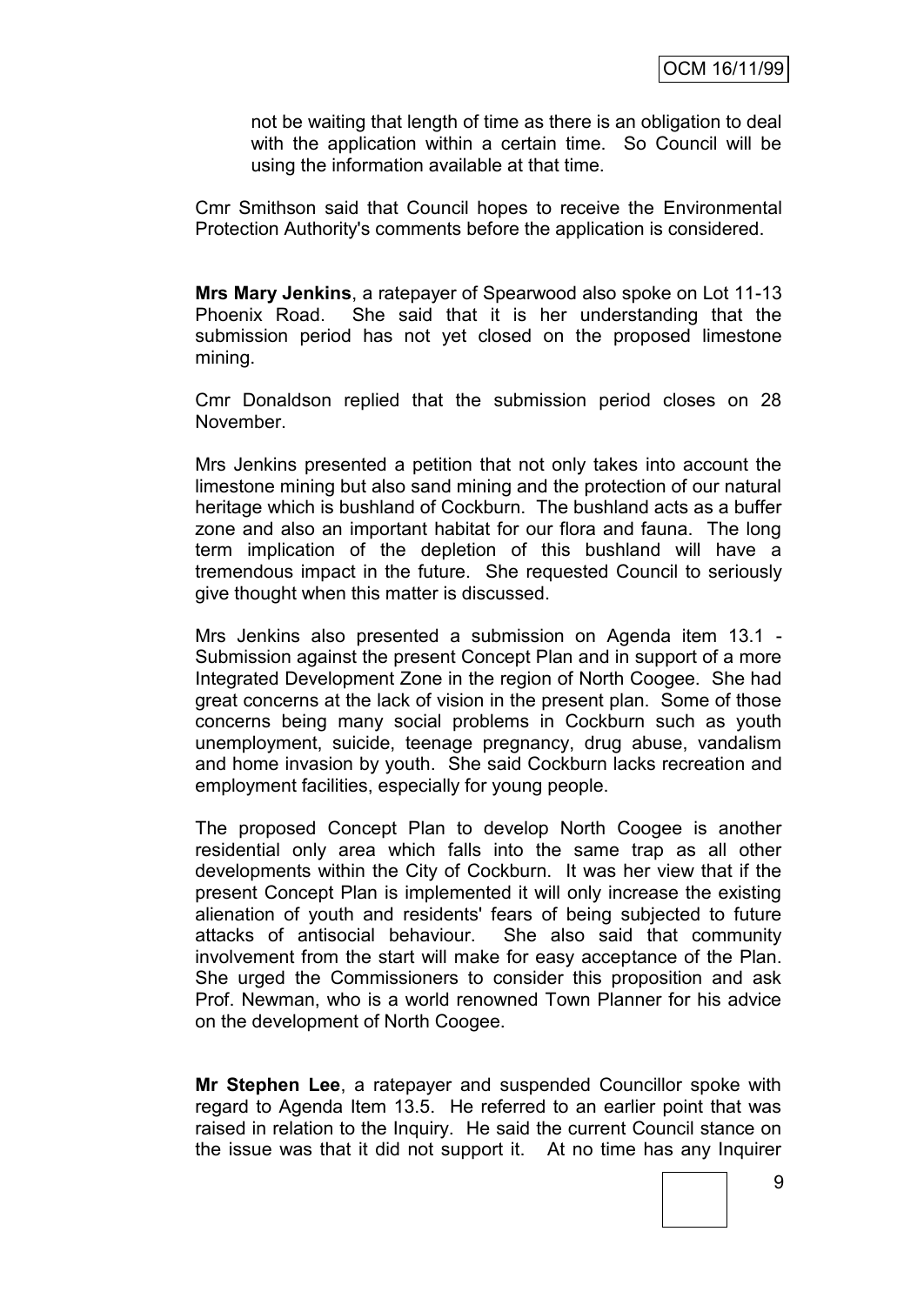or investigator asked any question or to my knowledge has any other Councillor been asked any question on the previous stance on this matter. So to have a concern that it may become a subject of an inquiry and the current Council may be accused of wasting money, he did not think would be the case. He felt that this would be something that ratepayers would be desirous of using funds for this purpose.

Mr Lee raised another point that the legal advice that is being given to this Council when the original McNiece Ruling was made, this Council voted against its legal advice and won the decision on the McNiece ruling. The previous Council said it was not comfortable and ratepayers said they did not want this, so the Council refused the application. His concern was that once it was advertised, it would be lost because it could be subject to all avenues of appeal. He therefore requested the Commissioners to favourably consider the matter.

Mr Lee raised an issue with regard to Agenda Item 12.2 - Proposed New Delegated Authority to Officers Manual. He mentioned that he did not receive the Agenda attachment. Director, Community Services said that he, being a suspended Councillor, was entitled to a copy. He said perhaps it may have been an oversight.

Mr Lee also raised a similar issue with regard to Agenda Item 12.3 - Proposed New Policy Manual. He mentioned that he did not receive the Agenda attachment. Director, Community Services said that he, being a suspended Councillor, was entitled to a copy. He said this too may have been an oversight.

Mr Lee requested the Director, Community Services to investigate the matter as it has happened in the past and has also been brought to Administration's attention of this error. He requested the Director, Community Services to ensure that this does recurr again.

On another matter, Mr Lee spoke with regard to Agenda Item 15.1 - Waste Minimisation Strategy. He said presently the policy allows for mulch to be collected from the verge. Further to previous communication with the Director, Engineering and Works it was determined that greenwaste was creating a problem. So Council decided that the ratepayers take this away to the landfill site and were making use of this facility. But with the new strategy, the proposal is for all greenwaste to be brought to the landfill site to be stockpiled in a separate area, shredded and then removed from the site. He asked the Director, Engineering and Works whether it was his intention to remove it from the site prior to ratepayers obtaining a trailer load for themselves? Director, Engineering and Works replied that should the ratepayers want a trailer load they could have it.

His other concern was the investigation to be conducted into a number of issues as outlined in Agenda Item 15.1. His understanding was that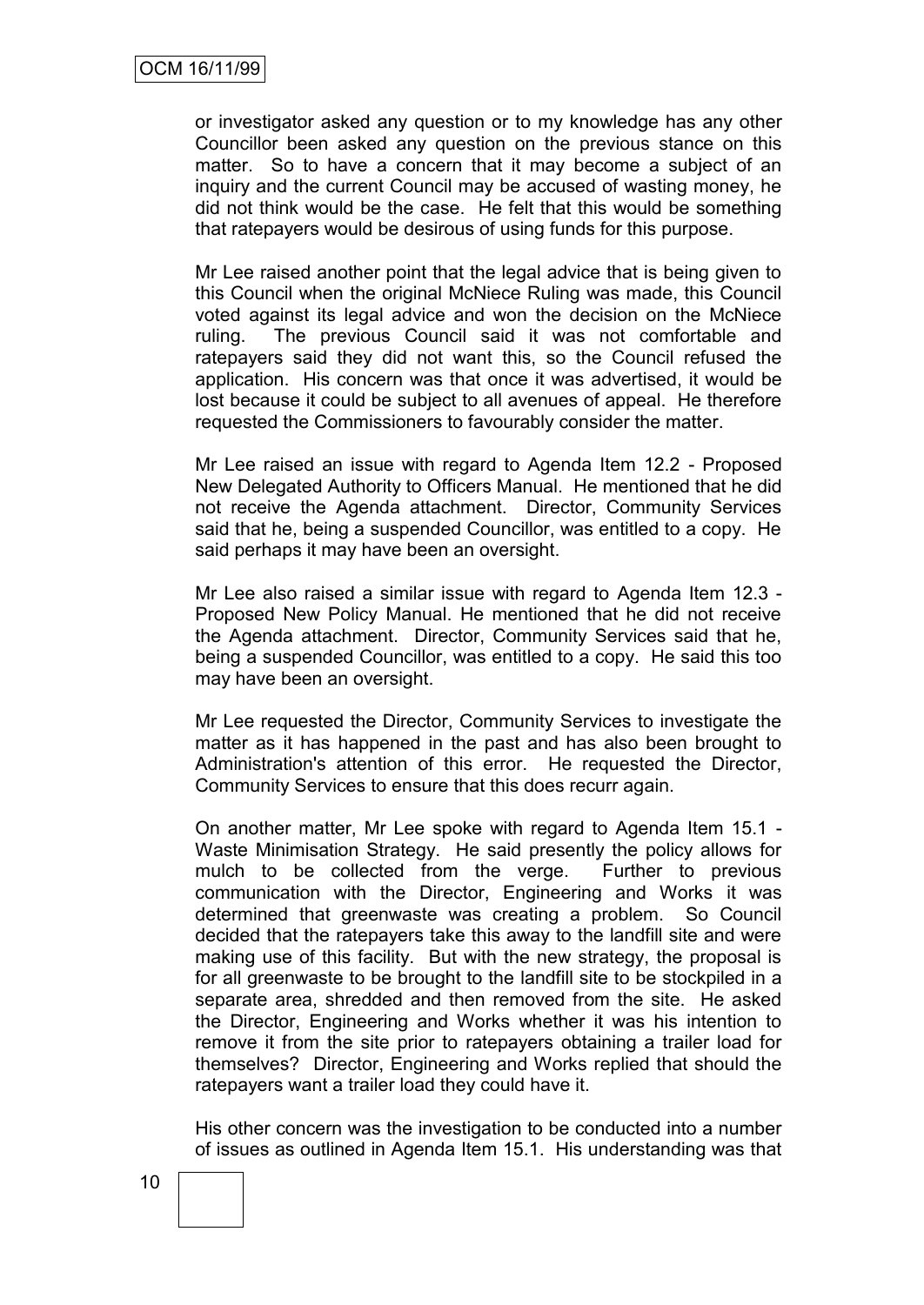prior to investigating those issues he believes a conclusion has already been reached that no more tip passes will be provided to ratepayers. There is an assumption being made that the ratepayers will not want or need these because they will have a second bin.

Cmr Donaldson responded that tip passes will be made available and this will be clarified when the item is discussed.

**Mr Phil Mendel**, a resident of Yangebup spoke in relation to a road plateau in Grassbird Loop to improve road safety. He said that the traffic calming device may slow down the traffic at this point, but most speeding drivers will avoid the plateau by proceeding in the opposite direction and so transfer the safety problem to the northern section of the road, making it dangerous for children playing at the front of their family homes.

He said since receiving Council's response he approached residents at the northern section of the road. Most were supportive of the proposal to close off the road at this point. Mr Mendel presented a petition from residents of Grassbird Loop to close off the road at the northern section.

Cmr Donaldson replied that the letter has been received and Council will respond appropriately.

**Mrs Mary Jenkins** spoke on Item 13.1 - Adoption of Integrated Coastal Management Strategy for the City of Cockburn. She asked whether the BP site at Jervoise Bay had been considered and recommended by Council, within the Coastal Management Plan?

Cmr Donaldson responded that the Management Plan does not include the Jervoise Bay area.

Cmr Donaldson read an email letter received from **Alexanderia Winter**, a resident of Yangebup and a ratepayer expressing her utmost concern regarding the proposed liquid waste treatment plant in Cocos Drive. She says in her letter that the proposed plant had been denied permission on two previous occasions by elected Councillors and that no further discussion was necessary to reject the application.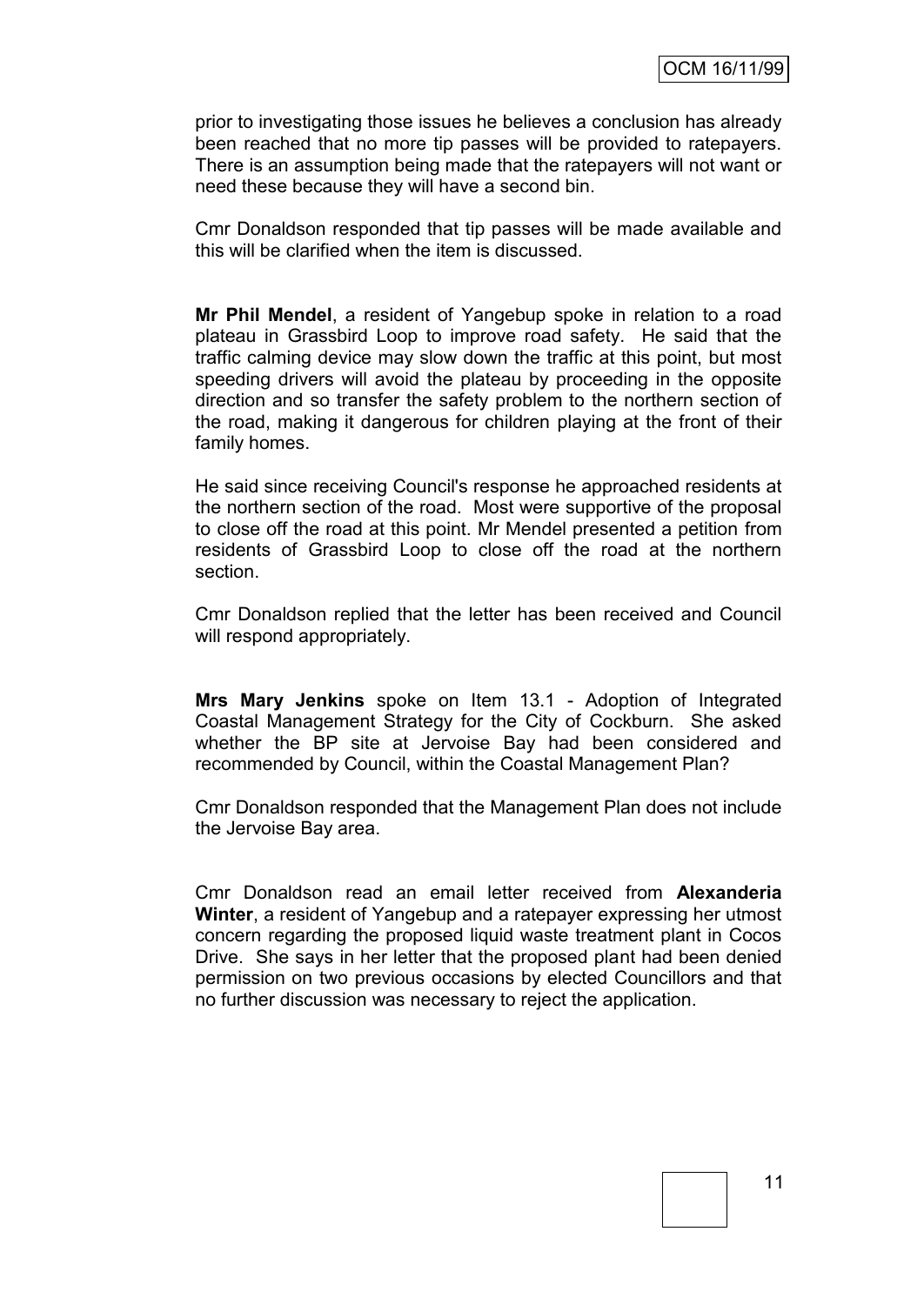#### **324. (AG Item 8.1) (OCM1\_11\_1999) - ORDINARY MEETING OF COUNCIL - 26/10/99**

MOVED Cmr Jorgensen SECONDED Cmr Smithson that the Minutes of the Ordinary Council Meeting held on Tuesday, 26 October 1999 be confirmed subject to amending Council Decision of Minute No.317 - Legal Representation - Mr. S. Ryan - Douglas Inquiry into the City of Cockburn by replacing the word "Mr Brown" with "Mr Ryan" where it appears during the resolution.

**CARRIED 3/0**

#### **325. (AG Item 12.1) (OCM1\_11\_1999) - RADIO 6PR RUMOUR FILE - 10/2/1999 - ALLEGATION OF CORRUPTION (1041; 92182) (RWB)**

#### **RECOMMENDATION**

That Council instruct McLeod & Co not to seek an apology from Radio 6PR for comments made on the "Rumour File" on the 10th February 1999.

#### **COUNCIL DECISION**

MOVED Cmr Jorgensen SECONDED Cmr Smithson that the recommendation be adopted.

**CARRIED 3/0**

#### **Background**

On Radio 6PR on the 10th February 1999 during the session known as the "Rumour File", the station received a telephone call at which time some defamatory remarks were made about the Mayor of Cockburn.

Advice was sought from McLeod & Co who confirmed that the remarks were defamatory. Council, at its meeting of the 16th March 1999, adopted the officer's recommendation to instruct McLeod & Co to seek an apology.

#### **Submission**

N/A

#### **Report**

In April 1999, McLeod & Co advised the Chief Executive Officer by telephone, that the Council decision and instruction emanating from the 16th March 1999 meeting, had not been actioned as Council's correspondence had been temporarily mislaid.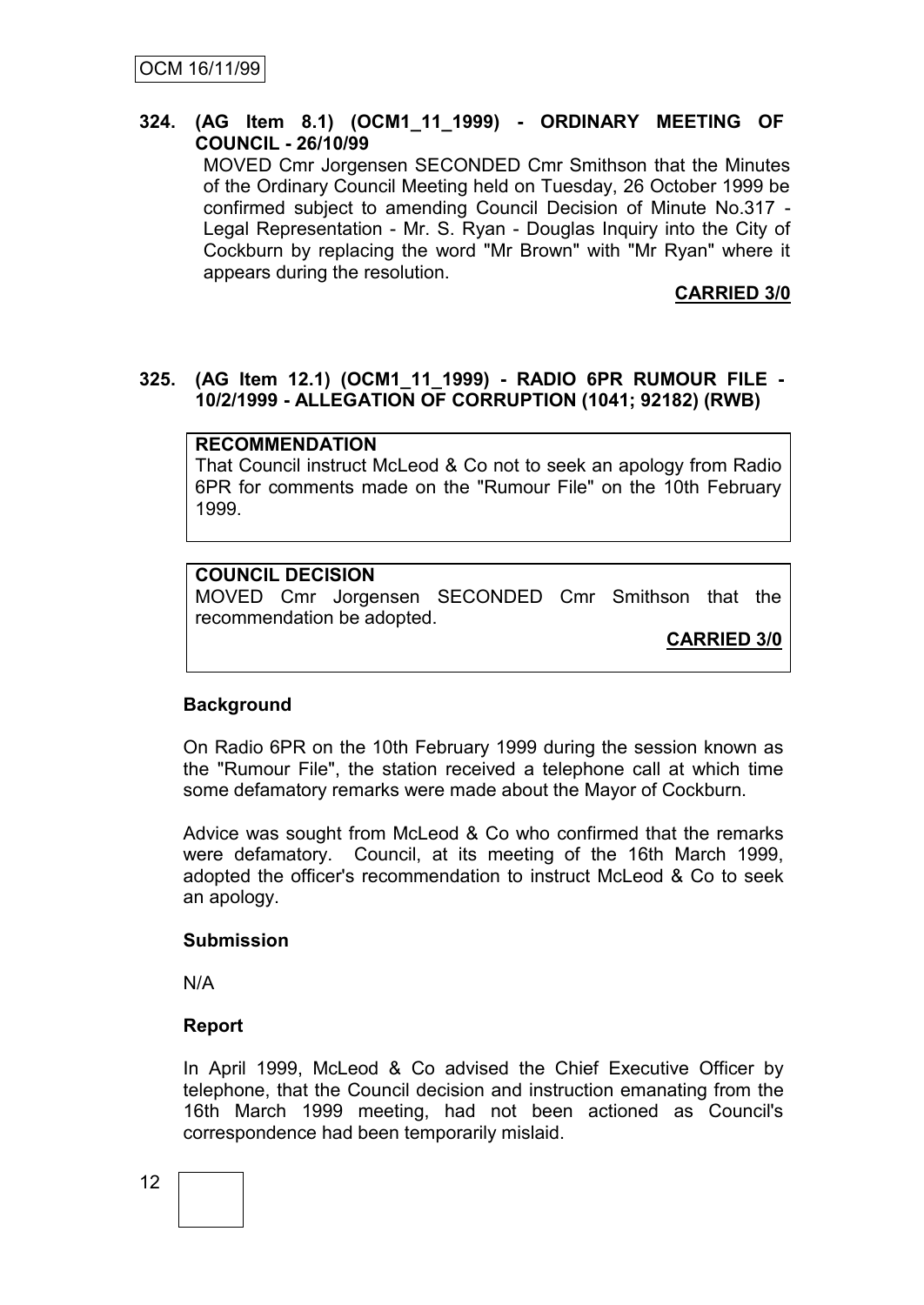Due to the lapse of time from the event of the alleged defamation, it was intended to seek advice whether the Council decision still should be implemented. A further consideration was the status of the Inquiry into the City. The discovery of the Council's letter of instruction was around the time Councillors were suspended. It was intended to take the matter back to Council for further instruction. This did not occur due to Council's suspension.

The issue has been raised now as a result of the Inquiry into the City's handling of Lot 1 Berrigan Drive.

Mr Grljusich was written to on the 6th October 1999 and appraised of the situation. He was advised that if an apology was still considered appropriate, instruction would be issued immediately to that effect. Alternatively, if advice was not received by the 15th October 1999, the matter would be placed before Council. No advice was received.

Due to the lengthy time which has elapsed, it is recommended that Council does not pursue the apology.

### **Strategic Plan/Policy Implications**

N/A

### **Budget/Financial Implications**

McLeod's have advised that no account will be levied for the original opinion.

### **Implications of Section 3.18(3) Local Government Act, 1995**

Nil

### **326. (AG Item 12.2) (OCM1\_11\_1999) - PROPOSED NEW DELEGATED AUTHORITY TO OFFICERS MANUAL (1054) (DMG)**

#### **RECOMMENDATION**

That Council adopts the Register of Delegated Authority to Officers, as contained in the attachments to the Agenda.

# **TO BE PASSED BY ABSOLUTE MAJORITY OF COUNCIL**

#### **COUNCIL DECISION**

MOVED Cmr Jorgensen SECONDED Cmr Smithson that:

(1) the Register of Delegated Authorities to Officers, as contained in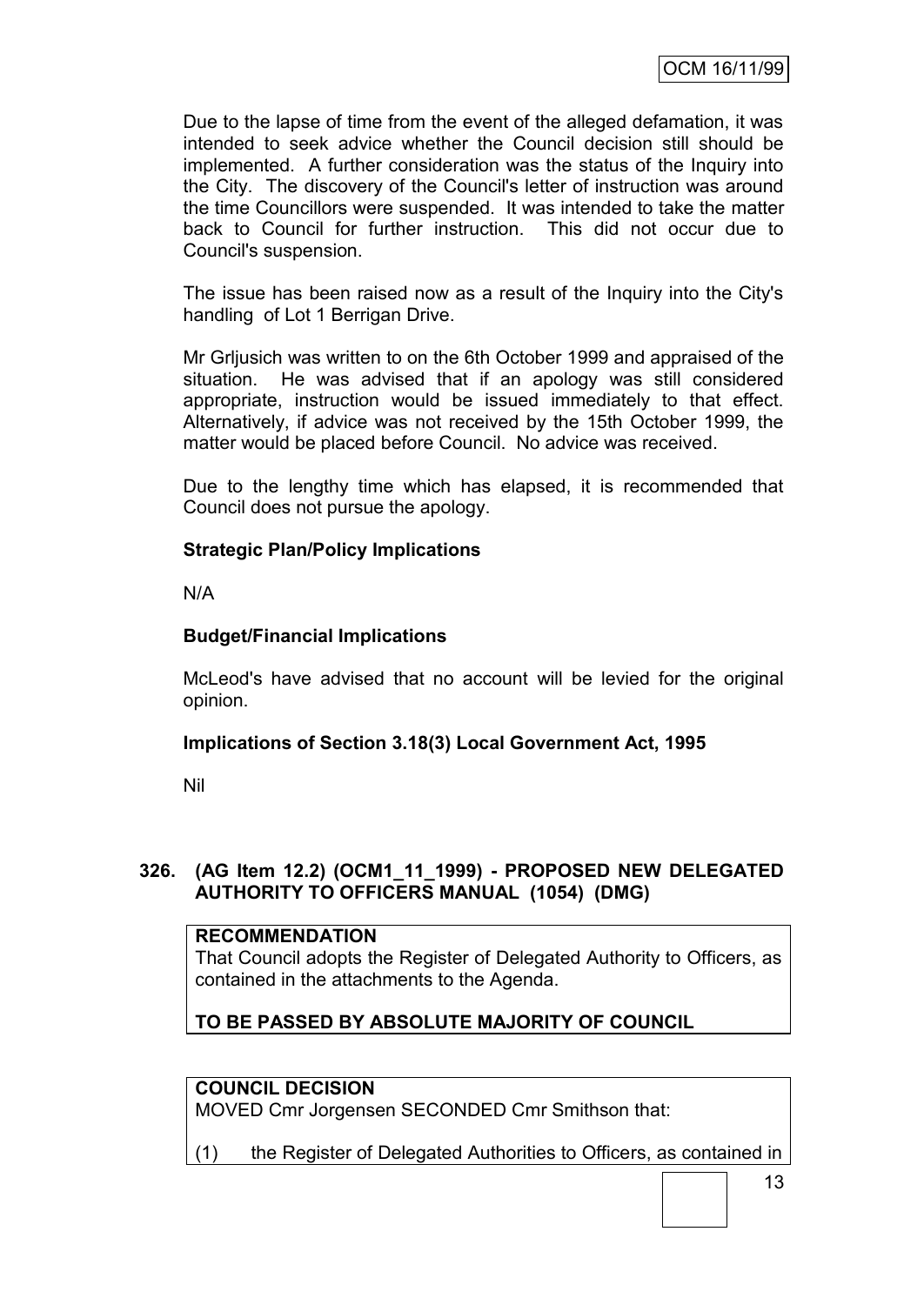the attachments to the Agenda be adopted; and

(2) an item be placed on the next Council Agenda which relates to DA-F5 - Local Government Act 1995 - Acceptance of Tenders and that the report deal with the issue of keeping Council informed of accepted tenders.

## **CARRIED 3/0**

### **Explanation**

While Council is comfortable with adopting the Delegations as presented, it would like the Delegation of Acceptance of Tenders (DA-F5) reviewed to ensure there is a mechanism in place to advise Councillors of Tenders awarded under delegated authority.

### **Background**

Pursuant to Section 5.46(2) of the Local Government Act, 1995, Council is required to review all delegations made at least once in each financial year.

#### **Submission**

N/A

#### **Report**

During the most recent review of delegations, in December, 1998, Council resolved to delegate the administration of nearly all of its Policy statements, in addition to the traditional list of delegated functions previously discharged through Council officers.

While the intent of this decision was sound, it caused a significant increase in administrative compliance, as the task of recording each transaction, as required under the Act became very time consuming.

In reviewing this practice, it has now been deemed unnecessary for most of the Policies to require a delegation for their purpose to be carried out.

Consequently, a large number of Policy delegations have now been withdrawn, on the grounds that these are capable of being administered without a specific delegation being required.

Therefore, the final Draft register comprises those functions capable of being delegated in order to streamline the business of Council and also those Policies which are reflective of a Council position on particular issues and which are directional by nature and not merely administrative.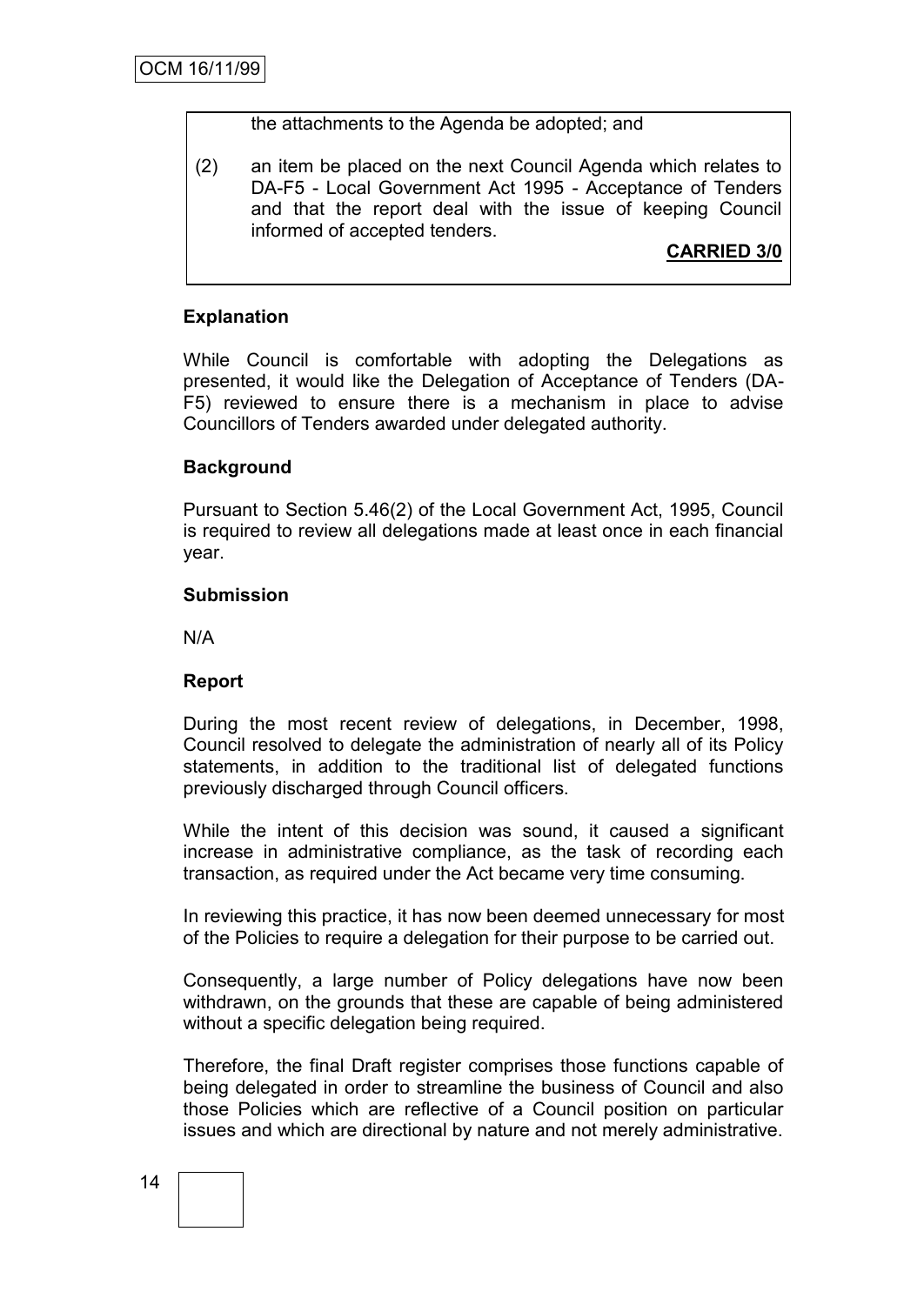### **Strategic Plan/Policy Implications**

Strategic Action Plan Item 1.7 "Council Administration" refers.

# **Budget/Financial Implications**

Nil.

# **Implications of Section 3.18(3) Local Government Act, 1995**

Nil.

### **327. (AG Item 12.3) (OCM1\_11\_1999) - PROPOSED NEW POLICY MANUAL (1054) (DMG)**

#### **RECOMMENDATION**

That Council adopts the Manual of Policy Statements, as contained in the attachments to the Agenda.

# **COUNCIL DECISION**

MOVED Cmr Jorgensen SECONDED that the recommendation be adopted.

**CARRIED 3/0**

### **Background**

It is Council practice to review its Policies on an annual basis, at the same time as its review of delegations.

### **Submission**

N/A

### **Report**

The proposed Policy Manual is largely reflective of Council's current Policies, with the deletion of some now obsolete statements. Some of the Policies have had some minor word adjustments to either clarify their intent or bring them into line with current practices or requirements.

The main reason for the relative consistency of this document is that Policy statements, unlike delegations, are constantly reviewed for their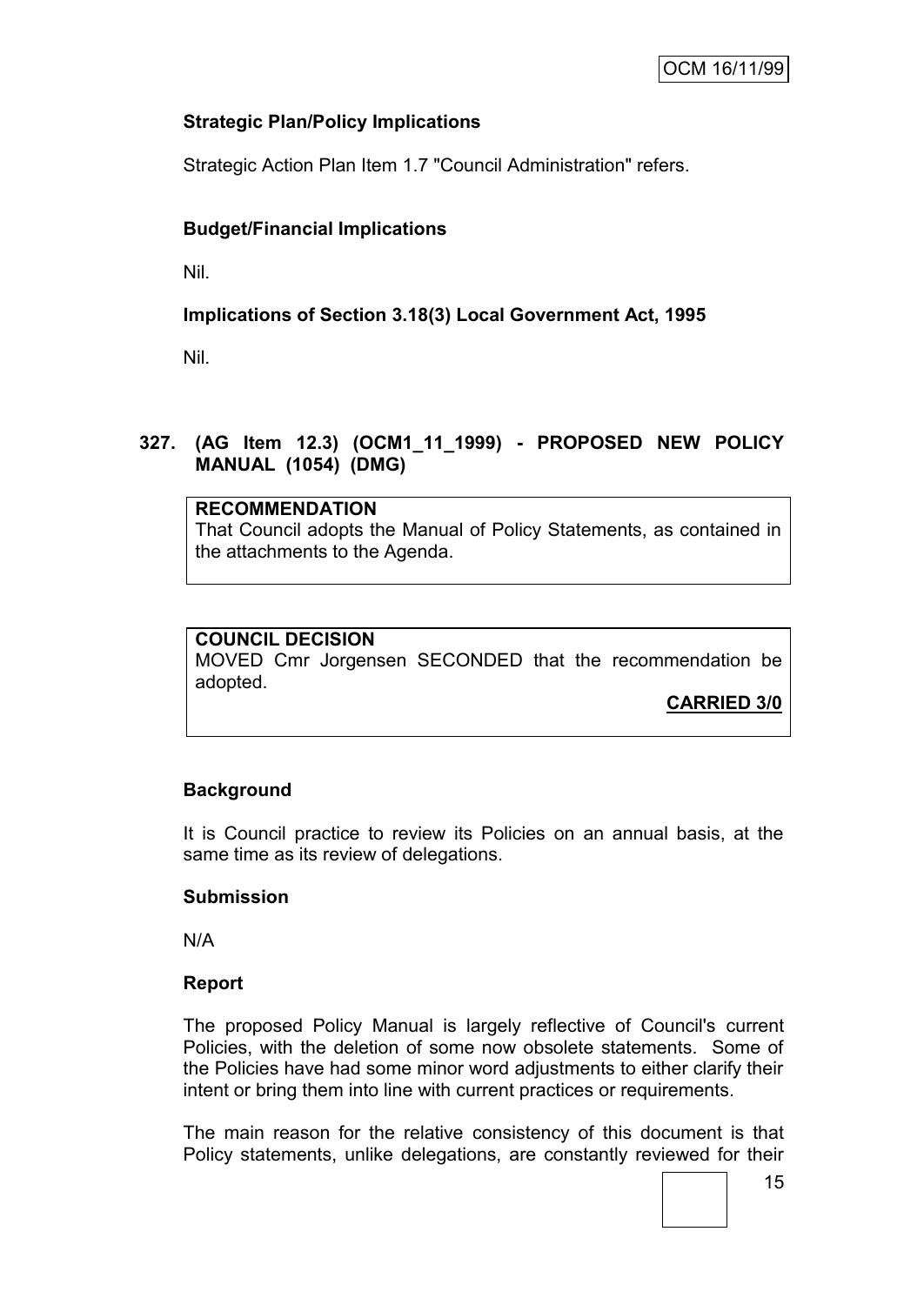suitability and tend to be amended on regular occasions throughout the year as deemed necessary.

## **Strategic Plan/Policy Implications**

Strategic Action Plan Item 1.6 "Leadership and Direction" refers.

### **Budget/Financial Implications**

Nil.

# **Implications of Section 3.18(3) Local Government Act, 1995**

Nil.

### **328. (AG Item 13.1) (OCM1\_11\_1999) - ADOPTION OF INTEGRATED COASTAL MANAGEMENT STRATEGY FOR THE CITY OF COCKBURN (9120) (DW) (ALL)**

### **RECOMMENDATION**

That Council adopt the Integrated Coastal Management Strategy as a guide to coastal planning and management within the City.

# **COUNCIL DECISION**

MOVED Cmr Smithson SECONDED Cmr Jorgensen that:

- (1) the integrated Coastal Management Strategy be adopted as a guide to coastal planning and management within the City;
- (2) Council commend the Manager, Environmental Services, Ecoscape and other Consultants involved on the comprehensive nature of the Strategy;
- (3) a Budget submission be prepared detailing costings for capital works for the areas of the coast under Council control and management; and
- (4) copies of the Report be made available to the public

**CARRIED 3/0**

### **Explanation**

It was decided that Council should show its appreciation to all those involved in the preparation of such a comprehensive report. Council felt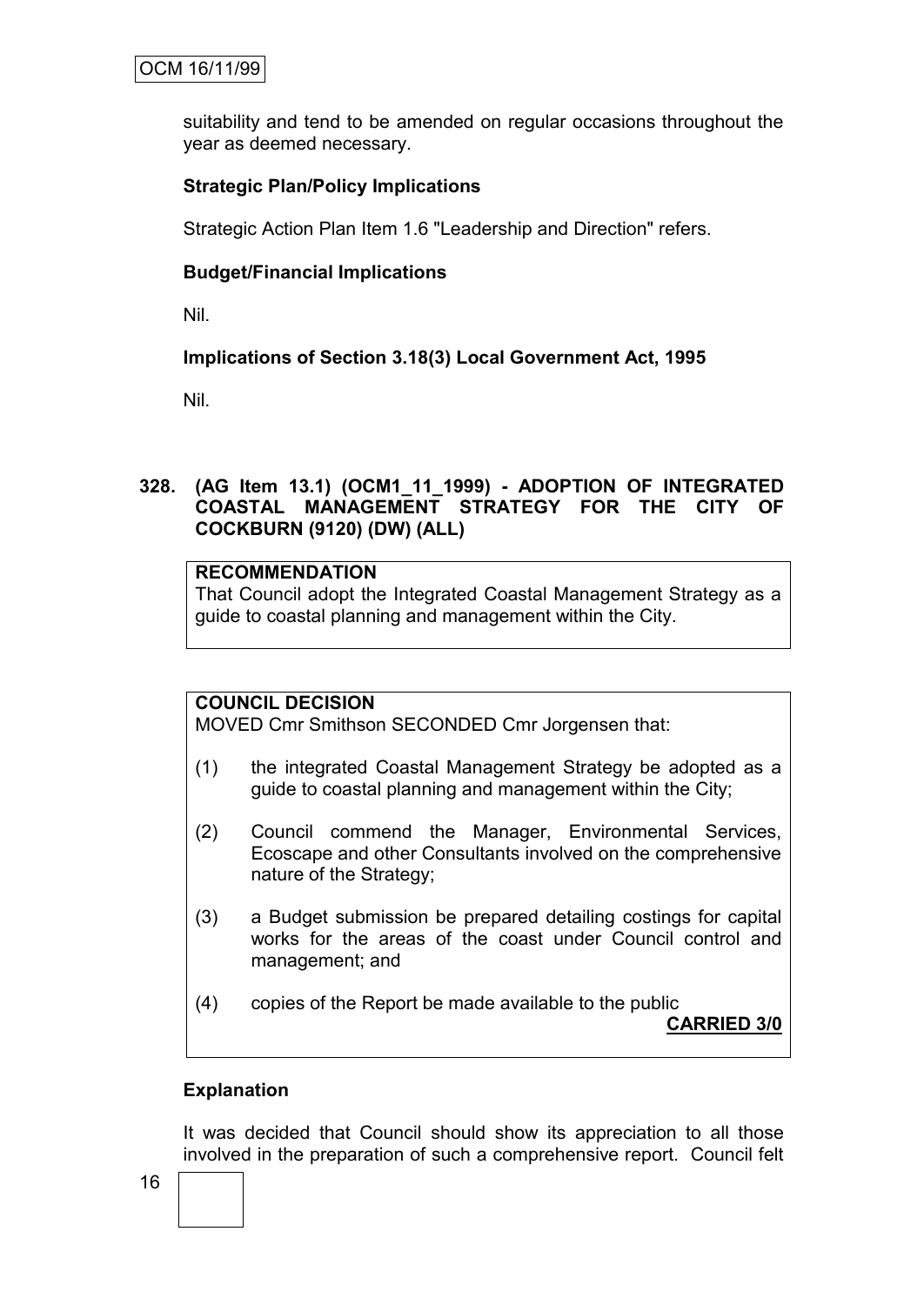it was necessary to prepare costings for capital works to be undertaken as well as a maintenance schedule for the coastal area.

### **Background**

The development of an Integrated Coastal Management Strategy for the City was commenced in early 1998. Funds were provided for the development of the Strategy through the Coastcare Coastwest grants programme with matching funding provided by Council.

The overall aim of the Strategy is to develop an Integrated Coastal Management Plan for the City's coastal zone to guide future planning and management of coastal resources to ensure sustainability and enhancement of its natural, cultural and recreational values while providing for appropriate economic activities. The Strategy was based on developing a holistic approach to coastal management and planning within the City, with key objectives including the identification and description of the environmental, social, cultural, leisure and recreational values of Cockburn's coastal zone including current and future human usage, identification of current and future planning and land use constraints and opportunities, identifying conflicts, issues and opportunities relating to the sustainable development and management of the coastal zone. The project also required the development of detailed strategies and actions relating to the following:

- protection and enhancement of natural values, nearshore water quality and coastal processes.
- provision of recreational and community facilities and public access
- protection and enhancement of cultural values
- tourism and promotion
- sustainable land use development and future planning and land use within the coastal zone
- management of human use related impacts
- capital works and ongoing maintenance required.
- the development of an overall land use plan for the coastal zone which integrated existing land use and development proposals with future use and development of Cockburn's coastal zone.
- community involvement in coastal planning and decision making.

For the purposes of the study the coastal zone was defined as the area bounded roughly by the ridgeline to the east of the coastline and nearshore waters to 500 metres of the high water mark.

The preparation of the plan was undertaken by consultants Ecoscape in conjunction with Coastwise Planning and Management. An inhouse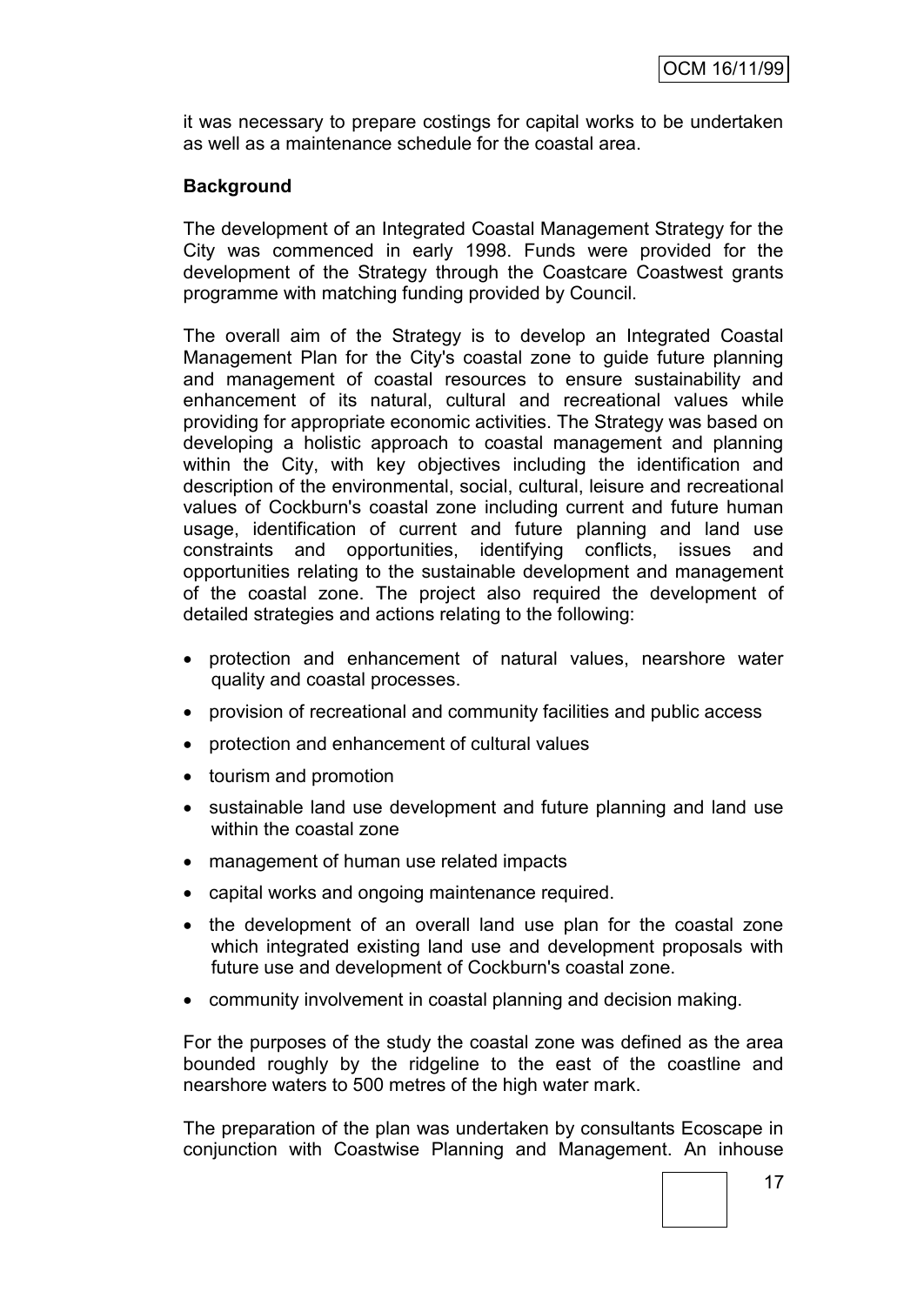working group of key staff was formed to liase with the consultants and manage the project. Additionally, a steering committee was formed which included members from key government agencies, the aboriginal community and a Councillor representative. Community consultation in the development of the plan also occurred through a community workshop, mail-back questionnaire and direct stakeholder group consultation.

The development of the plan progressed through a series of drafts with a final draft for public comment being published in March. The final version of the Strategy incorporating the comments received during the public comment period have now been completed and is presented to Council for final endorsement.

#### **Submission**

The community consultation which consisted of community workshops, a mail-back questionnaire and stakeholder group consultation indicated that many local people have a high regard for a broad range of values which they attribute to the Cockburn coast including environmental, cultural, recreational, social and aesthetic values. A strong message from some sectors of the community indicated that there is considerable concern that many of these values are under threat from a number of large scale development proposals planned within Cockburn. Ideas and visions developed through this consultation were incorporated into the strategies and land use concepts outlined in the Strategy.

A number of submissions were received on the draft plan presented for public comment. A copy of a summary of the submissions and responses in the final plan are attached to the Agenda. As can be seen from the summary a number of minor changes to the final plan occurred as an outcome of comments received, although the major thrust and direction of the Strategy remains unchanged.

#### **Report**

A copy of the Strategy has been provided separately to all Commissioners with the Executive Summary and key figures attached to the Agenda.

The Strategy provides a detailed description of Cockburn's coastal area, particularly in terms of environmental values, recreational uses, cultural and historical aspects. The Strategy also establishes a number of key coastal planning principles and describes both current and future land use proposals associated with the coast.

The Strategy incorporates a detailed assessment of constraints and opportunities associated with the various sections of the Cockburn coast. Based on this assessment a range of coastal planning and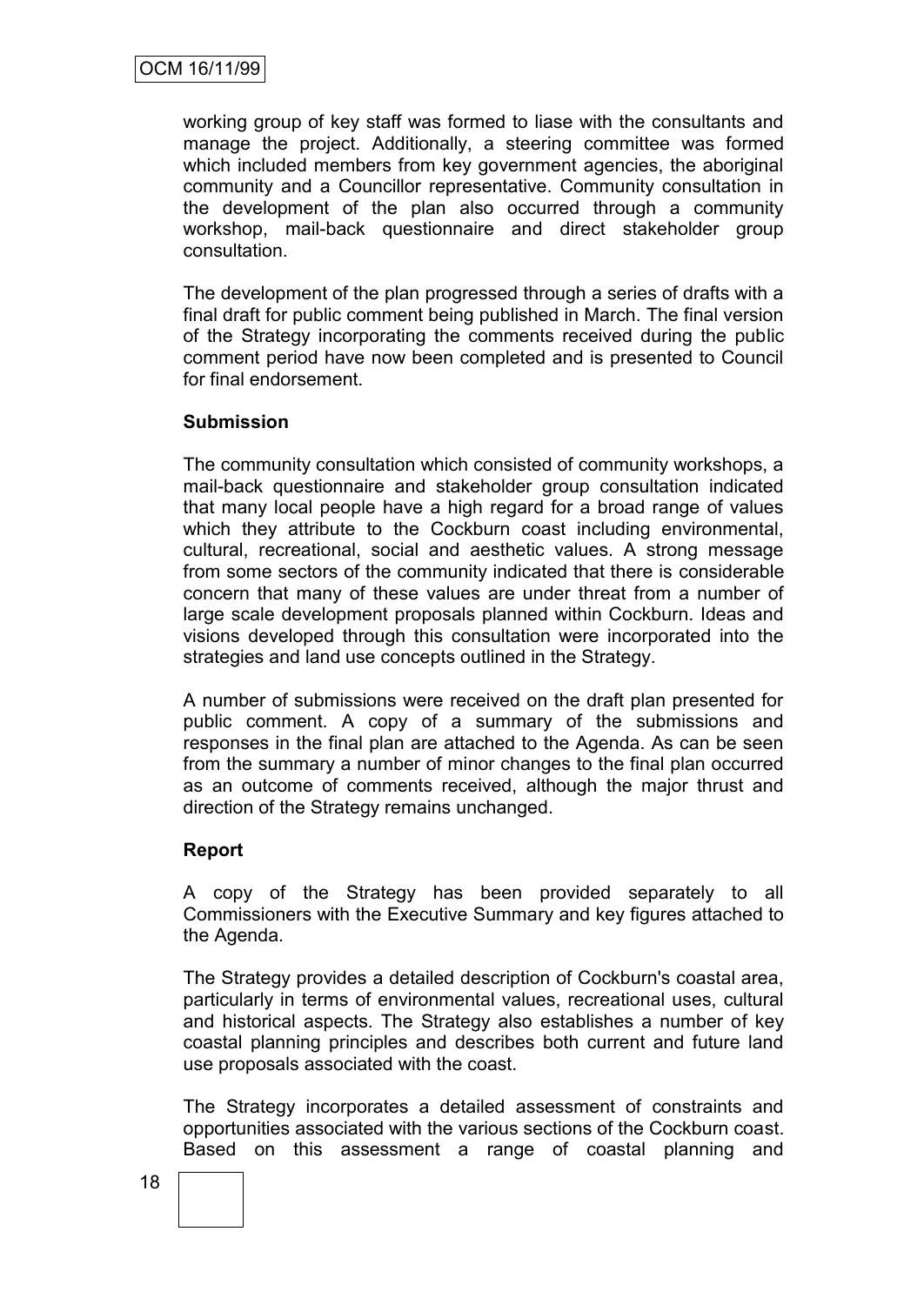environmental management recommendations are made. These recommendations range from strategies for land use, development of commercial activities, improvement of public access to beach areas, upgrading and provision of facilities and recognition of cultural, social and historical values. An overall concept plan which integrates land use and provision of facilities is detailed in the Strategy.

Overall, the Strategy and Concept Plan does not suggest major change in terms of land use and development within the City's coastal zone, although it is supportive of the redevelopment of industrial land in North Coogee and restates Council's previous position in relation to proposals such as the Southern Harbour development. The majority of recommendations and strategies are associated with improving coastal facilities, public access and the environmental and recreational values of our coastal zone. Implementation of recommendations will require the co-operation of a number of State Government agencies which control and manage large areas of the Cockburn coast. Council will play an important role in influencing the decisions and developments undertaken by these State Government agencies, with the Integrated Coastal Management Plan providing an holistic and sound basis for Council in terms of decision making and management associated with areas of the coast managed directly by Council and in influencing State Government agencies with a role in coastal landuse and development.

#### **Strategic Plan/Policy Implications**

Strategy 2.3 and Action Item 2.3.7 apply.

#### **Budget/Financial Implications**

The implementation of the Strategy will require ongoing resourcing both by Council and State Government agencies with an interest in coastal land within the City. Funds have been provided through Coastwest/Coastcare for the development of a detailed works and maintenance schedule for the areas of the coast under Council control and management. This more detailed plan will provide detailed costings for capital works and can be used as a basis for future Coastcare funding applications for on-ground environmental management works.

The improvement and development of facilities identified within the Strategy will need to be addressed as part of normal annual budgetary processes and priorities.

#### **Implications of Section 3.18(3) Local Government Act, 1995**

Nil.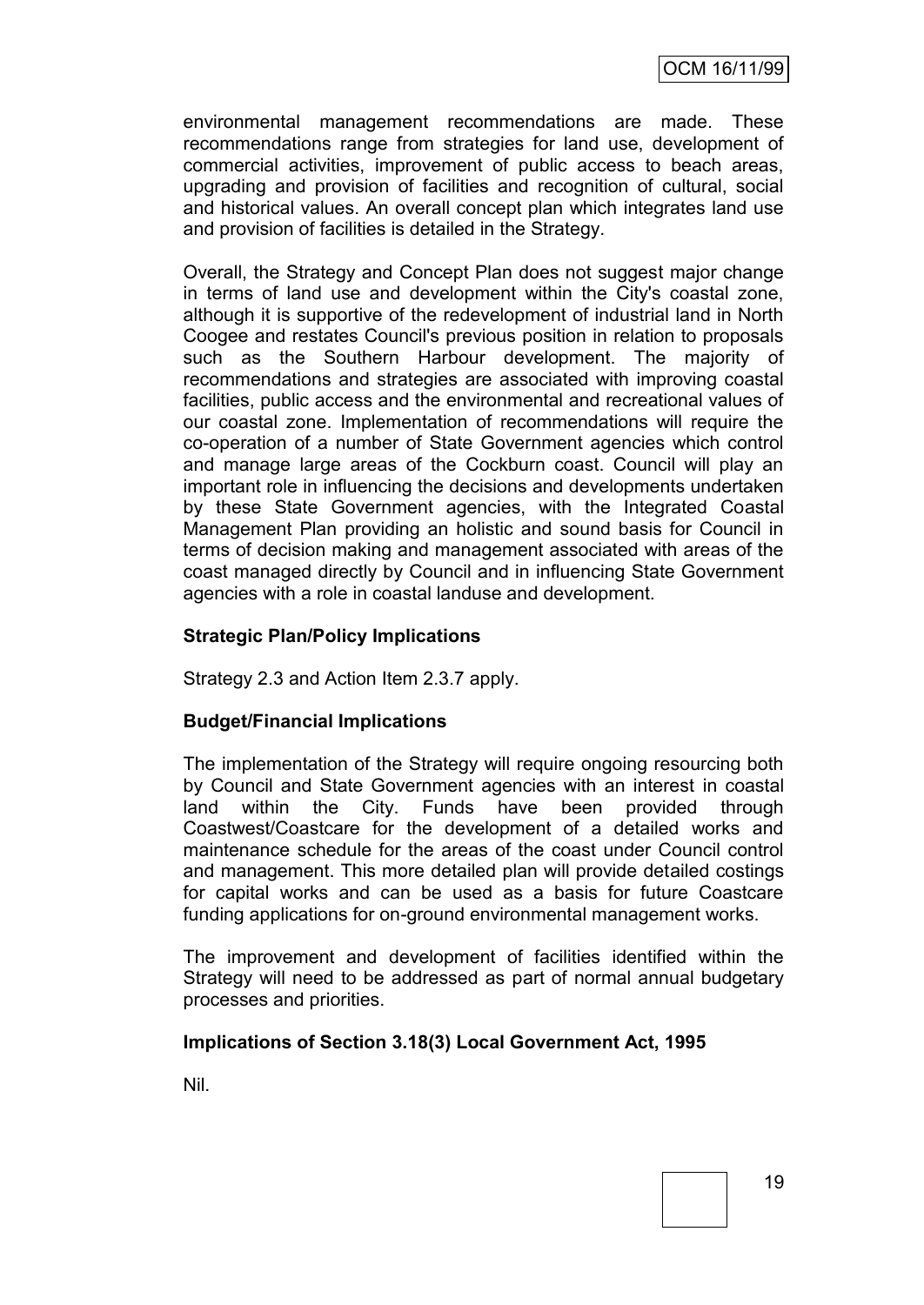#### **329. (AG Item 13.2) (OCM1\_11\_1999) - PROPOSED TOWN PLANNING SCHEME NO. 3 MODIFICATIONS - CONSENT TO ADVERTISE (9485) (SMH)**

#### **RECOMMENDATION**

That Council:

- (1) receive the report;
- (2) adopt the modifications to the Proposed Town Planning Scheme No. 3 in accordance with the attachment to the Agenda;
- (3) resolve to proceed with the Scheme and to settle the modifications with the Commission together with other modifications which appear necessary as provided for under Regulation 14 (4)(a)(i) of the Town Planning Regulations;
- (4) forward the modifications to the Western Australian Planning Commission for its consideration;
- (5) subject to the modifications being accepted by the Commission, the Council seek the Commission's approval to proceed to advertising under Regulation 15.

#### **COUNCIL DECISION**

MOVED Cmr Smithson SECONDED Cmr Jorgensen that the recommendation be adopted.

**CARRIED 3/0**

#### **Background**

The Council submitted the proposed Scheme to the Commission together with the revised Local Planning Strategy, for approval to advertise following its meeting held on 25 May 1999.

#### **Submission**

On the 14 October 1999 the WAPC advised:-

"*I refer to your letter of 27 May 1999 and advise that the Hon Minister for Planning has given consent for the above Scheme to be advertised for public inspection subject to the modifications set out in the attached Schedule being effected prior to advertising.*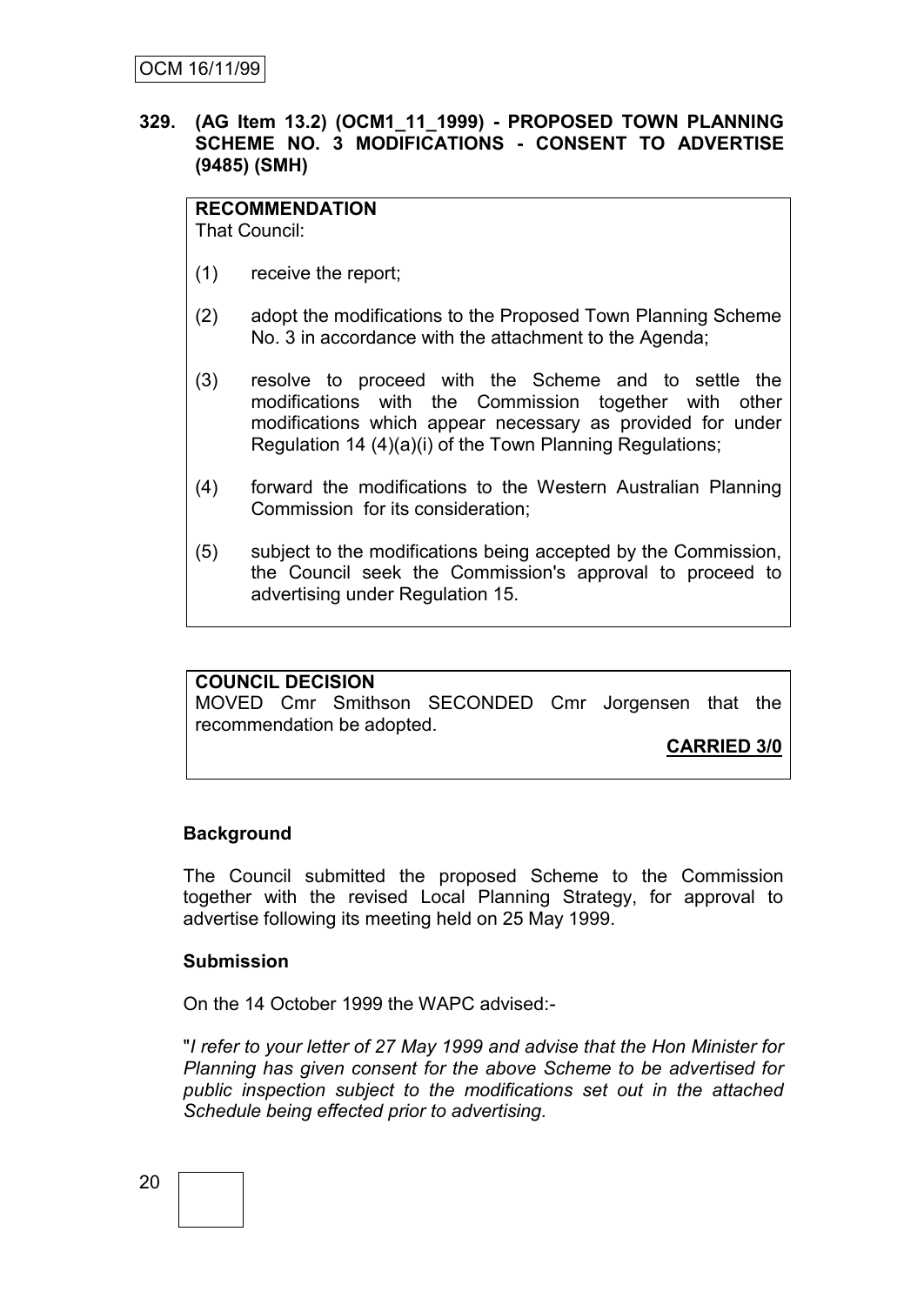*In accordance with the provisions of Regulation 14(4) of the Town Planning Regulations, 1967 (as amended), Council is required to return the modified documents to the Commission within 42 days, or any longer period approved by the Hon Minister, of being notified of the modifications, if Council resolved to proceed with the Scheme.*

*Upon return of the Scheme documents to the Commission, modified in accordance with the above requirements, the Scheme will be advertised for a period of three months subject to:*

*1. the City notifying in writing the following agencies and any other agencies and organisations it considers appropriate, within seven (7) days of the commencement of advertising to the effect that the Scheme is available for public submission and inviting submissions:*

*Main Roads Western Australia Water Corporation Western Power Alinta Gas Telstra Ministry of Housing Department of Transport Department of Conservation & Land Management Valuer General's Office Department of Local Government Bikewest Heritage Council of Western Australia Health Department of Western Australia Fire and Emergency Services Department of Land Administration Westrail Ministry of Education Dept of Aboriginal Affairs (Aboriginal sites) Air Services Australia Department of Commerce and Trade Department of Minerals & Energy Department of Resources Development Adjoining local governments*

*2. the City undertaking any further action it considers appropriate in addition to the statutory requirements under the Town Planning Regulations to advise the public that the Scheme is available for public inspection and inviting submissions.*

*You are advised that the Commission has noted the City's Local Planning Strategy.*

*The Commission further resolved to advise Council as follows:*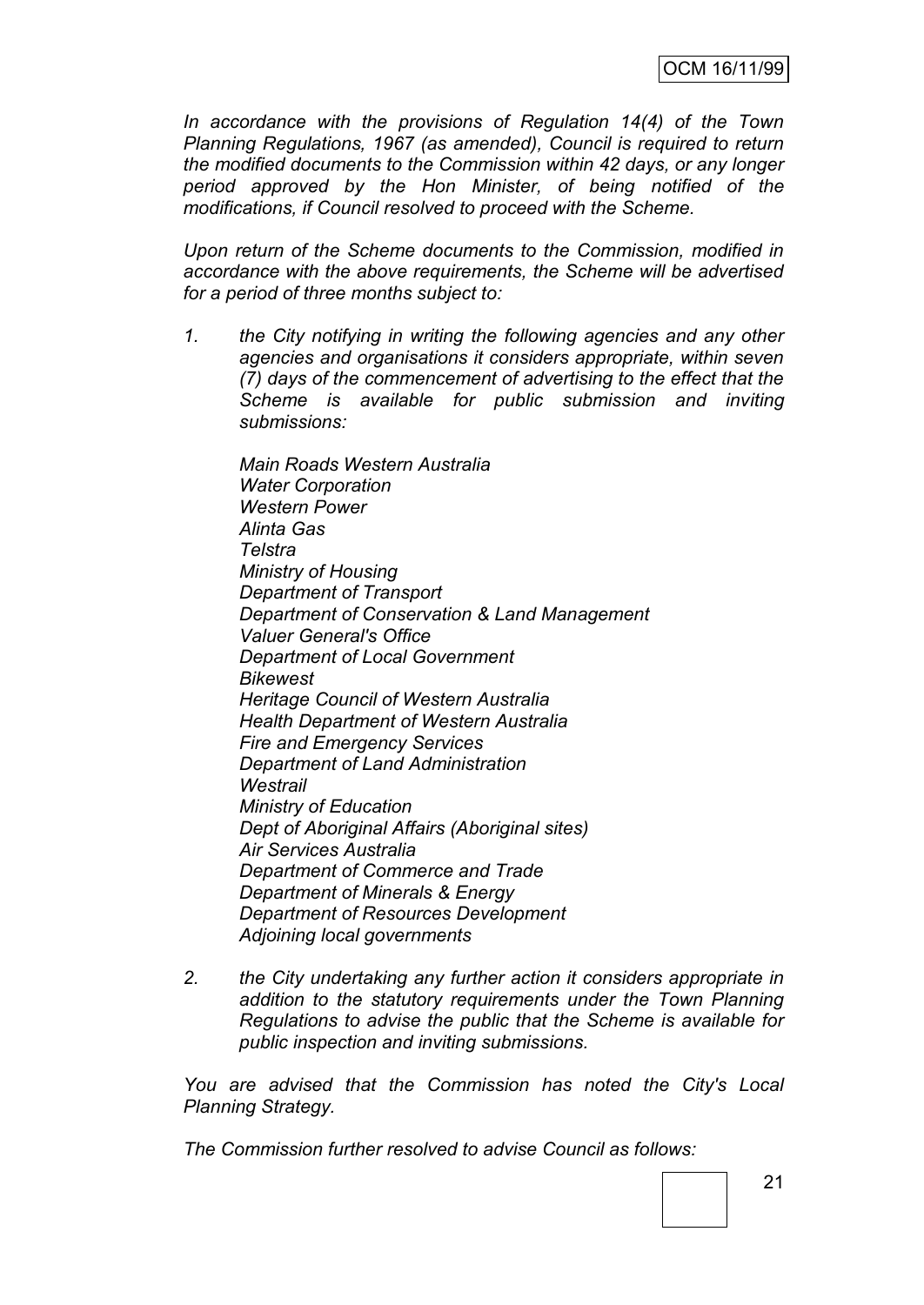- *(1) The Scheme Maps reflect the South-West Districts Omnibus Metropolitan Region Scheme Amendment 991/33 (3B). Given that this amendment has completed advertising and will shortly be recommended for final approval (subject to finalisation of environmental conditions), it is appropriate that the Scheme reflects the proposed zonings and reserves in Amendment 991/33.*
- *(2) The Scheme Text includes provisions for the Resource Zone which are intended to implement Statement of Planning Policy No. 6 Jandakot Groundwater Protection Policy. These provisions are based on Amendment 202 which is currently being discussed between Council and the Ministry. The Commission has accepted the inclusion of these provisions in the Scheme for advertising. The provisions, however, may need to be modified at the final approval stage to reflect the outcome of Amendment 202.*
- *(3) Under proposed changes to the Town Planning Regulations to introduce the Model Scheme Text it is intended to replace the Scheme Report by a Local Planning Strategy. The Regulations will set out the process for preparation, advertising, approval and amendment of the Local Planning Strategy. At this stage, the Regulations have not yet been gazetted and the Commission is unable, therefore, to endorse the Local Planning Strategy in the terms proposed in the Regulations. The Commission has, therefore, noted that the Scheme Report has been prepared in the form of a Local Planning Strategy which is consistent with the current Regulations. A minor modification is necessary to the Local Planning Strategy to delete the second and third paragraphs on page 2 beginning "The Local Planning Strategy…" in order to reflect the present position. It is noted that the Council has adopted the Local Planning Strategy which will give effect to the Local Planning Strategy as a relevant consideration.*

*One set of Scheme documents is returned herewith.*

*Yours faithfully"*

#### **Report**

A response to the 31 modifications required to the Scheme Text and Map is set out in the attached report.

Under Regulation 15(4) the Council must:-

"*(4) Within 42 days, or any longer period approved by the Minister, of being notified of any modifications required by the Minister, the*  local government shall —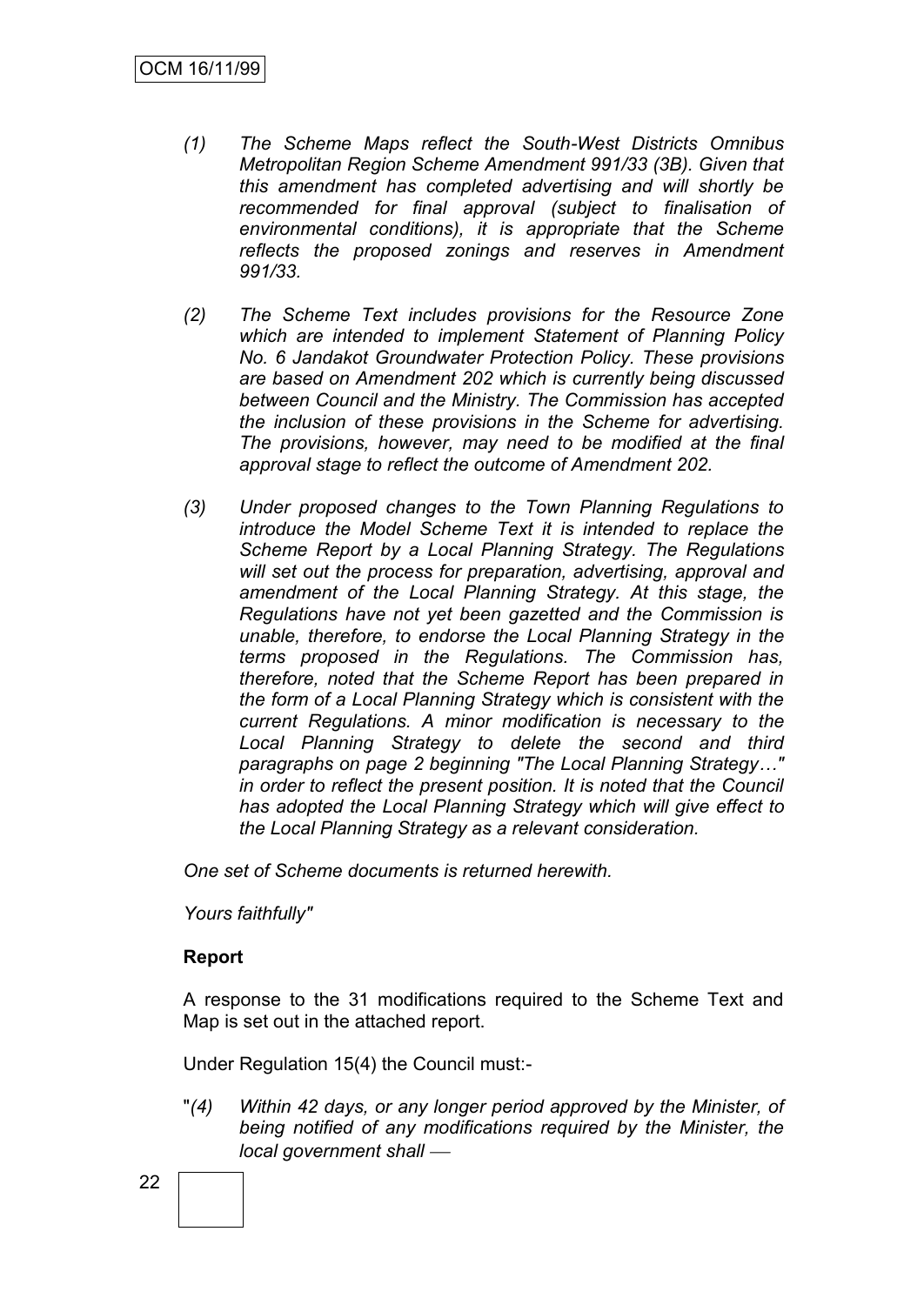- *(a) if it resolves to proceed with the Scheme*
- *(i) settle the modifications with the Commission together with any modifications which appear to be necessary at that time;*
- *(ii) request the Commission to obtain the consent of the Minister to the further modifications; and*
- *(iii) resubmit the Scheme documents with the required modifications duly carried out;*

*or*

*(b) if it resolved not to proceed with the Scheme, notify the Commission in writing of that resolution."*

#### **Strategic Plan/Policy Implications**

The Council is committed to preparing and implementing Proposed Town Planning Scheme No. 3.

The review of Scheme No. 2 fell due in February 1997.

#### **Budget/Financial Implications**

The Council has set aside \$39,545 for legal drafting and public consultation.

| • Account 500476 | Legal Drafting             | \$19,545 |
|------------------|----------------------------|----------|
| • Account 500474 | <b>Public Consultation</b> | \$20,000 |
|                  |                            | \$39,545 |

Prior to advertising there will be a need to determine a public advertising strategy.

The WAPC only requires compliance with the Regulations. Regulation 15 requires:-

- Advertised in accordance with Form No. 3 in Appendix A
- Available for inspection during office hours at the Council and the **WAPC**
- Advertised **once** in a local newspaper
- Display the Scheme in a prominent position
- Public comment period to be not less than 3 months.

Regulation 16 provides for the public to lodge formal submissions on the Scheme on Form No. 4A.

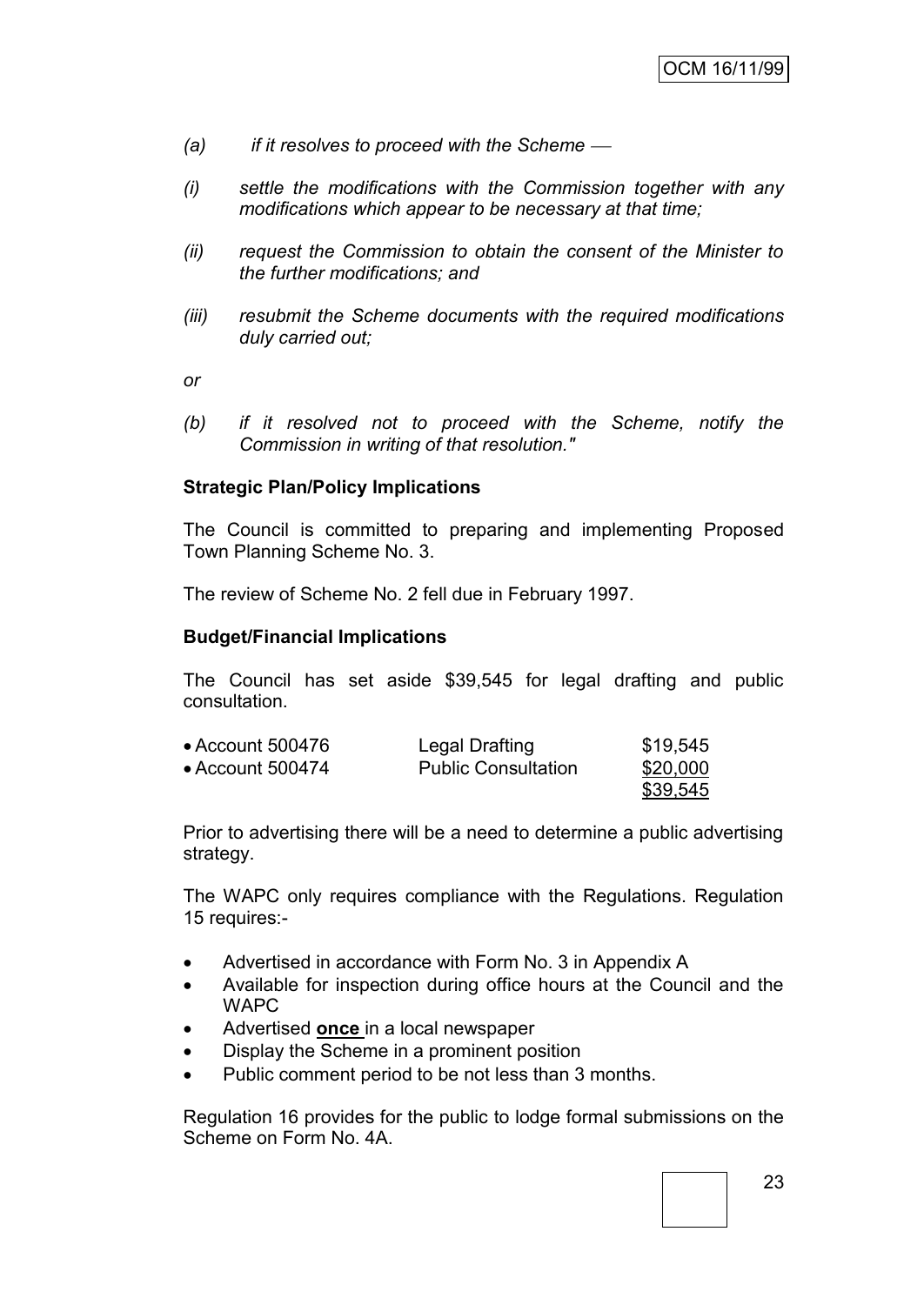This matter will require further discussion in order to determine the extent to which the Council will go beyond the minimum requirements contained in the Regulations.

### **Implications of Section 3.18(3) Local Government Act, 1995**

Nil.

**330. (AG Item 13.3) (OCM1\_11\_1999) - PROPOSED SHED AND LEAN-TO - LOT 4; 29 GUTTERIDGE ROAD, BANJUP - OWNER: D BOWDEN - APPLICANT: D CHEONG & ASSOCIATES (5513727) (MT) (EAST) (MAP 20)**

**RECOMMENDATION**

That Council:

(1) approve the application for a shed and lean-to on Lot 4; 29 Gutteridge Road, Banjup subject to the following conditions:

Standard Conditions

1. Standard conditions contained in Council Policy PD 17 as determined appropriate to this application by the delegated officer under clause 7.6 of Council"s District Zoning Scheme  $N^{\circ}$  2;

Special Conditions

- 1. A written statement being provided to Council as to the proposed use of the shed.
- 2. The use of the shed must comply with Council"s requirements for the zone.

### **COUNCIL DECISION** MOVED Cmr Smithson SECONDED Cmr Jorgensen that the recommendation be adopted. **CARRIED 3/0**

#### **Background**

| ZONING: | MRS: | <b>RURAL - WATER PROTECTION ZONE</b> |
|---------|------|--------------------------------------|
|         | DZS: | I SPECIAL RURAL ZONE NO. 4 - TAPPER  |
|         |      | ROAD, BANJUP                         |
|         |      |                                      |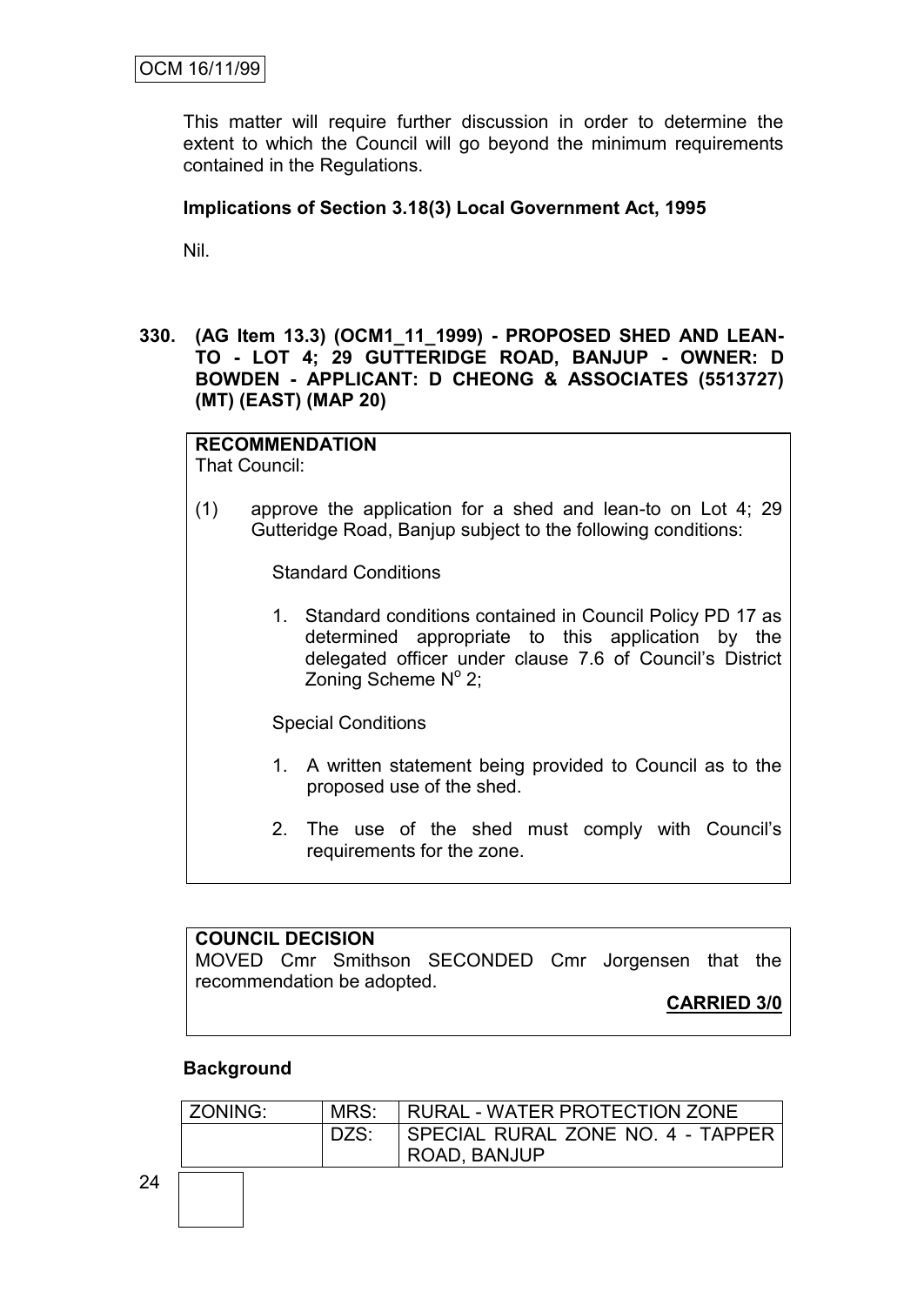| LAND USE:  | <b>HOUSE &amp; SHED</b> |
|------------|-------------------------|
| LOT SIZE:  | 20004m <sup>2</sup>     |
| AREA:      | 315m <sup>2</sup>       |
| USE CLASS: | N/A                     |

#### **Submission**

The plans submitted indicate a steel shed 18 metres long by 15 metres wide, with a 3 metre wide lean-to on one end. The shed is to be 5.5 metres high. It is set back approximately 120 metres from the front and 23 metres from the closest side boundary (the western boundary). A copy of the submitted site plan is attached to this agenda.

#### **Report**

The applicant has stated verbally that the shed is to be used to house a private vintage car and truck collection. The shed is large in floor area and height. However it has ample setbacks to all boundaries. It should not impact on the amenity of the area, provided it is painted a colour of natural or earth tonings to complement the surroundings. A standard condition to this effect will be included on the approval.

#### **Strategic Plan/Policy Implications**

Council Policy PD 18 "Ancillary Outbuildings (sheds) in Special Rural and Rural Zones" states that "*any shed in excess of 200m<sup>2</sup> in area and/or 4.5 metres in height…must be referred to Council for development approval."*

PD 43 "Rural – Water Protection Zone (MRS) Jandakot states that applications for development on land zoned "Rural – Water Protection Zone" under the Metropolitan Region Scheme must be referred to the Water & Rivers Commission. However, as the exceptions in the Policy include "Outbuildings", the application did not require referral.

#### **Budget/Financial Implications**

N/A

#### **Implications of Section 3.18(3) Local Government Act, 1995**

Nil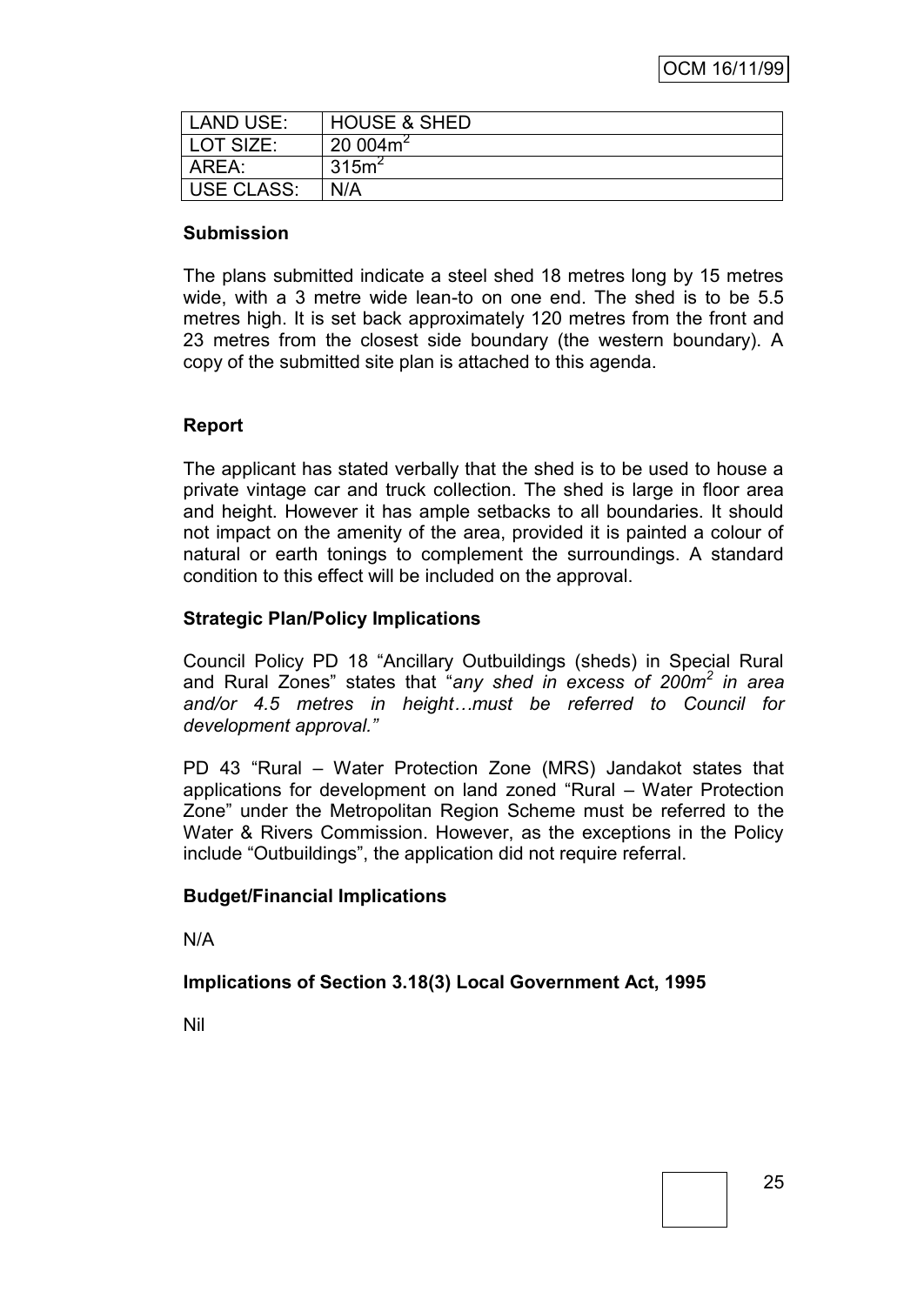#### **331. (AG Item 13.4) (OCM1\_11\_1999) - FINAL ADOPTION - AMENDMENT NO. 212 - ADDITION OF BED AND BREAKFAST ACCOMMODATION USE TO SCHEME (92212) (MT)**

### **RECOMMENDATION**

That Council:

- (1) adopt Amendment No. 212 for final approval with the following modification:-
	- 1. deleting Clause (iv) from the Amendment Text;
- (2) in anticipation of the Hon Minister"s advise that final approval will be granted, the documents be signed, sealed and forwarded to the Western Australian Planning Commission.
- (3) request the Western Australian Planning Commission modify Amendment 202 - "Resource Zone" before final approval by the Hon Minister to add a "Note 4" to the foot of the "First Schedule – Zoning Table" and the words:- "The use Bed and Breakfast Accommodation shall be an "SA" use, in accordance with Clause 3.2.2 of this Scheme.

#### **COUNCIL DECISION**

MOVED Cmr Smithson SECONDED Cmr Jorgensen that the recommendation be adopted.

**CARRIED 3/0**

#### **Background**

Council, at its meeting held on 27 July 1999, resolved to initiate the amendment to its Scheme to add the use "Bed and Breakfast Accommodation".

The EPA advised by way of letter dated 3 September 1999 that the amendment did not require assessment. The amendment was advertised by way of advertisement in the West Australian newspaper. No submissions were received during the prescribed period.

#### **Report**

There were no submissions received in regard to the amendment.

The Amendment as advertised included adding the use as an "SA" use in all the Special Rural Zones. However Amendment 202 to Council"s Scheme deletes the Special Rural Zones and adds the "Resource Zone".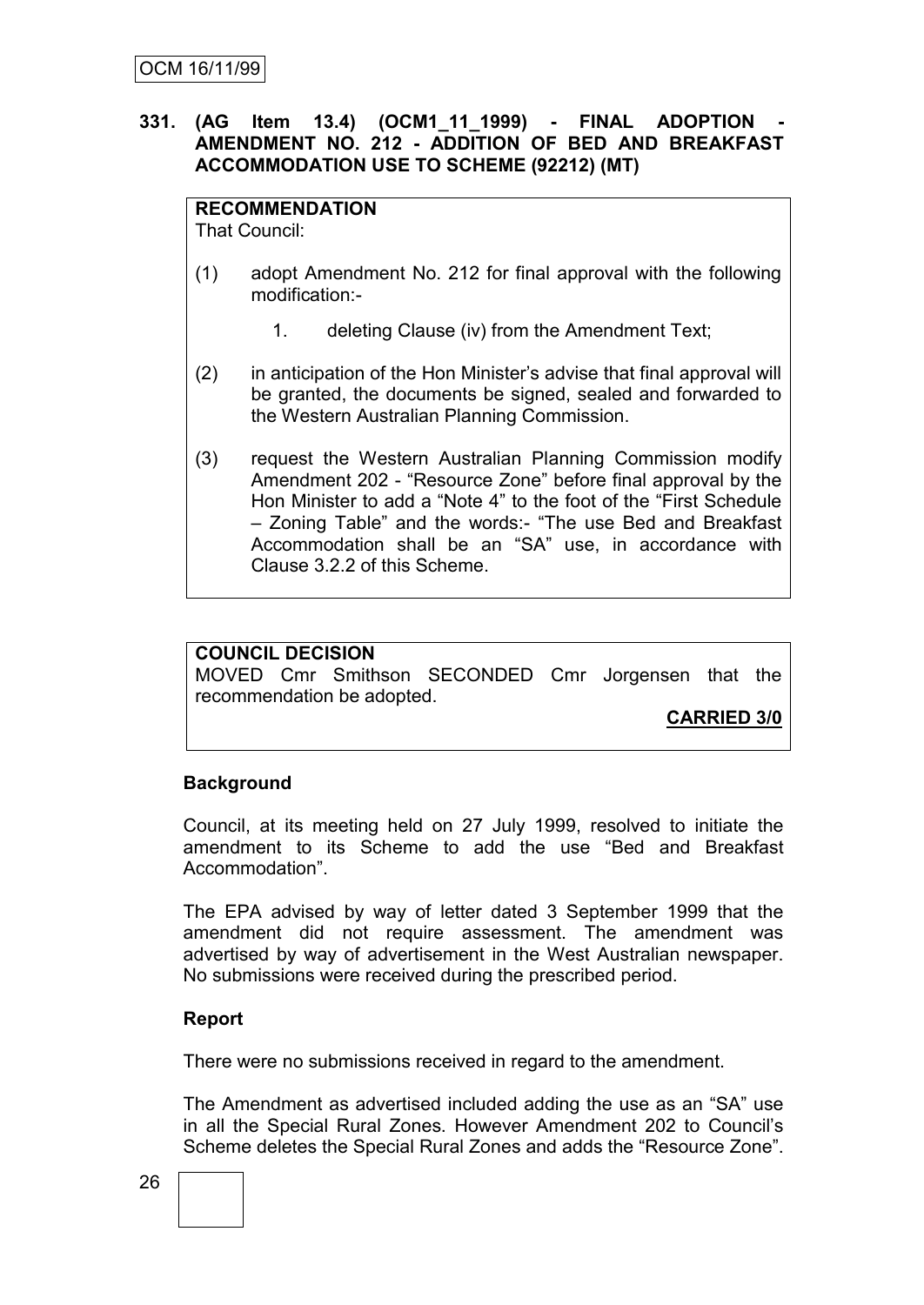This amendment is currently with the WAPC before being forwarded to the Minister for gazettal. In order to ensure Bed & Breakfast Accommodation is an approvable use in the Resource Zone, it is necessary to recommend to the WAPC that Amendment 202 be modified. The addition of the use in the Special Rural Zone can therefore be deleted from the text of Amendment 212.

### **Strategic Plan/Policy Implications**

N/A

# **Budget/Financial Implications**

N/A

# **Implications of Section 3.18(3) Local Government Act, 1995**

Nil

**332. (AG Item 13.5) (OCM1\_11\_1999) - PROPOSED LIQUID WASTE TREATMENT PLANT - LOT 197 COCOS DRIVE, BIBRA LAKE - OWNER/ APPLICANT: WESTERN RESOURCE RECOVERY (4412617) (SR) (SOUTH) (MAP NO 8)**

#### **RECOMMENDATION** That Council:

- (1) on the basis of the further legal advice received, determine that the proposal constitutes a 'use not listed' under the provisions of the Scheme;
	- (2) advertise the proposal for a period of 21 days in accordance with Clause 6.2.3(b) and (c) of the Scheme;
	- (5) advise the Applicant, the Minister for the Environment and the Yangebup Progress Association of (1) and (2) above.

### **COUNCIL DECISION**

MOVED Cmr Jorgensen SECONDED Cmr Donaldson that:

- (1) the matter be deferred to the December meeting of Council; and
- (2) Council seeks a Queen's Counsel (QC) opinion on this matter. **CARRIED 2/1**

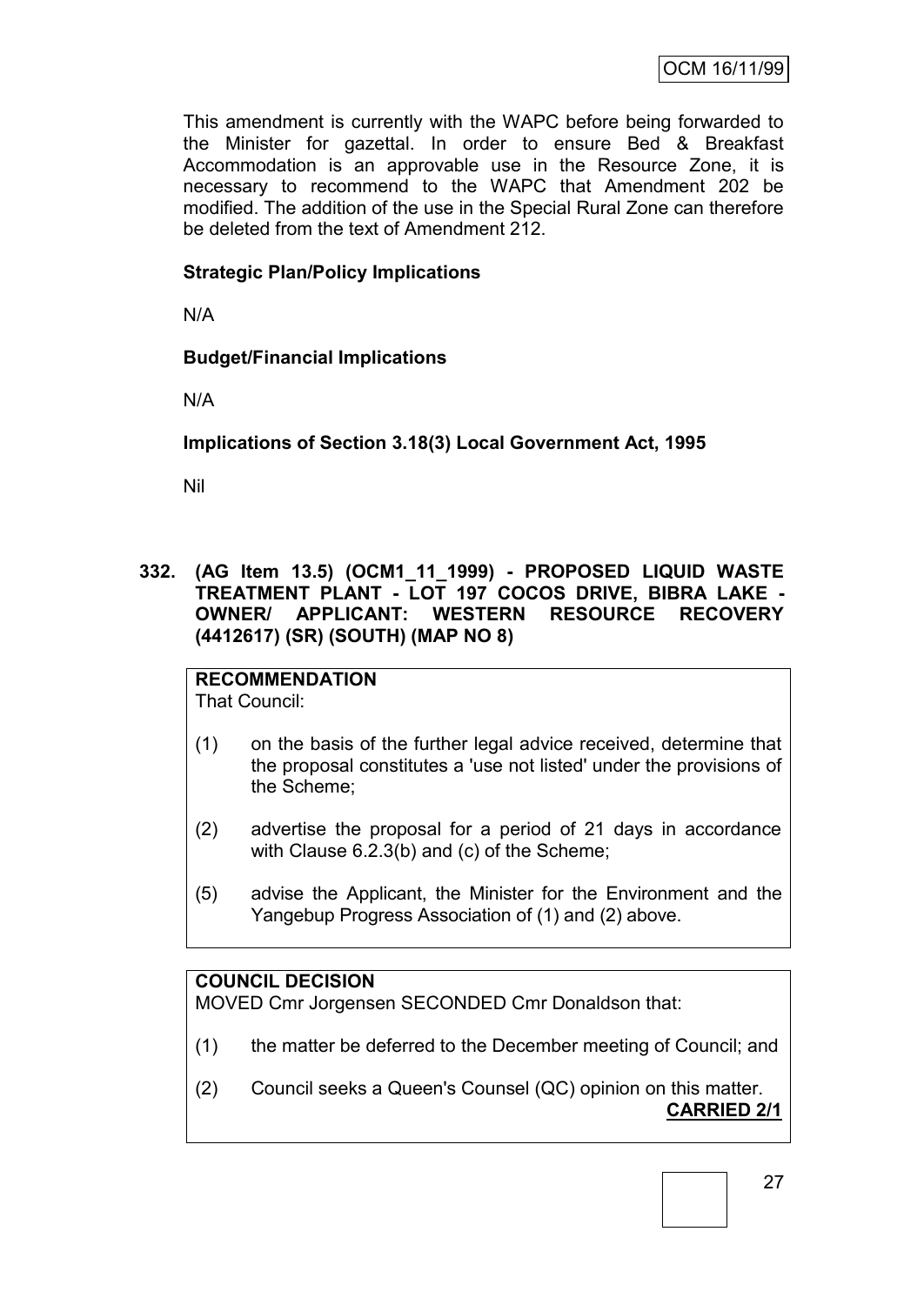#### **Explanation**

It was felt that this being such a complex issue, the matter required further legal advice and this may best be sought from a QC, although legal advice had been received from Council's Solicitors. Any decision taken on the issue could trigger an appeal mechanism, and there is potential for the issue to be taken to Court. Considering the depths and breadths of public opinion, it was decided it would be best to defer the matter until this advice has been sought.

Council felt that it has a responsibility and that the application should be treated very seriously, as it would not like to set a precedent when other applications of a similar nature are received situated in that area.

#### **Background**

| ZONING:           | MRS:                             | Industrial              |  |
|-------------------|----------------------------------|-------------------------|--|
|                   | DZS:                             | <b>General Industry</b> |  |
| <b>LAND USE:</b>  | Vacant                           |                         |  |
| LOT SIZE:         | 7133m <sup>2</sup>               |                         |  |
| AREA:             | $3000m2$ (approx. building area) |                         |  |
| <b>USE CLASS:</b> | To be determined                 |                         |  |

Council first considered the proposal at its meeting on 3 December 1996 and resolved as follows:-

*"(1) subject to receipt of advice that the proposal is not subject to formal assessment under the Environmental Protection Act, the Director of Planning and Development be authorised to grant approval to the Liquid Waste Treatment Facility in accordance with the plan dated 22 October 1996 subject to the following conditions:*

#### *Standard Conditions*

*1. Standard conditions contained in Council Policy PBH 3.1 as determined appropriate to this application by the delegated officer under clause 7.6 of Town Planning Scheme - District Zoning Scheme No.2*

#### *Special Conditions*

*1. All offensive odours to be effectively retained within the confines of the subject property. Details of measures to control odour emissions to be submitted to Council's Environmental Services Section for approval prior to commencement of development.*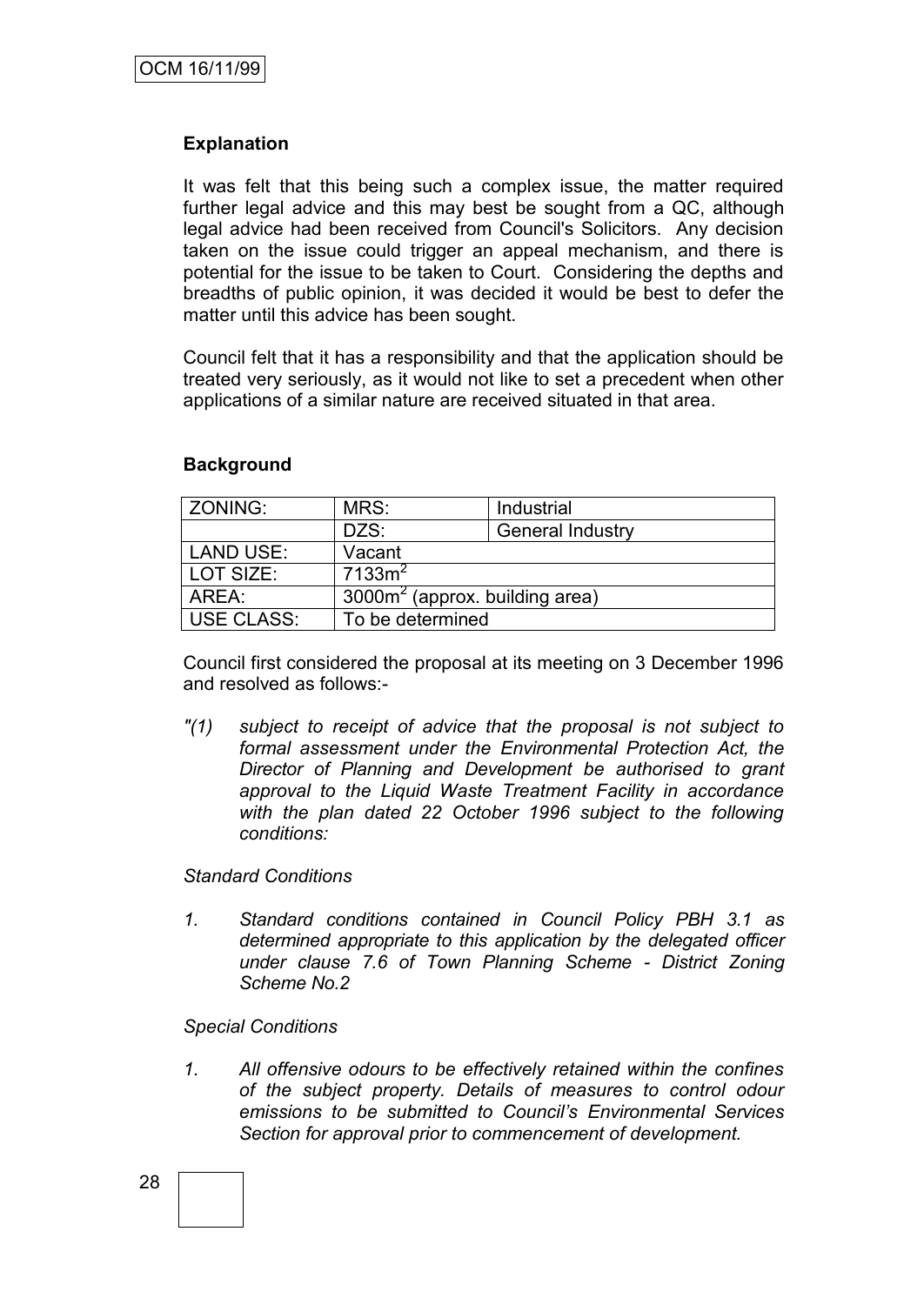- *2. All waste water and stormwater to be retained on the site. All spillage and stormwater in materials handling and processing areas to be collected separately and directed to an appropriate on-site treatment facility.*
- *3. All handling of waste products is to be carried out under cover and shall ensure no run-off occurs other than to a sealed collection point.*

#### *Special Footnotes*

- *1. All dangerous goods to be stored in accordance with the requirements of DOME.*
- *2. Approval from the Water Corporation be granted prior to the commencement of development.*
- *3. Approval from the Water and Rivers Commission be granted prior to the commencement of development.*
- *4. The development shall not commence until such time as a Works Approval is issued by the DEP."*

The project was, however, subject to formal assessment by the Environmental Protection Authority and no Planning Approval was issued. The Company states that it relied upon the form of advice given to them regarding the Council Resolution. They purchased the land and undertook the Consultative Environmental Review process with an expectation that a Council Planning Approval would issue in the event that they were able to obtain environmental approval.

The CER process was undertaken by the Company in 1997 and following public notification of the proposal there was substantial local public concern about potential environmental impacts. This resulted in a public meeting held on 30 June 1997 in the Yangebup Community Hall.

Legal advice was sought at that time regarding the status of Council's 3 December 1996 Resolution. The Company was accordingly advised that the Council would reconsider the application for Planning Approval at the conclusion of the CER process.

Further legal advice was provided in respect of the 1984 'McNeice' decision of the Supreme Court. The effect of this advice was that at its meeting on 21 October 1997 Council resolved inter alia as follows:-

*"(1) advise the applicant that in the light of further information on the proposal provided through the CER and other processes, and detailed legal advice on the matter, that it has come to the conclusion that the process proposed*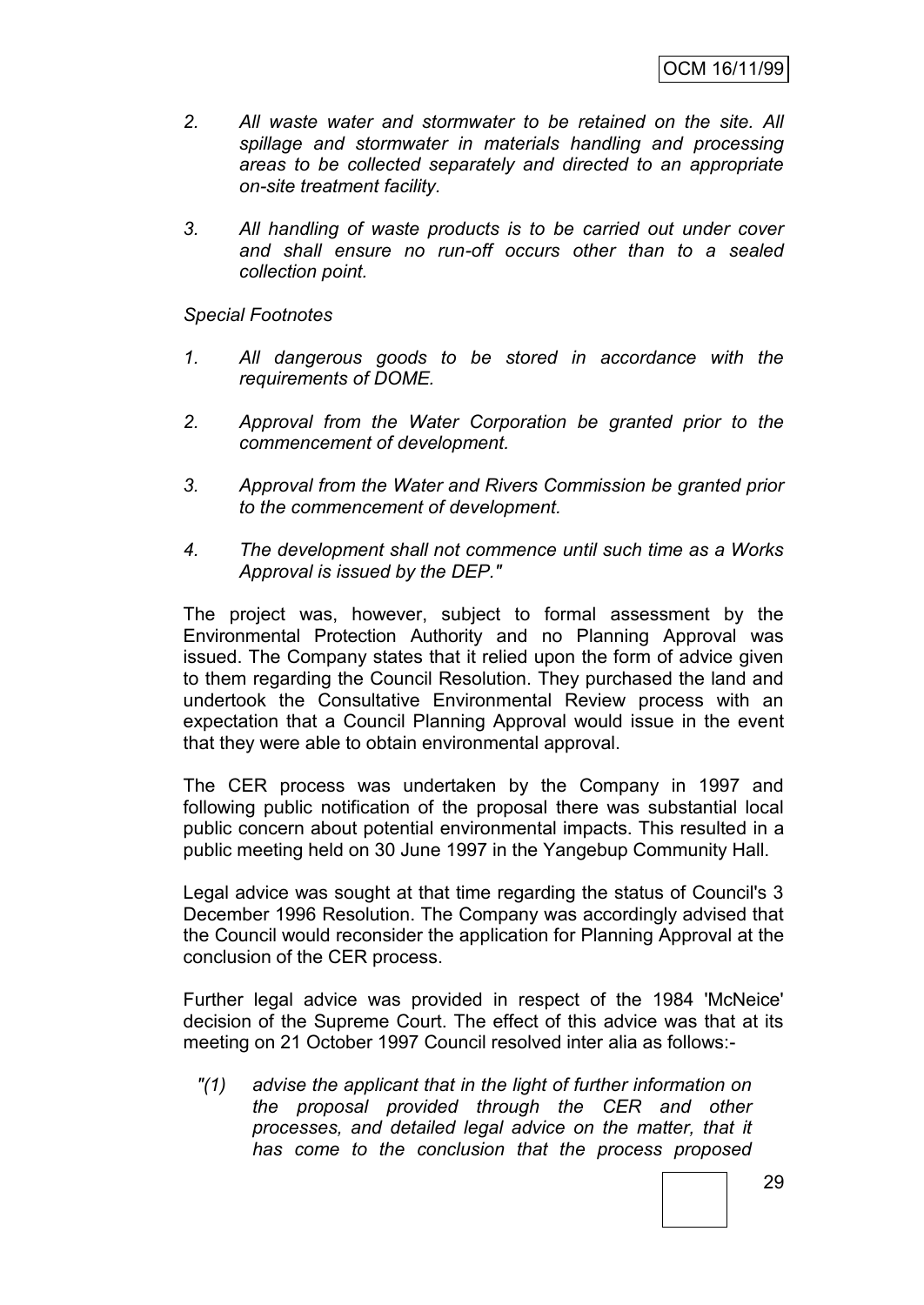*involves a Noxious Industry and it is not open to Council to approve a development application for the process on the proposed site under its present zoning of General Industry under District Zoning Scheme No. 2;"*

The Department of Environmental Protection issued its report on the proposal on 5 December 1997. The Summary and Recommendations of the DEP were included as an Attachment as are the proponent's environmental management commitments. The DEP was advised at that time that the 1984 McNeice decision prevented Council issuing a Planning Approval, apart from the fact that the DEP had recommended to the Minister for the Environment that the project be granted environmental approval under the Environmental Protection Act. This advice was also provided to the Minister for the Environment on 22 December 1997.

A number of Appeals against the Report and Recommendations of the EPA relating to the proposal were submitted to the Minister for the Environment. The Minister has yet to determine these Appeals.

Council at its meeting on 9 November 1998 reconsidered the proposal and resolved as follows:

- *"(1) reconfirm its decision of 21 October 1997;*
- *(2) advise the applicant that in the light of further information on the proposal provided through the CER and other processes, and detailed legal advice on the matter, that it has come to the conclusion that the process proposed involves a Noxious Industry and it is not open to Council to approve a development application for the process on the proposed site under its present zoning of General Industry under District Zoning Scheme No.2; and*
- *(3) refuse the application."*

The Company has now submitted a fresh Planning Application for Council's consideration (details attached).

#### **Submission**

The proposed waste treatment facility will treat commercial/industrial waste from oil and grease traps, waste oil, oil contaminated water and other non-sewerable liquid wastes and sludges with contaminants which require chemical fixation. The plant would not treat pesticides, PCB's or materials which are flammable, explosive or radioactive.

Typical sources of the wastes are food processing, automotive service and metal finishing industries.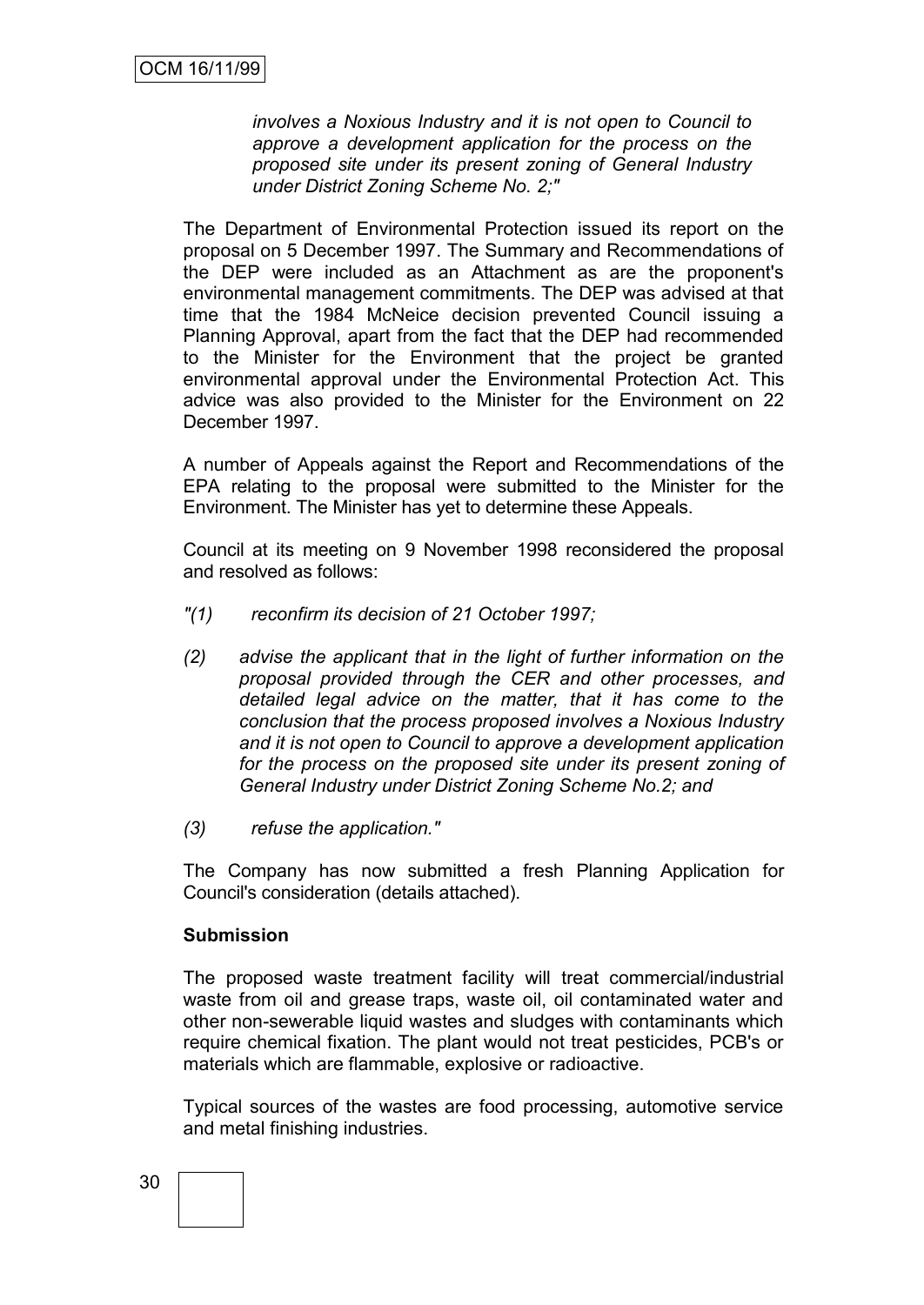### **Report**

The outcome of the CER process is that the proposal is considered environmentally acceptable by the EPA, provided that the DEP's recommended conditions are implemented by the proponent. These include commitments to stringent odour control and an avoidance of transport routes through the Yangebup residential area.

In assessing the proposal, the EPA sought advice from a range of government agencies as well as appointing an independent consultant to review the proposal. Key issues assessed related to impacts on groundwater quality, odour, noise and vibration, solid and liquid wastes, off-site risk and transport.

In relation to odour, the proponents undertook odour modelling which revealed that levels of odour at the nearest residence (approximately 800 metres distant) would be well below acceptable levels. Modelling undertaken by the DEP confirmed this, with the proponent bound to a commitment to install the latest available scrubbing and process monitoring systems in addition to a standby power system to ensure that odour emissions meet predicted levels at all times.

Off-site risks were assessed as acceptable, with the proponent required to implement an environmental management system to ensure events which could increase risk are not accepted at the site and prepare a suitable emergency response plan prior to commencement. In terms of transport, the proponent is bound to a commitment to negotiate appropriate routes and delivery times with relevant authorities, including Council.

Overall, the EPA's report advised that whilst some deficiencies in the CER document were highlighted in the assessment process, the Authority was satisfied that these deficiencies had been addressed by the proponent through the assessment process. Approval was recommended subject to the proponent's environmental management commitments and the preparation of an environmental management system to the EPA's requirements.

The EP Act requires that decision making authorities do not make any decisions which would cause a proposal to be implemented until such time as the Minister for the Environment has granted environmental approval.

Council's current position that the proposal constitutes a 'Noxious Industry', due to incorporation of preventative measures to overcome any potential nuisance (ie, particularly odour nuisance) is not subject to an Appeal right via the normal Ministerial or Tribunal processes. It can only be challenged by a Supreme Court writ of mandamus or similar action.

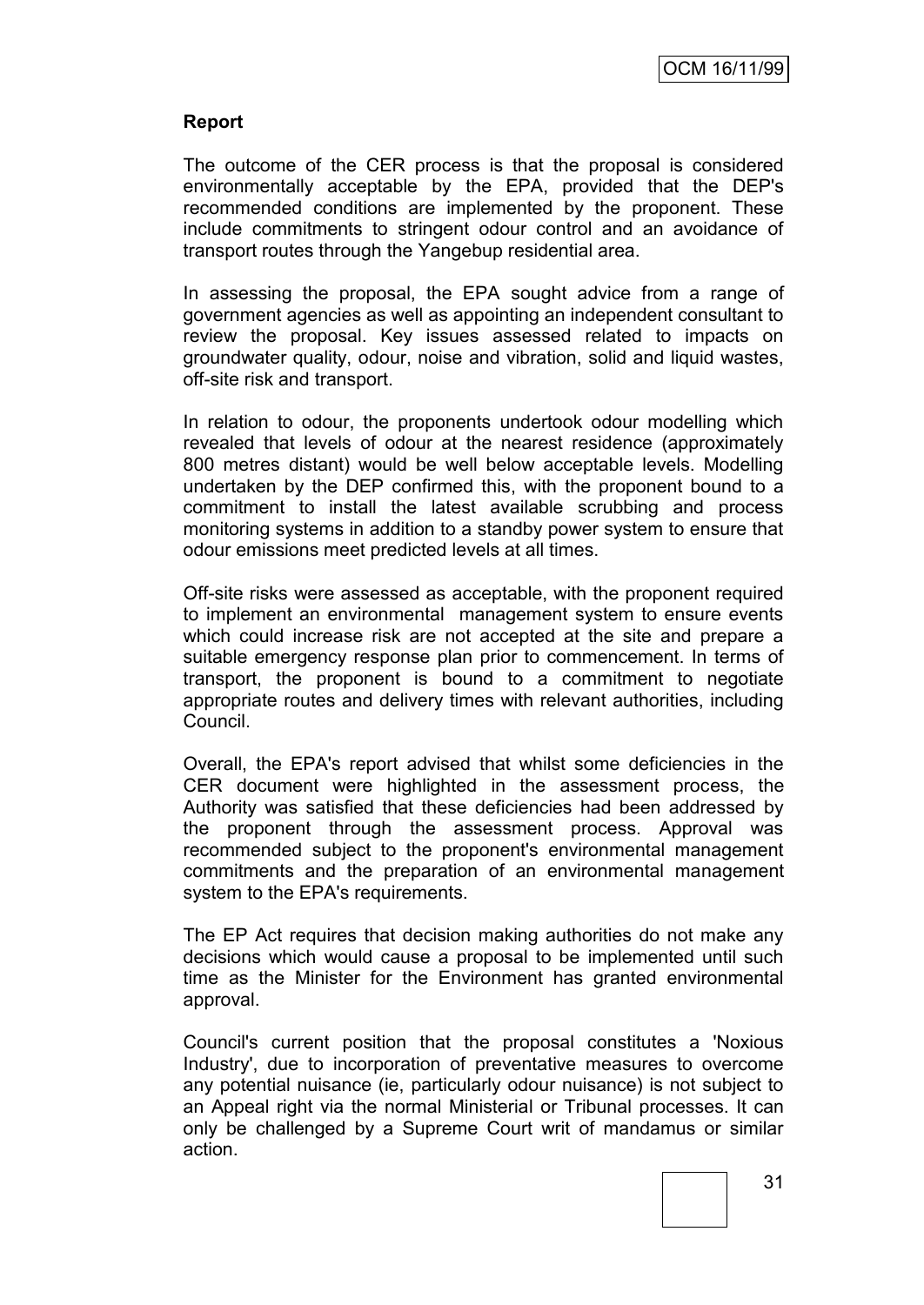The current legal advice outlines that the proposal may not fall within the "Industry" category as the processes are predominantly dealing with liquids, sludges and materials in solution, rather than solid materials which fit the definition of an 'article'. Based on the advice, it is open to the Council to interpret the applicable 'use class' as being a 'use not listed', rather than a 'Noxious Industry'. This allows Council to consider approving the proposal, subject to the following prerequisites:-

- 1. Interpretation of the use class as a Use not listed based upon legal advice;
- 2. Completion of the public advertising procedures required by Clause 3.2.4 and 6.2 of the Scheme;
- 3. The Minister for the Environment having granted environmental approval prior to any formal decision being made by the Council regarding Planning Approval;

It would also be open for the Council to refuse the proposal as a 'Use not Listed'; a decision that would then be subject to a right of appeal to either the Minister for Planning or the Town Planning Appeals Tribunal.

In the event that the Officer Recommendation is not accepted and the Council wishes to refuse the proposal (after having characterised the use as a 'Use not Listed'), the following grounds may be relevant:

- 1. The proposed use is considered to constitute an 'Offensive Trade';
- 2. Its exclusion from the 'Noxious Industry' use class is anomalous, being only by virtue of the use comprising the processing of liquids as opposed to 'articles';
- 3. Approval of a use constituting an 'Offensive Trade' within the 'General Industry' zone is considered to be inconsistent with the objectives and purpose of the zone.

The Officer Recommendation is that the application be advertised and that the Hon. Minister for the Environment be advised accordingly. This will enable a final decision regarding Environmental Approval to be made by the Hon. Minister.

#### **Strategic Plan/Policy Implications**

Strategy 4.4 - 'Ensure that environmental issues are adequately recognised in the Council's planning and decision-making processes.'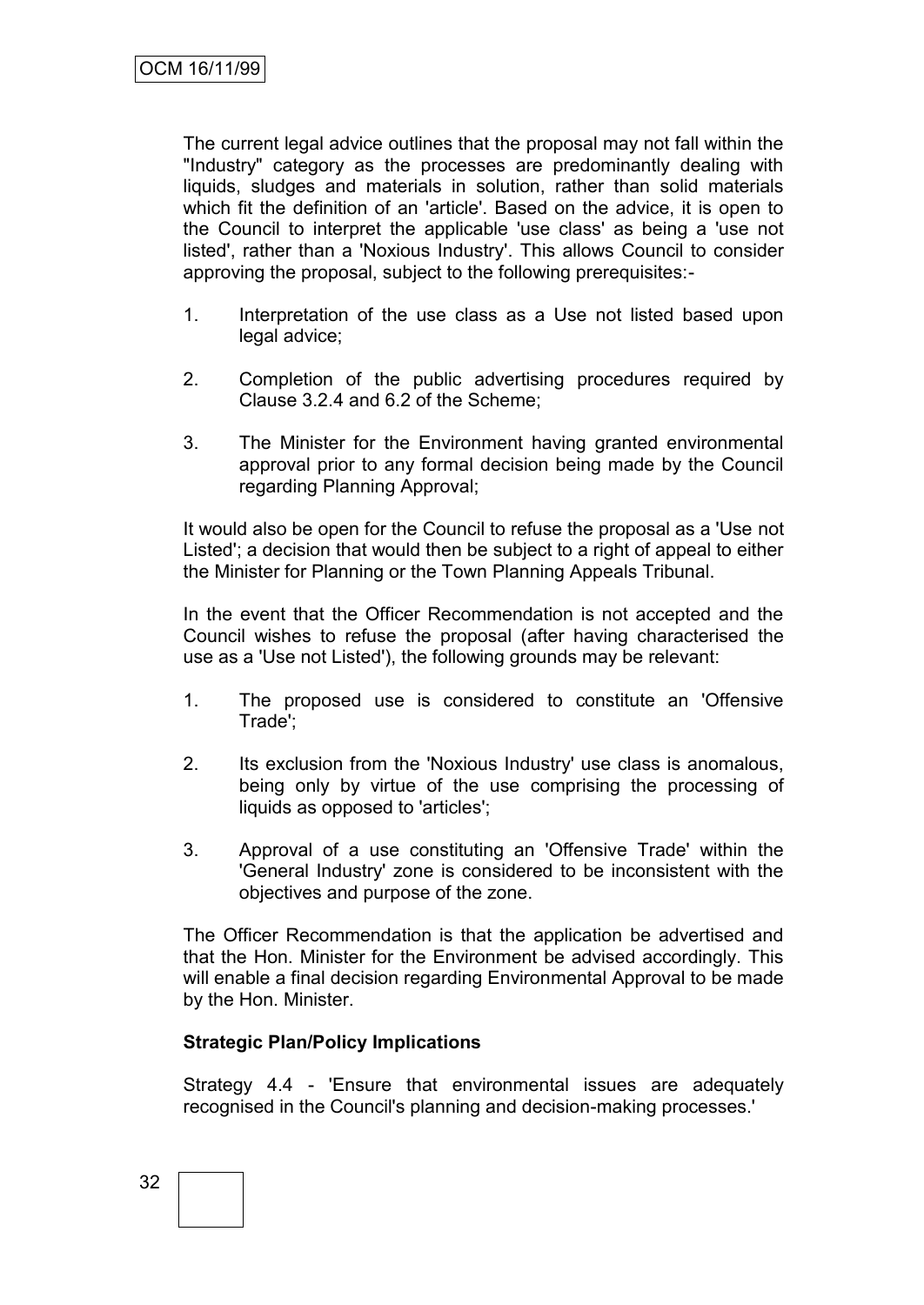### **Budget/Financial Implications**

Legal costs to be determined.

### **Implications of Section 3.18(3) Local Government Act, 1995**

Nil.

**333. (AG Item 13.6) (OCM1\_11\_1999) - PROPOSED AMENDMENT NO. 196 TO DISTRICT ZONING SCHEME NO. 2 - PORTION OF RESERVES 39455 AND 39584 COCKBURN ROAD, HENDERSON AND PORTION OF VACANT CROWN LAND NORTH OF RESERVE 39455 COCKBURN ROAD, HENDERSON (92196) (SA) (COASTAL) (MAP 10)**

# **RECOMMENDATION**

That Council:

(1) adopt the following amendment:-

TOWN PLANNING AND DEVELOPMENT ACT 1928 (AS AMENDED) RESOLUTION DECIDING TO AMEND A TOWN PLANNING SCHEME CITY OF COCKBURN - DISTRICT ZONING SCHEME NO.2.

AMENDMENT NO.196

Resolved that Council, in pursuance of section 7 of the Town Planning and Development Act 1928 to amend the above Town Planning Scheme by:-

- 1. Rezoning Portion of Reserves 39455 and 39584 Cockburn Road, Henderson and Portion of Vacant Crown Land north of Reserve 39455 from "Unzoned" to "General Industry (Restricted Use - Marine Engineering)" in accordance with the Scheme Amendment Map;
- 2. Include portion of Reserves 39455 and 39584 Cockburn Road, Henderson and Portion of Vacant Crown Land north of Reserve 39455 in the Third Schedule Restricted Use under 10. Cockburn Road; and
- 3. Amend the Scheme Maps accordingly.

DATED THIS 16th DAY OF NOVEMBER 1999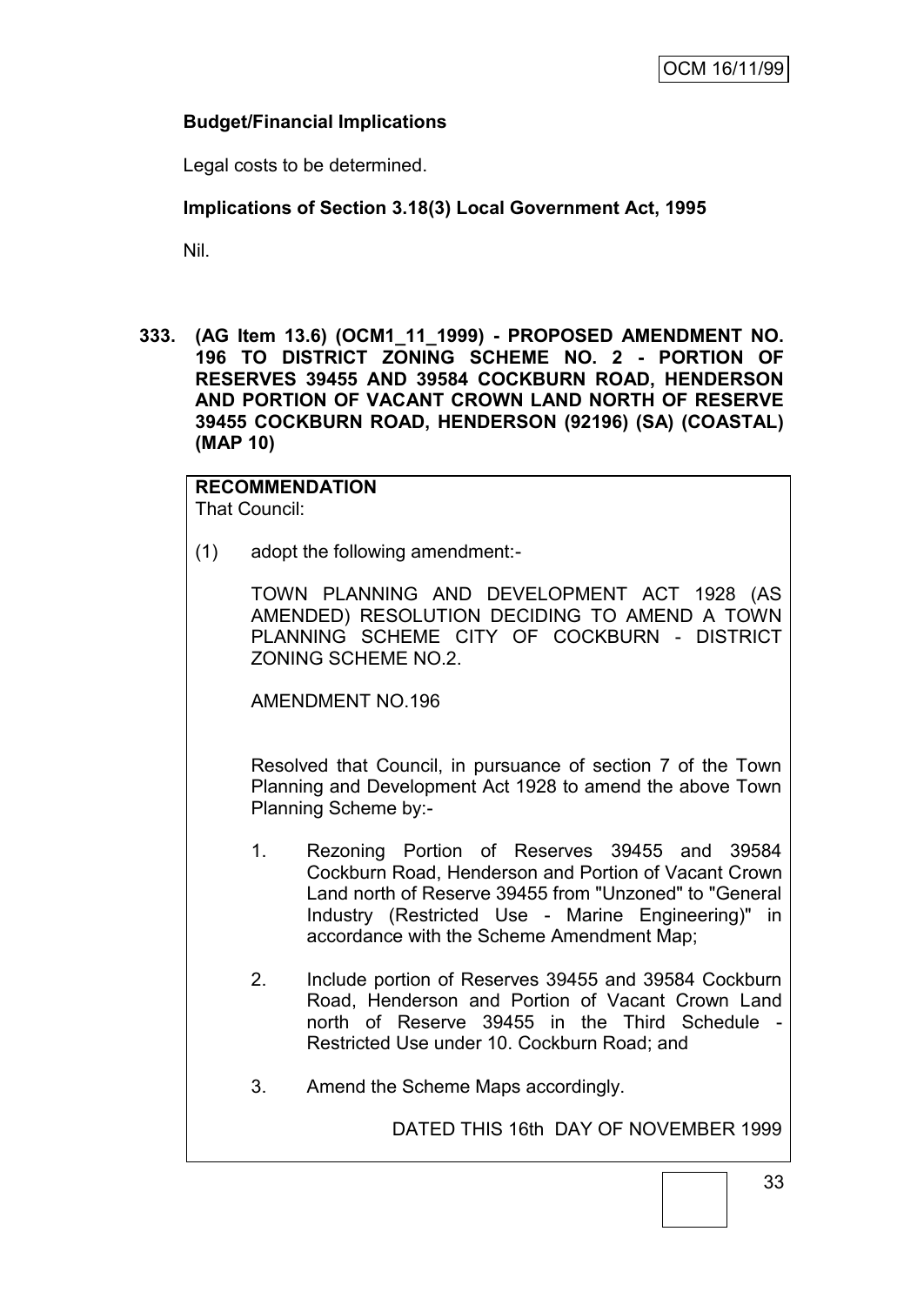### CHIEF EXECUTIVE OFFICER

- (2) upon preparation of the amending documents, sign the amending documents, and forward a copy to:-
	- 1. The Environmental Protection Authority in accordance with Section 7A(1) of the Act; and
	- 2. The Western Australian Planning Commission for information.
- (3) following receipt of formal advice from the Environmental Protection Authority that the Scheme or Scheme Amendment should not be assessed under Section 48A of the Environmental Protection Act, advertise the proposed amendment in accordance with the Town Planning Regulations 1967 (as amended);
- (4) notwithstanding (3) above, the Director of Planning and Development may refer a Scheme or Scheme Amendment to Council for further consideration following formal advice from the Environmental Protection Authority that the Scheme or Scheme Amendment should not be assessed under Section 48A of the Environmental Protection Act;
- (5) advise the applicant of Council's decision.

### **COUNCIL DECISION**

MOVED Cmr Smithson SECONDED Cmr Smithson that the recommendation be adopted.

**CARRIED 3/0**

### **Background**

The Western Australian Planning Commission has recently updated the Metropolitan Region Scheme (MRS) for the proposed Jervoise Bay Infrastructure Project. The MRS Amendment No.1001/33, which is subject to Section 38 Assessment by the Environmental Protection Authority, was finalised earlier this year.

The purpose of the MRS Omnibus Amendment is to incorporate changes to zones and reservations arising from decisions made by the WAPC or Government proposals for the use of land, more detailed studies of specific proposals, and generally to ensure the MRS is kept up to date as the statutory regional plan for Perth.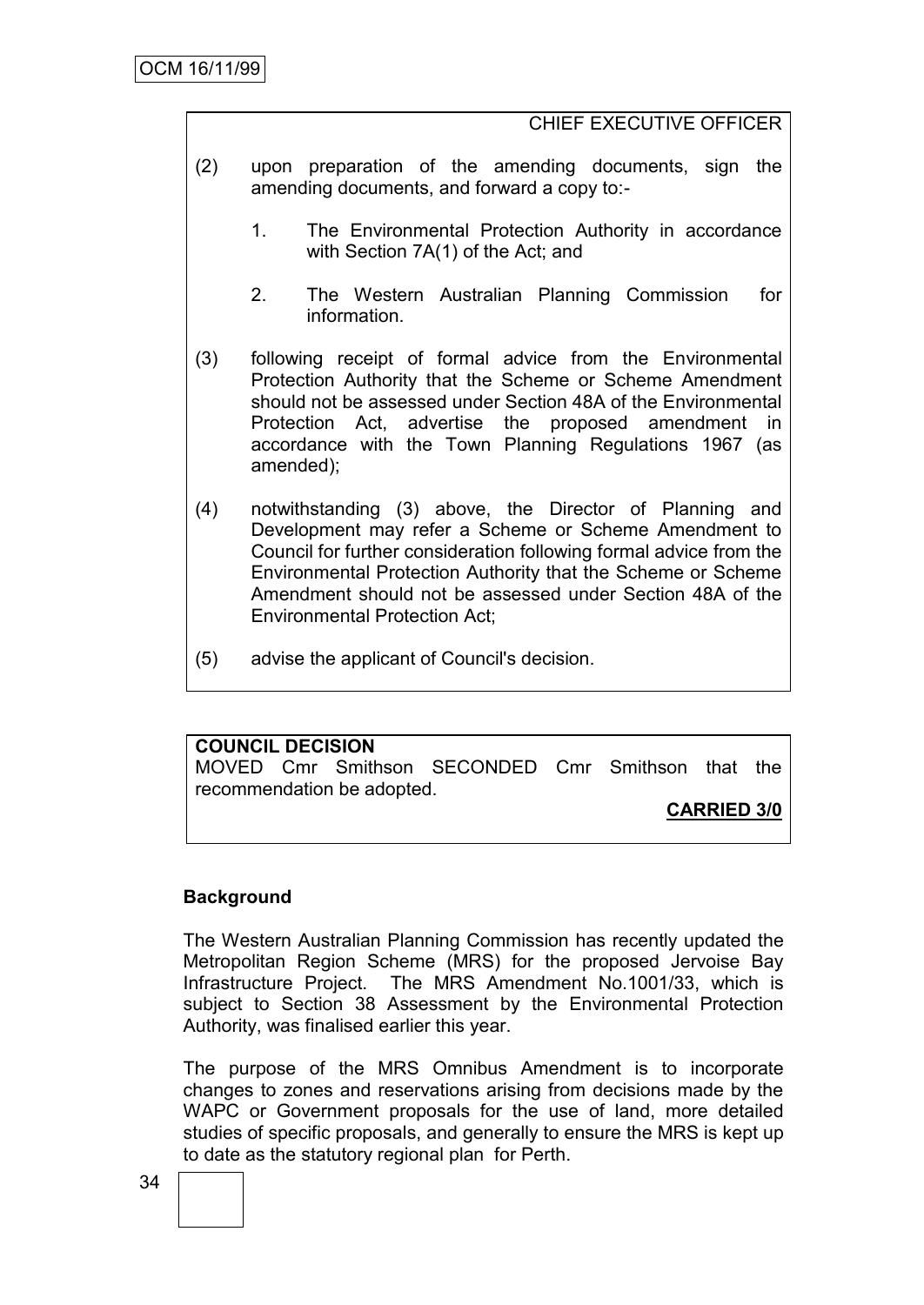#### **Submission**

As a result of MRS Amendment 1001/33 (No. 3A) a section of land was left unzoned. Amendment No.196 will rezone Portion of Reserves 39455 and 39584 Cockburn Road, Henderson and Portion of Vacant Crown Land north of Reserve 39455 from Unzoned to General Industry (Restricted Use - Marine Engineering).

#### **Report**

This proposal will enable the construction of a southern link road between Cockburn Road and the Fremantle-Rockingham Highway along the southern boundary of the Marine Related Heavy Industry precinct. The proposal provides for a 20 metre road reservation width with appropriate intersection truncations at the existing Cockburn Road and the Fremantle-Rockingham Highway.

This link is designed to accommodate local traffic only and does not provide for local access to the Marine Related Heavy Industry precinct. Regional traffic will be encouraged onto Stock Road.

Reserve 39455 is vested in the City of Cockburn with the power to lease. The land in question forms a small part of the Beeliar Regional Park and lies between the existing cleared industrial estate to the north and the Go-Kart track to the south. The portion of Reserve 39455 affected by this proposal is very small in area, degraded and of no significant environmental value. The transfer of this land to General Industry will not affect the integrity of the Beeliar Regional Park.

The proposed alignment of the southern link road also offers the opportunity to transfer a portion of the General Industry zoned land, which has been isolated through the creation of the road, to Parks and Recreation reservation. This was completed as apart of MRS Amendment 1001/33 No. 3A) This gain in Parks and Recreation reservation offsets the loss of a small portion of Reserve 39455.

#### **Strategic Plan/Policy Implications**

Corporate Strategic Plan Strategy - Clause 2.1 - Promotion of Henderson Ship building area.

#### **Budget/Financial Implications:**

Council to pay all costs associated with the Amendment.

## **Implications of Section 3.18(3) Local Government Act, 1995**

Nil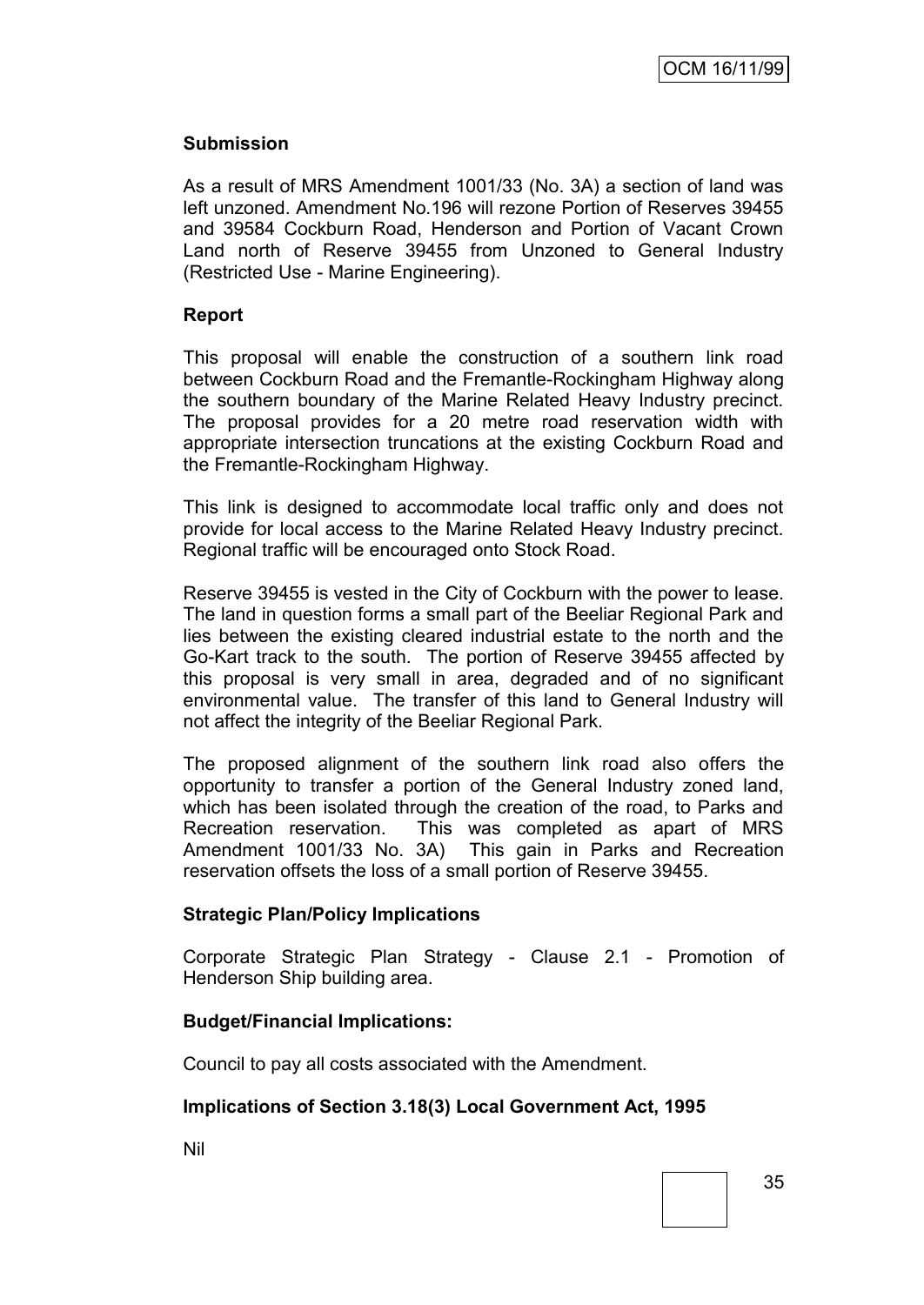**334. (AG Item 13.7) (OCM1\_11\_1999) - AMENDMENT NO.216 - LIGHT INDUSTRY AND RURAL TO MIXED BUSINESS WITH ADDITIONAL USES - CELL 7 YANGEBUP - OWNER: HOMESWEST AND OTHERS - APPLICANT: GREG ROWE AND ASSOCIATES (92216) (MT) (SOUTH) (MAP 8)**

#### **RECOMMENDATION** That Council:

(1) adopt the following amendment

TOWN PLANNING AND DEVELOPMENT ACT 1928 (AS AMENDED) RESOLUTION DECIDING TO AMEND A TOWN PLANNING SCHEME CITY OF COCKBURN DISTRICT ZONING SCHEME NO. 2

AMENDMENT NO. 216

Resolved that Council, in pursuance of Section 7 of the Town Planning and Development Act 1928 ( as amended) amend the above Town Planning Scheme by:-

1. Amending the Scheme Text by:-

| <b>STREET</b> | <b>PARTICULARS OF</b><br>LAND                                                                                                             | ADDITIONAL USE PERMITTED                                                                                                                                                                                                                           |
|---------------|-------------------------------------------------------------------------------------------------------------------------------------------|----------------------------------------------------------------------------------------------------------------------------------------------------------------------------------------------------------------------------------------------------|
| Simper Road   | Part Lots 20, 23 & 24<br>of Cockburn Sound<br>locations 451 & 452.<br>Portions of Part Lot 1<br>of Cockburn Sound<br>locations 451 & 452. | <b>Factory Unit Building</b><br>Farm Supply Centre<br>Home Occupation<br>Light Industry<br>Single House<br><b>Transport Depot</b>                                                                                                                  |
| Erceg Road    | Part Lots 11 & 22 of<br>Cockburn<br>Sound<br>locations 451 & 452.<br>Lot<br>25<br>Part<br>of<br>Cockburn<br>Sound<br>locations 451 & 452. | The Council will not permit:<br>The establishment of an industry<br>a)<br>or business on a lot identified on<br>the Outline Development Plan<br>with a hatched portion unless a<br>residence is erected first and<br>forms an integral part of the |
| Yangebup Road | Portions of Part Lot<br>of<br>30<br>Cockburn<br>Sound locations 451<br>& 452.                                                             | development;<br>b)<br>A house to be occupied by any<br>person other than the owner,<br>manager or an employee (or any<br>member<br>their respective<br>of<br>families) of the composite area.                                                      |

(a) amending the Second Schedule to add to following:-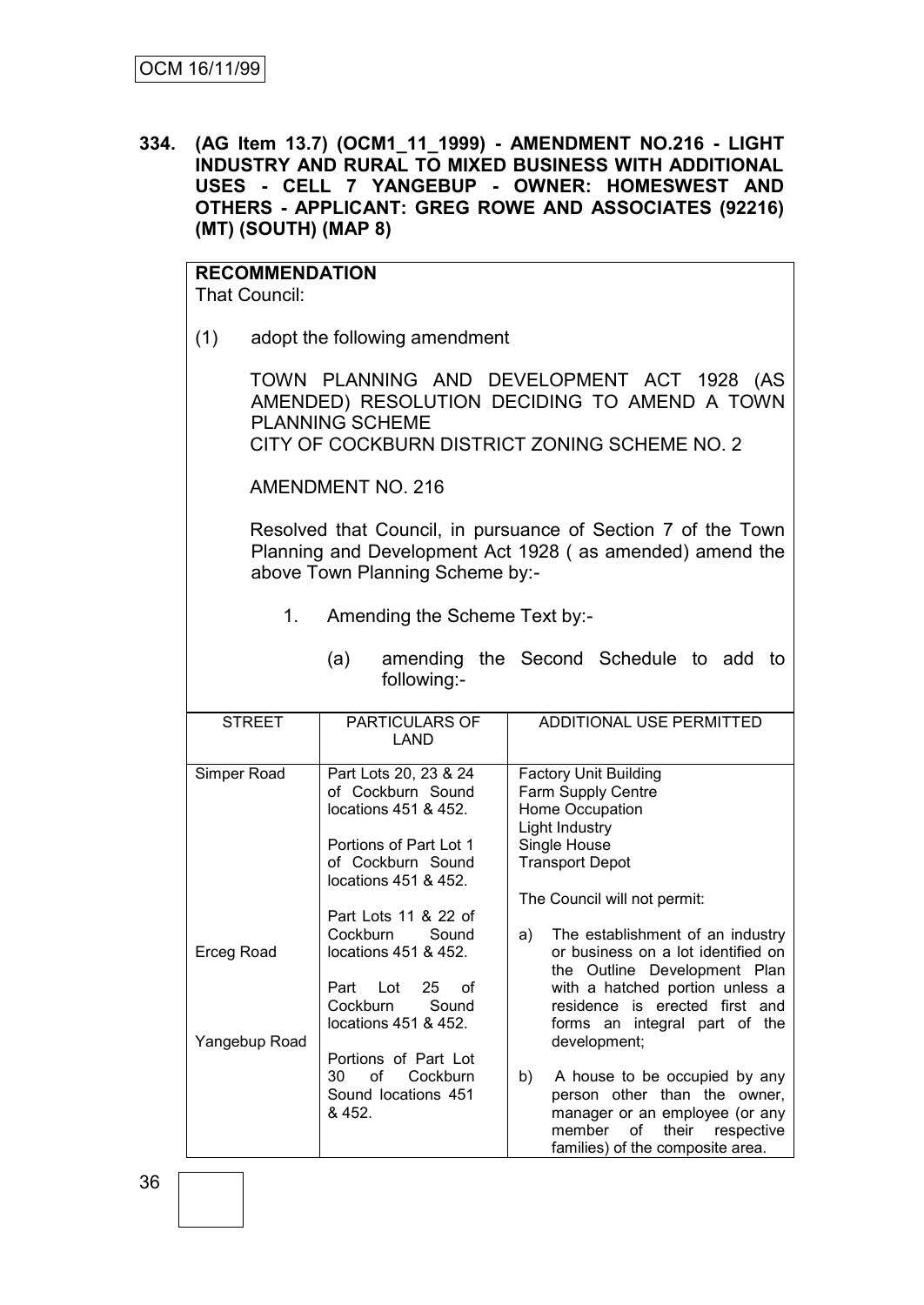|    |                                                                                                                                                                                                                                                                                                                   | The development of an industry or<br>C)<br>business without provision of<br>separate vehicle access for the<br>residential portion of the lot;<br>d)<br>Anything to be developed other<br>than a residential dwelling or<br>building<br>incidental<br>the<br>to<br>residential<br>dwelling,<br>the<br>on<br>hatched portion on the Outline<br>Development Plan. |  |  |
|----|-------------------------------------------------------------------------------------------------------------------------------------------------------------------------------------------------------------------------------------------------------------------------------------------------------------------|-----------------------------------------------------------------------------------------------------------------------------------------------------------------------------------------------------------------------------------------------------------------------------------------------------------------------------------------------------------------|--|--|
|    |                                                                                                                                                                                                                                                                                                                   | Council<br>may<br>whatever<br>impose<br>conditions<br>it<br>deems<br>necessary,<br>including but not restricted to:                                                                                                                                                                                                                                             |  |  |
|    |                                                                                                                                                                                                                                                                                                                   | The siting of the residential<br>a)<br>dwelling to provide a residential<br>aspect to the road frontage;                                                                                                                                                                                                                                                        |  |  |
|    |                                                                                                                                                                                                                                                                                                                   | The use of landscaping, siting<br>b)<br>and fencing of the industrial or<br>business development to screen<br>view from residential<br>it from<br>areas;                                                                                                                                                                                                        |  |  |
|    |                                                                                                                                                                                                                                                                                                                   | c)<br>The siting of the industrial or<br>commercial development to aid in<br>the shielding of any possible<br>noise from the Railway Reserves;                                                                                                                                                                                                                  |  |  |
|    |                                                                                                                                                                                                                                                                                                                   | d)<br>The siting<br>or design of the<br>industrial<br>commercial<br>or<br>development to prevent noise<br>from impacting on the locality.                                                                                                                                                                                                                       |  |  |
|    |                                                                                                                                                                                                                                                                                                                   | Residential setbacks shall be applied<br>'R20'<br>accordance<br>with<br>in<br>in.<br>the<br>Planning<br>Residential<br>Codes<br>of<br>Western Australia.                                                                                                                                                                                                        |  |  |
| 2. | Amending the Scheme Map by:-                                                                                                                                                                                                                                                                                      |                                                                                                                                                                                                                                                                                                                                                                 |  |  |
|    | Rezoning Part Lot 11 Erceg Road and a portion of<br>(a)<br>Part Lot 22 Erceg Road, Lot 23 Simper Road and<br>Part Lot 30 Yangebup Road, Yangebup from 'Light<br>Industry' to 'Mixed Business' with 'Additional Use:<br>Factory Unit Building; Home Occupation; Light<br>Industry; Single House; Transport Depot'. |                                                                                                                                                                                                                                                                                                                                                                 |  |  |
|    | (b)                                                                                                                                                                                                                                                                                                               | Rezoning Part Lots 20 and 24 Simper Road, Part<br>Lot 25 Yangebup Road and a portion of Part Lot<br>22 Erceg Road, Lots 1 and 23 Simper Road and<br>Part Lot 30 Yangebup Road, Yangebup from<br>'Rural' to 'Mixed Business' with 'Additional Use:<br>Factory Unit Building; Home Occupation; Light                                                              |  |  |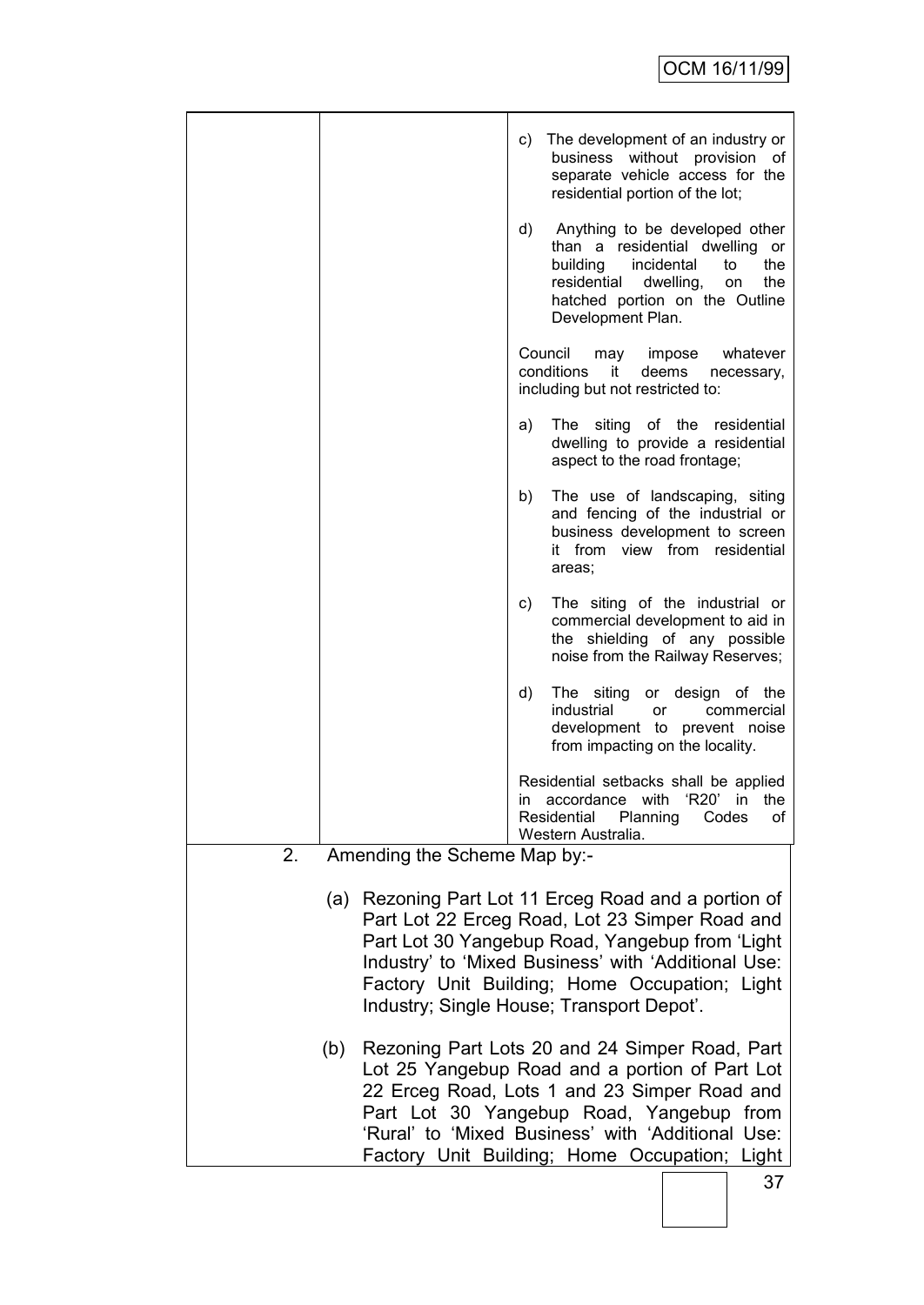Industry; Single House; Transport Depot".

Dated this……….day of………..1999

Chief Executive Officer

- (2) sign the amending documents, and:-
	- (i) refer the amendment to the Environmental Protection Authority for assessment under Section 7A2 of the Town Planning and Development Act;
	- (ii) advise the WAPC of Council"s decision;
- (3) forward a copy of the signed documents to the Western Australian Planning Commission with a request to advertise the amendment following receipt of formal advice from the Environmental Protection Authority that the Scheme Amendment should not be assessed under Section 48A of the Environmental Protection Act;
- (4) notwithstanding (3) above, the Director of Planning and Development may refer a Scheme Amendment to the Council for further consideration following formal advise from the Environmental Protection Authority that the Scheme Amendment should not be assessed under Section 48A of the Environmental Protection Act.
- (5) advise the applicant of Council"s decision accordingly and request an undertaking to pay all costs associated with the amendment, and preparation of the documents with modifications to the Development Plan as deemed necessary by Council officers.
- (6) request the WAPC amend the zoning of the subject land in the Metropolitan Region Scheme from "Urban Deferred" to "Urban" .

#### **COUNCIL DECISION**

MOVED Cmr Smithson SECONDED Cmr Jorgensen that:

(1) the following amendment be adopted:

TOWN PLANNING AND DEVELOPMENT ACT 1928 (AS AMENDED) RESOLUTION DECIDING TO AMEND A TOWN PLANNING SCHEME CITY OF COCKBURN DISTRICT ZONING SCHEME NO. 2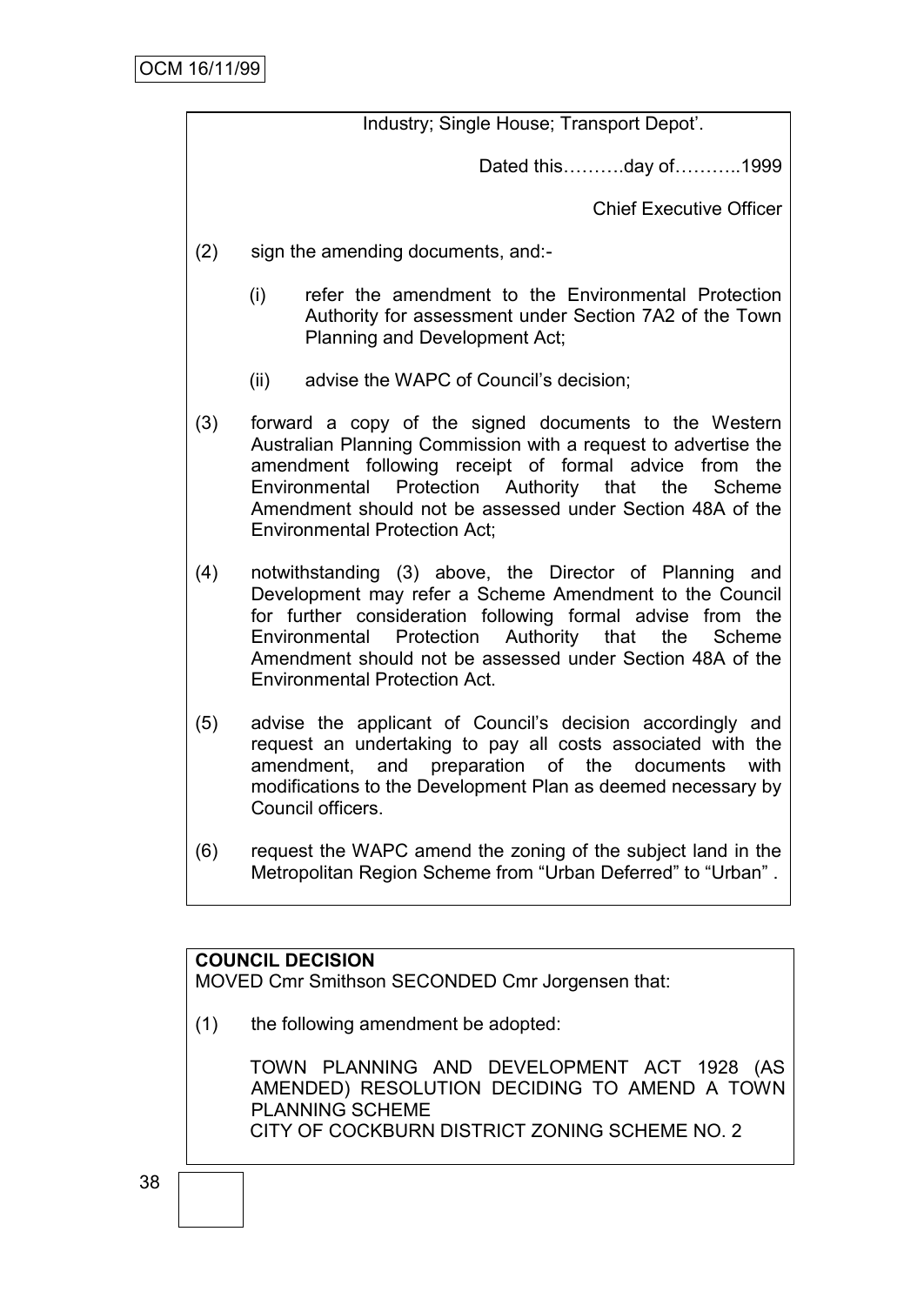## AMENDMENT NO. 216

Resolved that Council, in pursuance of Section 7 of the Town Planning and Development Act 1928 ( as amended) amend the above Town Planning Scheme by:-

- 1. Amending the Scheme Text by:-
	- (a) amending the Second Schedule to add to following:-

| <b>STREET</b>                      | PARTICULARS OF<br><b>LAND</b>                                                                                        | ADDITIONAL USE PERMITTED                                                                                                                                                                                             |
|------------------------------------|----------------------------------------------------------------------------------------------------------------------|----------------------------------------------------------------------------------------------------------------------------------------------------------------------------------------------------------------------|
| Simper Road                        | Part Lots 20, 23 & 24<br>of Cockburn Sound<br>locations 451 & 452.<br>Portions of Part Lot 1<br>of Cockburn Sound    | <b>Factory Unit Building</b><br>Farm Supply Centre<br>Home Occupation<br>Light Industry<br>Single House<br><b>Transport Depot</b>                                                                                    |
|                                    | locations 451 & 452.<br>Part Lots 11 & 22 of<br>Cockburn<br>Sound                                                    | The Council will not permit:<br>a)<br>The establishment of an industry                                                                                                                                               |
| <b>Erceg Road</b><br>Yangebup Road | locations 451 & 452.<br>25<br>Part<br>Lot<br>οf<br>Cockburn<br>Sound<br>locations 451 & 452.<br>Portions of Part Lot | or business on a lot identified on<br>the Development Plan with a<br>hatched<br>portion<br>unless<br>a<br>residence is erected first and<br>forms an integral part of the<br>development;                            |
|                                    | 30<br>οf<br>Cockburn<br>Sound locations 451<br>& 452.                                                                | b)<br>A house to be occupied by any<br>person other than the owner,<br>manager or an employee (or any<br>member<br>of<br>their<br>respective<br>families) of the composite area.                                     |
|                                    |                                                                                                                      | The development of an industry<br>c)<br>or business without provision of<br>separate vehicle access for the<br>residential portion of the lot;                                                                       |
|                                    |                                                                                                                      | Anything to be developed other<br>d)<br>than a<br>residential dwelling<br>or<br>building<br>incidental<br>the<br>to<br>residential<br>the<br>dwelling,<br>on<br>portion<br>hatched<br>the<br>on<br>Development Plan. |
|                                    |                                                                                                                      | Subdivision and development shall<br>generally be in accordance with the<br>Development Plan adopted by the<br>Council.                                                                                              |
|                                    |                                                                                                                      | Council<br>may<br>impose<br>whatever<br>conditions<br>it<br>deems<br>necessary,<br>including but not restricted to:                                                                                                  |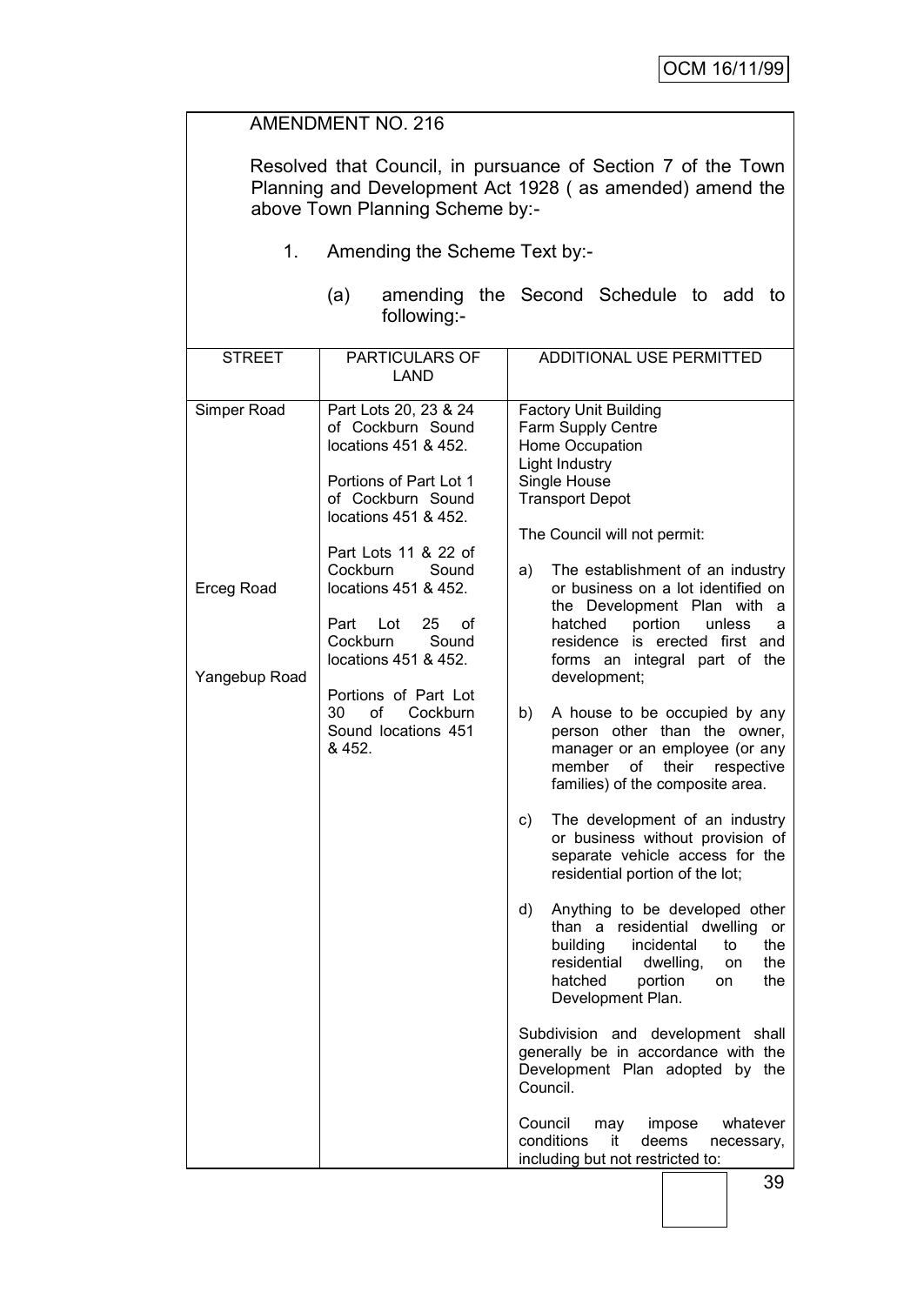|     |                                                                                                                                                                                                                                                                                                                                                        | a) | The siting of the residential<br>dwelling to provide a residential<br>aspect to the road frontage;                                              |  |  |
|-----|--------------------------------------------------------------------------------------------------------------------------------------------------------------------------------------------------------------------------------------------------------------------------------------------------------------------------------------------------------|----|-------------------------------------------------------------------------------------------------------------------------------------------------|--|--|
|     |                                                                                                                                                                                                                                                                                                                                                        | b) | The use of landscaping, siting<br>and fencing of the industrial or<br>business development to screen<br>it from view from residential<br>areas; |  |  |
|     |                                                                                                                                                                                                                                                                                                                                                        | C) | The siting of the industrial or<br>commercial development to aid in<br>the shielding of any possible<br>noise from the Railway Reserves;        |  |  |
|     |                                                                                                                                                                                                                                                                                                                                                        | d) | The siting or design of the<br>industrial<br><b>or</b><br>commercial<br>development to prevent noise<br>from impacting on the locality.         |  |  |
|     |                                                                                                                                                                                                                                                                                                                                                        | in | Residential setbacks shall be applied<br>accordance with 'R20' in<br>the<br>Residential<br>Planning<br>Codes<br>of<br>Western Australia.        |  |  |
| 2.  | Amending the Scheme Map by:-                                                                                                                                                                                                                                                                                                                           |    |                                                                                                                                                 |  |  |
|     | (a) Rezoning Part Lot 11 Erceg Road and a portion of<br>Part Lot 22 Erceg Road, Lot 23 Simper Road and<br>Part Lot 30 Yangebup Road, Yangebup from 'Light<br>Industry' to 'Mixed Business' with 'Additional Use:<br>Factory Unit Building; Home Occupation; Light<br>Industry; Single House; Transport Depot'.                                         |    |                                                                                                                                                 |  |  |
|     | Rezoning Part Lots 20 and 24 Simper Road, Part<br>(b)<br>Lot 25 Yangebup Road and a portion of Part Lot<br>22 Erceg Road, Lots 1 and 23 Simper Road and<br>Part Lot 30 Yangebup Road, Yangebup from<br>'Rural' to 'Mixed Business' with 'Additional Use:<br>Factory Unit Building; Home Occupation; Light<br>Industry; Single House; Transport Depot'. |    |                                                                                                                                                 |  |  |
|     |                                                                                                                                                                                                                                                                                                                                                        |    | Dated thisday of1999                                                                                                                            |  |  |
|     |                                                                                                                                                                                                                                                                                                                                                        |    | <b>Chief Executive Officer</b>                                                                                                                  |  |  |
| (2) | Council sign the amending documents, and:-                                                                                                                                                                                                                                                                                                             |    |                                                                                                                                                 |  |  |
| (i) | Planning and Development Act;                                                                                                                                                                                                                                                                                                                          |    | refer the amendment to the Environmental Protection<br>Authority for assessment under Section 7A2 of the Town                                   |  |  |
|     |                                                                                                                                                                                                                                                                                                                                                        |    |                                                                                                                                                 |  |  |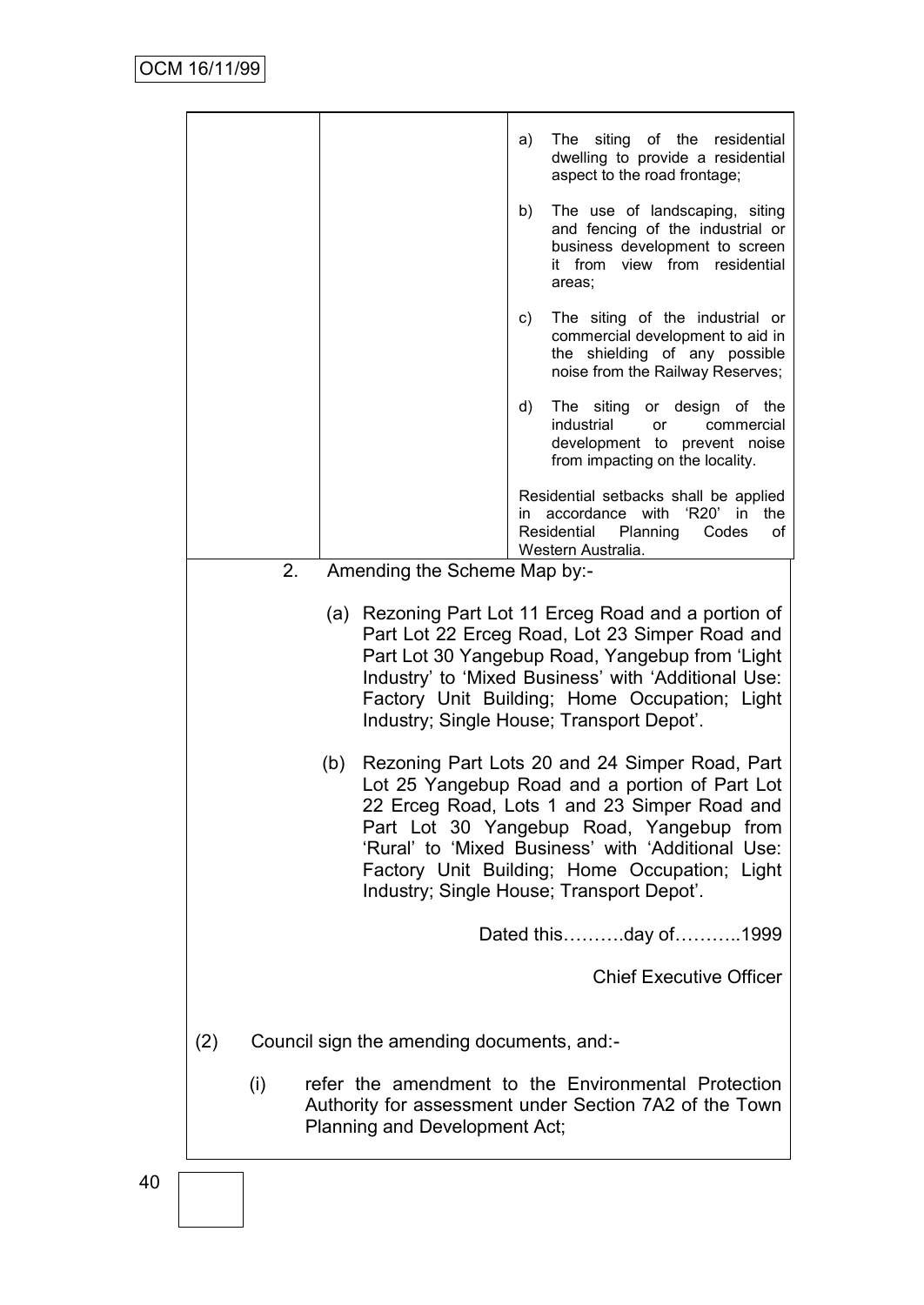#### (ii) advise the WAPC of Council"s decision;

- (3) a copy of the signed documents be forwarded to the Western Australian Planning Commission with a request to advertise the amendment following receipt of formal advice from the Environmental Protection Authority that the Scheme Amendment should not be assessed under Section 48A of the Environmental Protection Act;
- (4) notwithstanding (3) above, the Director of Planning and Development may refer a Scheme Amendment to the Council for further consideration following formal advise from the Environmental Protection Authority that the Scheme Amendment should not be assessed under Section 48A of the Environmental Protection Act.
- (5) the applicant be advised of Council"s decision accordingly and request an undertaking to pay all costs associated with the amendment, and preparation of the documents with modifications to the Development Plan as deemed necessary by Council officers.
- (6) Council request the WAPC to amend the zoning of the subject land in the Metropolitan Region Scheme from "Urban Deferred" to "Urban" .

**CARRIED 3/0**

#### **Explanation**

Council does not operate with the Outline Development Plan but only with the Development Plan. Therefore the word *Outline* is irrelevant to the Amendment and should be deleted to avoid confusion.

To make it clear that the Plan is very important to the successful implementation of this composite residential and industrial area, Council needs to ensure that the relationship between the uses achieves acceptable levels of amenity for future residents.

#### **Background**

| ZONING:           | MRS:   | URBAN DEFERRED                    |  |  |
|-------------------|--------|-----------------------------------|--|--|
|                   | DZS:   | <b>LIGHT INDUSTRY &amp; RURAL</b> |  |  |
| LAND USE:         | VACANT |                                   |  |  |
| LOT SIZE:         | N/A    |                                   |  |  |
| AREA:             | N/A    |                                   |  |  |
| <b>USE CLASS:</b> | N/A    |                                   |  |  |

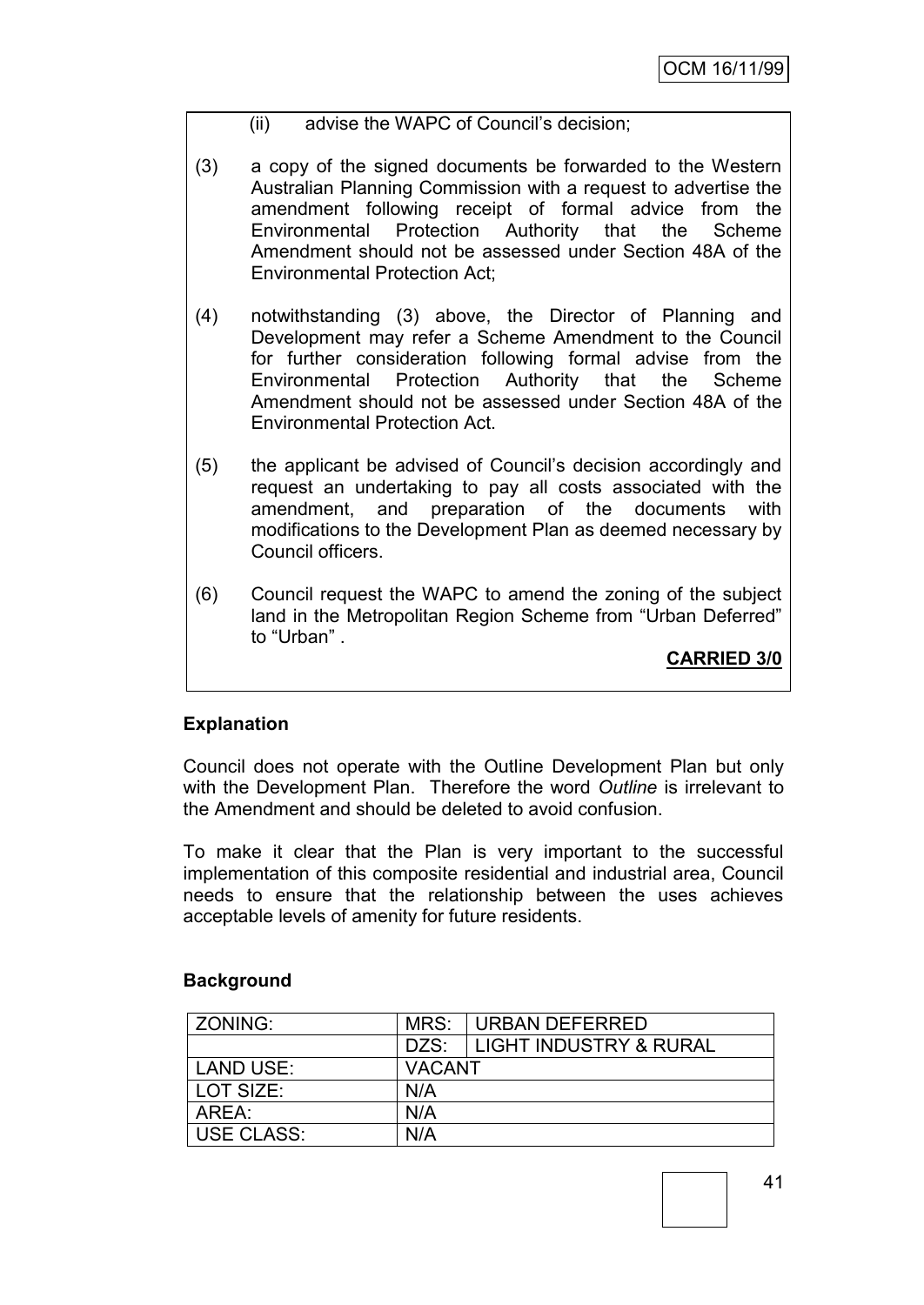The Simper Road area has been the subject of three unsuccessful amendments to Council's Scheme (Amendment  $N^{os}$  40, 52 & 96). These previous amendments have sought to rezone the land to Residential R20. Concerns about noise from the railway lines surrounding the land from Westrail and the Ministry for Planning"s Transport Branch have prevented rezoning to residential. There have also been unresolved issues with regard to access to the area. At present there are two level crossings, from Erceg Road in the north and Simper Road to Yangebup Road in the south. The Simper Road access is to be closed when Beeliar Drive is constructed.

#### **Submission**

The applicant has requested the land be rezoned to Mixed Business with additional uses permitted. The composite zone will allow a combination of light industrial, commercial and residential uses. It is intended to act as a buffer between the existing industrial and residential areas.

A concept development plan attached to this agenda details how subdivision could be expected to proceed if the amendment was successful. It shows nine large lots to the north of Erceg Road acting as a buffer to the general industrial uses on the other side of the railway. The land to the south of Erceg Road contains the composite residential / industrial lots. The residential component is generally contained along an internal road, creating a residential frontage along that road. The light industrial / commercial aspect of the composite lots surrounds the housing, acting as a noise barrier from the railway. An area of Public Open Space is included, calculated on 10% of the residential component.

All composite lots will have two street frontages, one to the residential dwelling and the other to the industrial / commercial. The separation of the crossovers will minimise conflict between commercial and domestic vehicles.

#### **Report**

The proposed composite area is an innovative solution for a constrained piece of land. Surrounded by railway reserves on all sides, traditional residential would be affected by noise from the railway and existing general industry to the north. A rezoning to industry has the potential to cause amenity issues for existing residential to the east and future residential to the south and west. The proposed amendment would create a transitional zone, eliminating both of these concerns. It creates an opportunity for people to live and work in close proximity, a feature promoted by the Livable Neighbourhoods Community Design Codes. It will cater for those people who wish to have a business and residence on the same property. At present no such opportunity exists in the City of Cockburn. Those wishing to do so inevitably purchase in the Rural or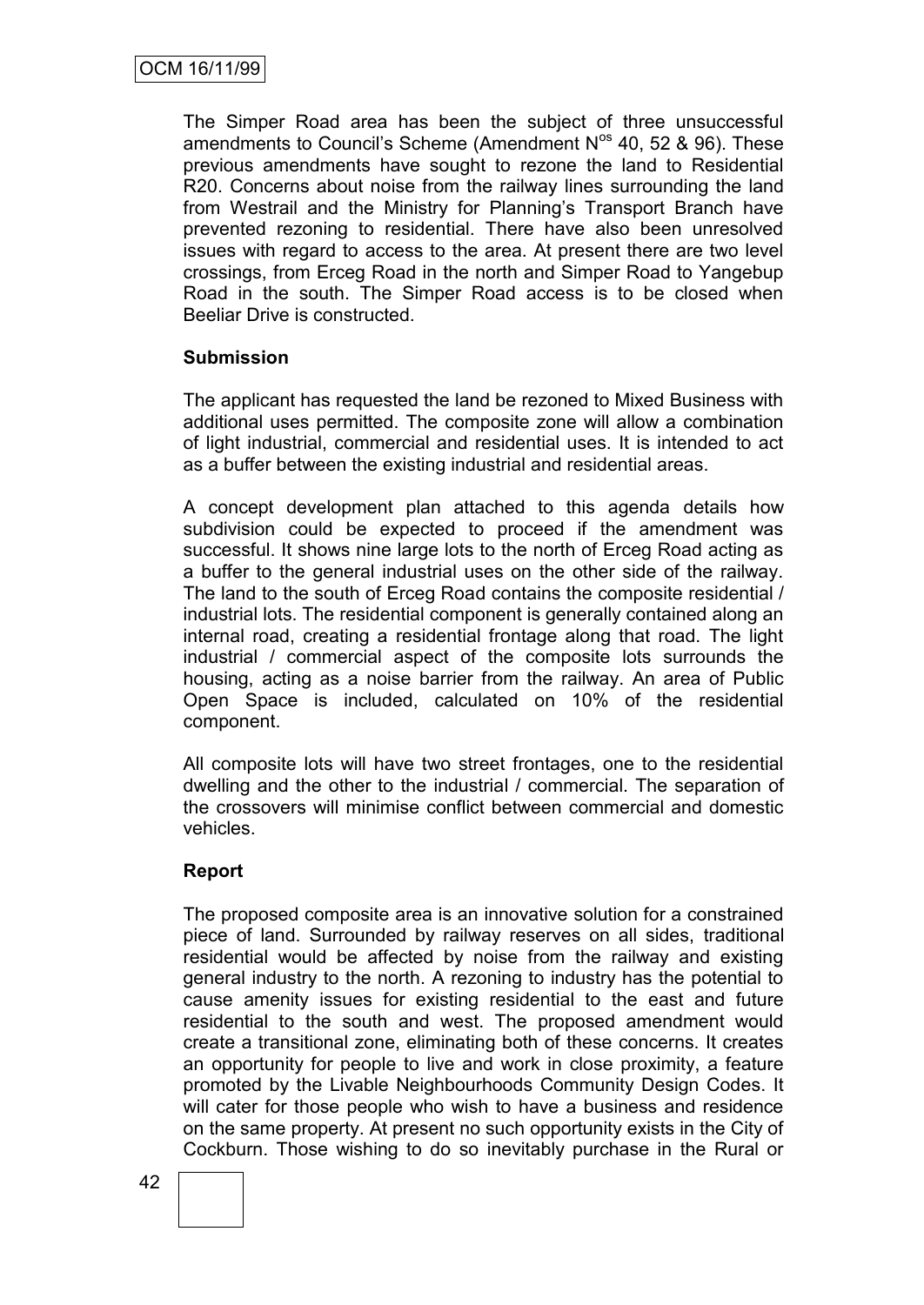Special Rural Zones and establish a workshop or similar business without Council consent.

The proposed method of implementing through the Scheme is to rezone all the land to Mixed Business. Mixed Business, rather than Light Industry, is considered the most appropriate zoning because it reflects the composite nature of the area and emphasises that all locating businesses must have not any noise or other impacts. It is necessary to add some uses that are not permitted by "Schedule 1 – Zoning Table" in the Mixed Business zone. These include a "Single House and "Light industry". These uses are added to the "Second Schedule – Additional Uses" table and overlay the zoning of the land as shown on the "Proposed Zoning" map attached to this agenda.

Conditions on the development of the land are proposed for inclusion in the Additional Uses table, as allowed by Clause 3.3 of the Scheme. Specific controls on this composite use are required to ensure Council can control how development proceeds. These conditions include:

- the siting of the houses and commercial buildings so as to minimise impact, particular from noise, on the composite residences and the surrounding residential;
- ensuring only residential is developed along the residential street and a separate crossover is created for the residential component; and
- restricting occupation of the dwellings to owners, managers or employees (and their families) of the businesses within the area subject of the Amendment. This condition is important to maintain the limited housing stock for people employed in the composite area. It is expected employees of the area would be more tolerant of noise generated from the businesses.

An Outline Development Plan needs to be included with the amendment. This will take a form similar to the Concept Development Plan submitted by the applicant and attached to this agenda. A number of modifications are necessary. Council officers will work with the applicant on the finalisation of Plan and it can be considered by Council when the Amendment is return following advertising. Modifications include a reconsideration of the desirability of having residential lots without a commercial / industrial component. Access to the area will also need to be resolved. As it stands at the moment, the estate would have only one road access, along Erceg Road, which is a level crossing. This may prove to be unacceptable to Council and the emergency services.

The land is currently zoned "Urban Deferred" under the Metropolitan Region Scheme. Before Council"s amendment can be gazetted, the MRS must be amended to "Urban". Council can request an amendment to this effect be initiated.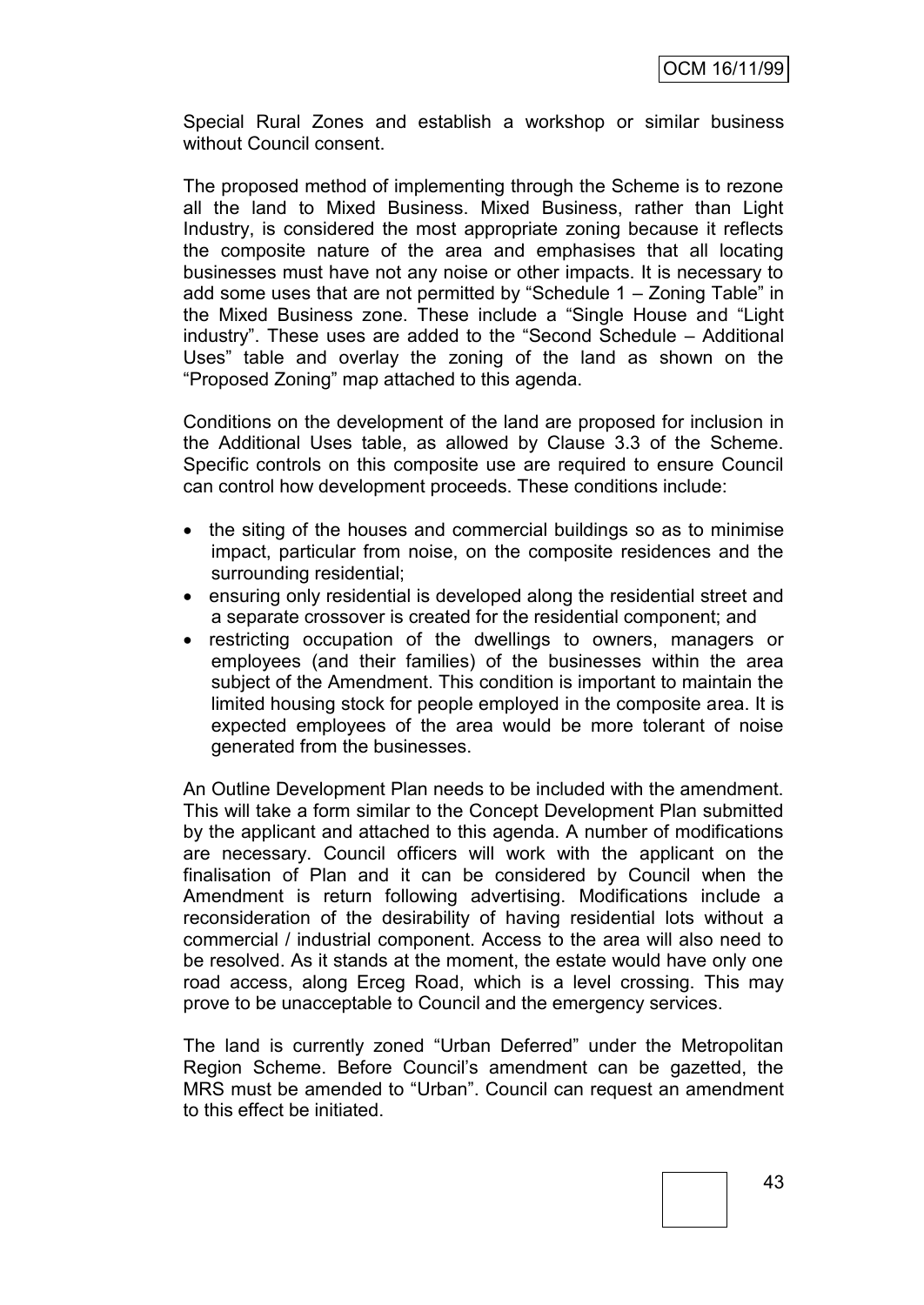#### **Strategic Plan/Policy Implications**

N/A

#### **Budget/Financial Implications**

N/A

#### **Implications of Section 3.18(3) Local Government Act, 1995**

Nil

**335. (AG Item 13.8) (OCM1\_11\_1999) - AMENDMENT NO. 203 - PROPOSED ADDITIONAL USE: RECYCLING OF GREEN WASTE, LIMESTONE RUBBLE, TOPSOIL AND ROUGH FILL - LOT 1 ROCKINGHAM ROAD, HENDERSON - OWNER: COMSE NOMINEES - APPLICANT: MASTERPLAN (92203) (CC) (COASTAL) (MAP 10)**

# **RECOMMENDATION**

That Council:

- (1) adopt the recommendations contained in the Schedule of Submissions;
- (2) adopt the amendment subject to:
	- (a) the modifications contained in the Western Australian Planning Commission's letter of 31 August 1999 with the exception of 3(a); and
	- (b) the following modified wording to the first paragraph under the heading Addition Use Permitted:

*'The portion of Lot 1 identified on the Scheme Map as 'Additional Use Recycling Facility' may be used for the recycling of green wastes, limestone rubble, topsoil and rough fill, such use no to include the recycling of manures, composting or waste disposal'.*

- (3) In anticipation of the Honourable Minister for Planning's advise the final Approval will be granted, the amendment documents be signed, sealed and forwarded to the Western Australian Planning Commission;
- (4) advise the applicant of the Council's decision.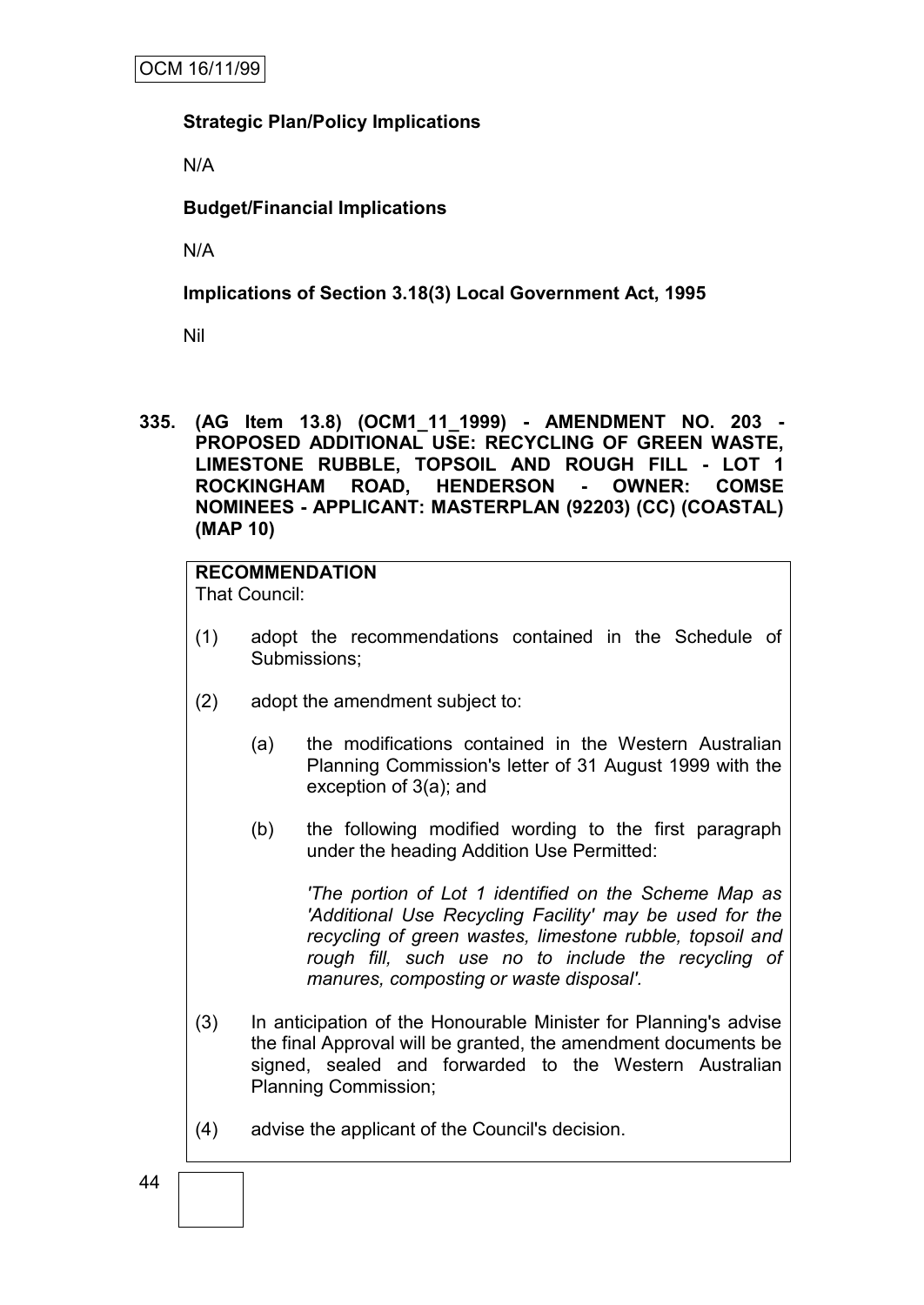#### **COUNCIL DECISION**

MOVED Cmr Smithson SECONDED Cmr Jorgensen that:

- (1) adopt the recommendations contained in the Schedule of Submissions;
- (2) adopt the amendment subject to:
	- (a) the modifications contained in the Western Australian Planning Commission's letter of 31 August 1999 with the exception of 3(a); and
	- (b) the following modified wording to the first paragraph under the heading Additional Use Permitted:

*'The portion of Lot 1 identified on the Scheme Map as 'Additional Use Recycling Facility' may be used for the recycling of green wastes, limestone rubble, topsoil and rough fill, such use is not to include the recycling of manures, composting or waste disposal'.*

- (3) In anticipation of the Honourable Minister for Planning's advice that final Approval will be granted, the amendment documents be signed, sealed and forwarded to the Western Australian Planning Commission;
- (4) advise the applicant of the Council's decision.

**CARRIED 3/0**

#### **Explanation**

It was noted that there were a few typographical errors in the recommendation.

#### **Background**

| ZONING:    | MRS:                           | I RURAL |  |  |
|------------|--------------------------------|---------|--|--|
|            | DZS:                           | I RURAL |  |  |
| LAND USE:  | <b>FORMER LIMESTONE QUARRY</b> |         |  |  |
| LOT SIZE:  | 13ha                           |         |  |  |
| AREA:      | 5ha                            |         |  |  |
| USE CLASS: | N/A                            |         |  |  |

Council at its meeting of 16 March 1999 resolved to adopt Amendment 203 to TPS No. 2 for an additional use over a 5 hectares portion of Lot 1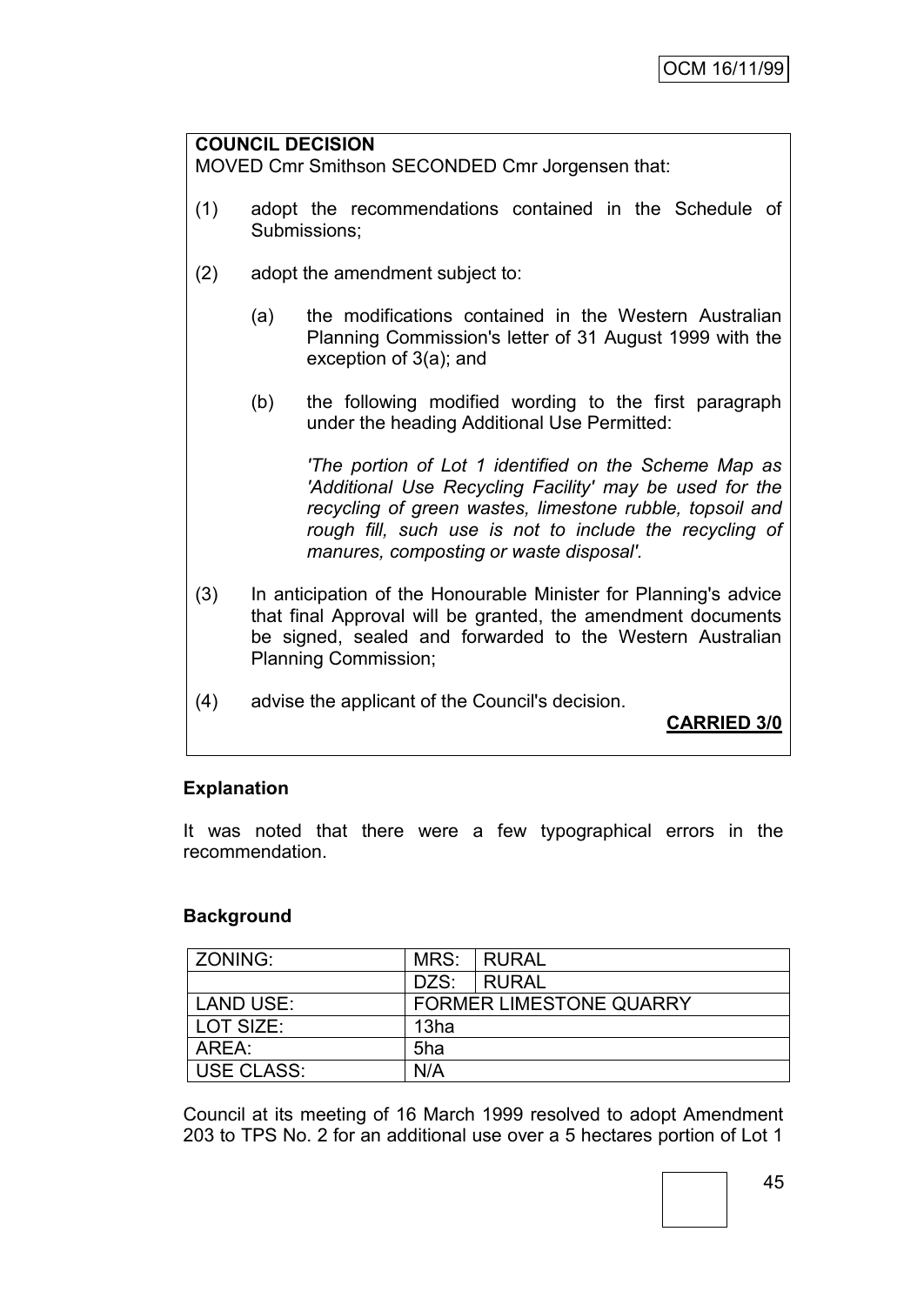Rockingham Road, Henderson to allow for the recycling of green waste, limestone rubble, rough fill and topsoil.

A 'sunset clause' is also proposed in the amendment so that the recycling facility operates only as long as the adjacent City of Cockburn tip is operational. *See Agenda Attachments for March report and background details*

#### **Submission**

Advertising of the Amendment 203 comprised the placing of a sign adjacent to Rockingham Road and the notification of adjacent and nearby landowners and government agencies.

No submissions were received from nearby and adjoining landowners although, during advertising of original development proposal 4 submissions were received 3 of which object to the proposal on amenity grounds.

The Waters and Rivers Commission recommends the monitoring of ground water for contaminates. This issue may be dealt with in the development approval with appropriate conditions or footnotes.

Other referral authorities either raise no objections to the amendment and/or advise of their servicing requirements.

#### **Report**

The WAPC has requested modifications to the amendment prior to submission of the document for final approval. *See Agenda Attachments for WAPC modifications*

The modifications include rewording of the additional use as follows:

'The portion of Lot 1 identified on the Scheme Map as 'Additional Use Recycling Facility' may be used for the recycling of green wastes, limestone rubble, topsoil and rough fill. Council will not allow Lot 1 to be used for the recycling of manures, composting or waste disposal'.

Although there are no objections to the revised rewording, the applicant has requested the last sentence of the rewording not to refer to Lot 1, as the amendment is only for a portion. There are no objections to this and it is considered appropriate for Council to request the WAPC to revise the rewording accordingly.

The WAPC has also requested minor modifications to the amendment report and maps which do not alter the intent of the amendment.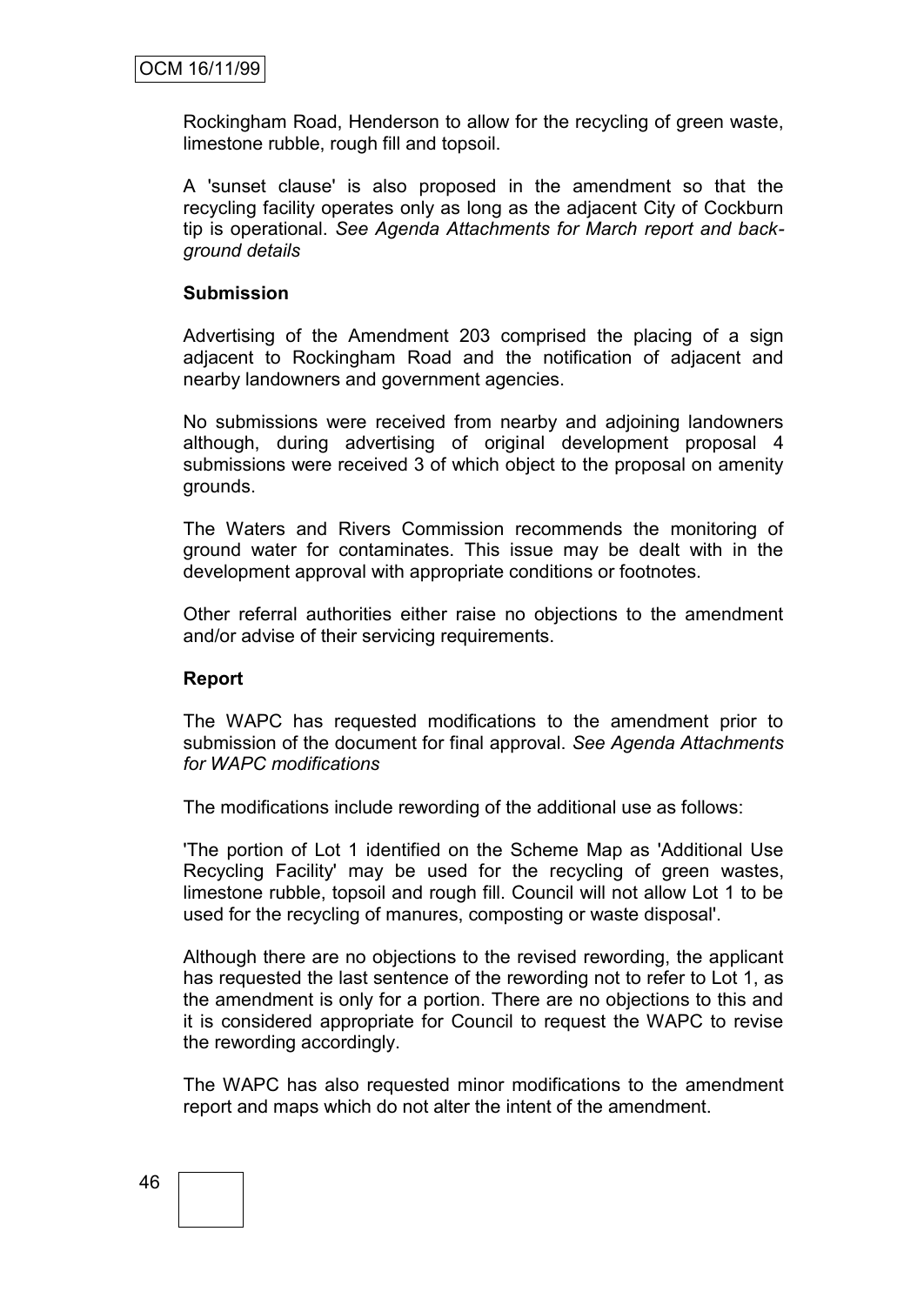The Department of Environmental Protection's Draft Guidelines for Industrial – Residential Buffers indicates a buffer distance of 200 metres between recycling facilities and residential areas. The Wattleup Town site is 600 metres from the subject site and only one residence on Lot 10 Rockingham Road (Rural zone) is just within 200 metres of the operation. A works approval of the Department of Environmental Protection will be required for the operation.

Adoption of the modified Amendment 203 for final approval is considered appropriate on the following grounds.

- The site's location adjacent to the tip and within the 500 metre Environmental Protection Policy tip buffer impacts on the site's ability to cater for traditional rural uses.
- The lower elevation of the site should limit off site impacts such as dust and noise and views to the activity.
- No substantial objections being received.

#### **Strategic Plan/Policy Implications**

Under Policy PD15 'Ultimate Strategic District Plan' the land is included in an area depicted as 'Urban'.

#### **Budget/Financial Implications**

N/A

## **Implications of Section 3.18(3) Local Government Act, 1995**

Nil

**336. (AG Item 13.9) (OCM1\_11\_1999) - MODIFICATION TO AMENDMENT NO. 201 - SOUTH BEACH DEVELOPMENT VICINITY OF ROLLINSON ROAD - OWNERS: VARIOUS - APPLICANT: MITCHELL GOFF & ASSOCIATES (92201) (SOS) (WEST) (MAPS 1 & 2)**

# **RECOMMENDATION**

That Council:

- (1) recommend to the Western Australian Planning Commission that the following modified text replace the current amending text in Amendment No. 201;
	- 1. Rezoning:
		- (i) Pt Lot 1815 Ocean Drive, Lots 21 and 100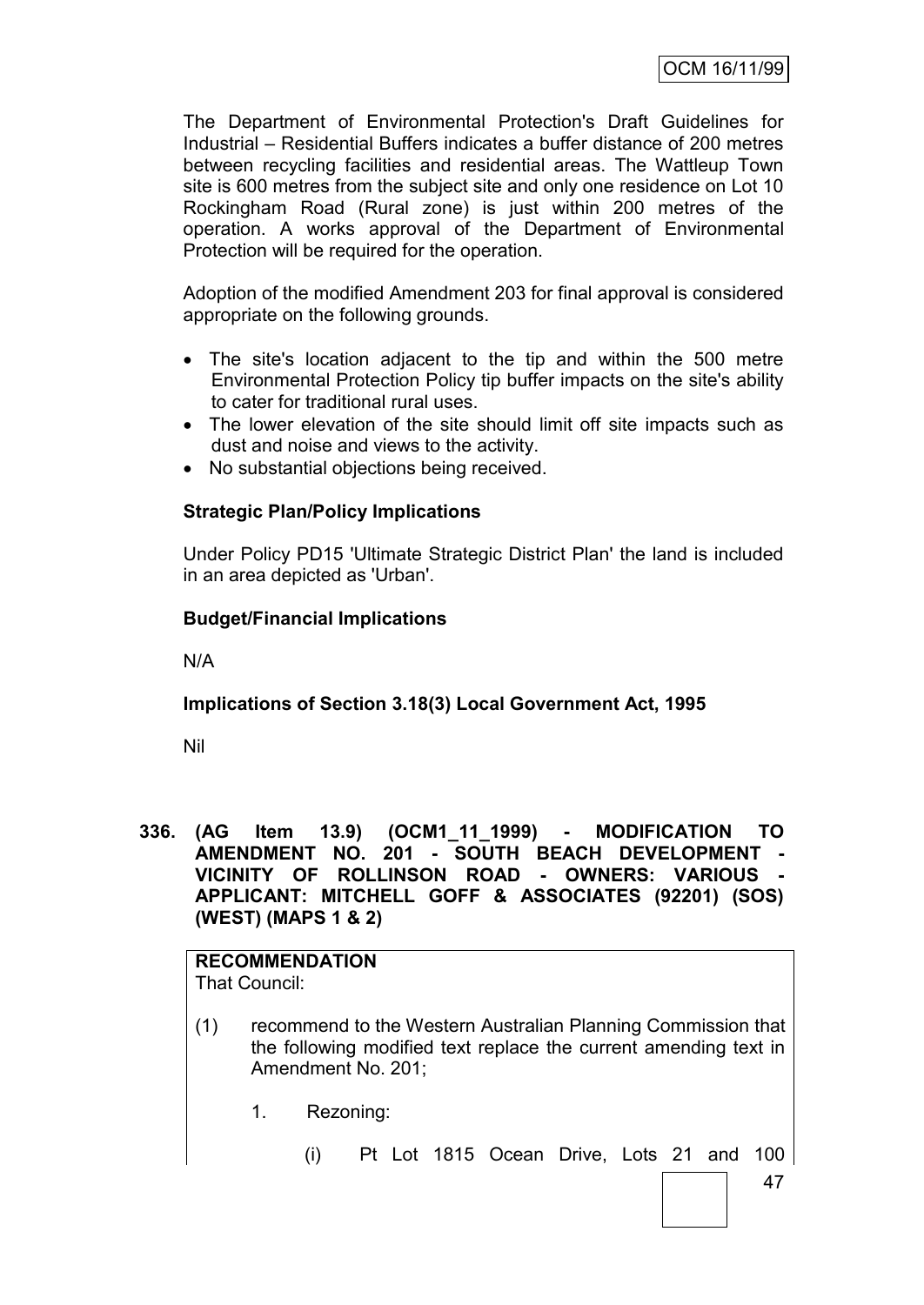|             |                                                                                                                                               | Rollinson Road, Hamilton Hill from "General<br>Industry" to "Development" zone;                                                                                                                                                                                                                                             |  |  |  |  |
|-------------|-----------------------------------------------------------------------------------------------------------------------------------------------|-----------------------------------------------------------------------------------------------------------------------------------------------------------------------------------------------------------------------------------------------------------------------------------------------------------------------------|--|--|--|--|
|             |                                                                                                                                               |                                                                                                                                                                                                                                                                                                                             |  |  |  |  |
|             | Lots 114 to 121 inclusive O'Connor Close and Lot<br>(ii)<br>127 Rollinson Road, Hamilton Hill from "Light<br>Industry" to "Development" zone; |                                                                                                                                                                                                                                                                                                                             |  |  |  |  |
|             |                                                                                                                                               | as depicted on the Scheme Amendment Map.                                                                                                                                                                                                                                                                                    |  |  |  |  |
|             | 2.                                                                                                                                            | Transferring Pt Reserve 11430 and Vacant Crown Land,                                                                                                                                                                                                                                                                        |  |  |  |  |
|             |                                                                                                                                               | Island Street and O'Connor Close from the "Railways"<br>Reserve to the "Development" Zone as depicted on the<br>Scheme Amendment Map.                                                                                                                                                                                       |  |  |  |  |
|             | 3.                                                                                                                                            | Adding to the Ninth Schedule in relation to the North<br>Coogee Development Area (DA 12) the following:                                                                                                                                                                                                                     |  |  |  |  |
|             |                                                                                                                                               | NINTH SCHEDULE                                                                                                                                                                                                                                                                                                              |  |  |  |  |
| <b>Ref</b>  | <b>Area</b>                                                                                                                                   | DEVELOPMENT AREAS<br><b>Provisions</b>                                                                                                                                                                                                                                                                                      |  |  |  |  |
| no.         |                                                                                                                                               |                                                                                                                                                                                                                                                                                                                             |  |  |  |  |
| <b>DA12</b> | North<br>Coogee                                                                                                                               | With regard to land included in the "Development" zone in<br>DA12;                                                                                                                                                                                                                                                          |  |  |  |  |
|             |                                                                                                                                               | 1. An adopted Structure Plan together with all approved<br>amendments shall apply to the land in order to guide<br>subdivision and development:                                                                                                                                                                             |  |  |  |  |
|             |                                                                                                                                               | 2. The provisions of the Scheme shall apply to the land use<br>areas created under the Structure Plan:                                                                                                                                                                                                                      |  |  |  |  |
|             |                                                                                                                                               | 3.<br>The purpose of the Structure Plan is to provide for the<br>redevelopment of the industrial area north of Rollinson<br>Road ensuring compatibility of land use with adjoining<br>uses, co-ordinating access to and through the area,<br>and functional<br>creating<br>attractive<br>mixed<br>use<br>an<br>environment; |  |  |  |  |
|             |                                                                                                                                               | The objectives for this area are:<br>4.                                                                                                                                                                                                                                                                                     |  |  |  |  |
|             |                                                                                                                                               | To provide predominantly for residential uses;                                                                                                                                                                                                                                                                              |  |  |  |  |
|             |                                                                                                                                               | Establish appropriate land use buffers to existing<br>industry south of Rollinson Road;                                                                                                                                                                                                                                     |  |  |  |  |
|             |                                                                                                                                               | To maintain existing light industries in the Urban<br>Development Area as appropriate;                                                                                                                                                                                                                                      |  |  |  |  |
|             |                                                                                                                                               | Plan access to and through the Urban Development<br>Area with particular regard to road connections to the<br>north at South Fremantle, possible requirements for<br>rail crossings and public access to the beach and<br>local pedestrian, cycle and parkway systems;                                                      |  |  |  |  |
|             |                                                                                                                                               | 5. The following uses are 'P' permitted uses:                                                                                                                                                                                                                                                                               |  |  |  |  |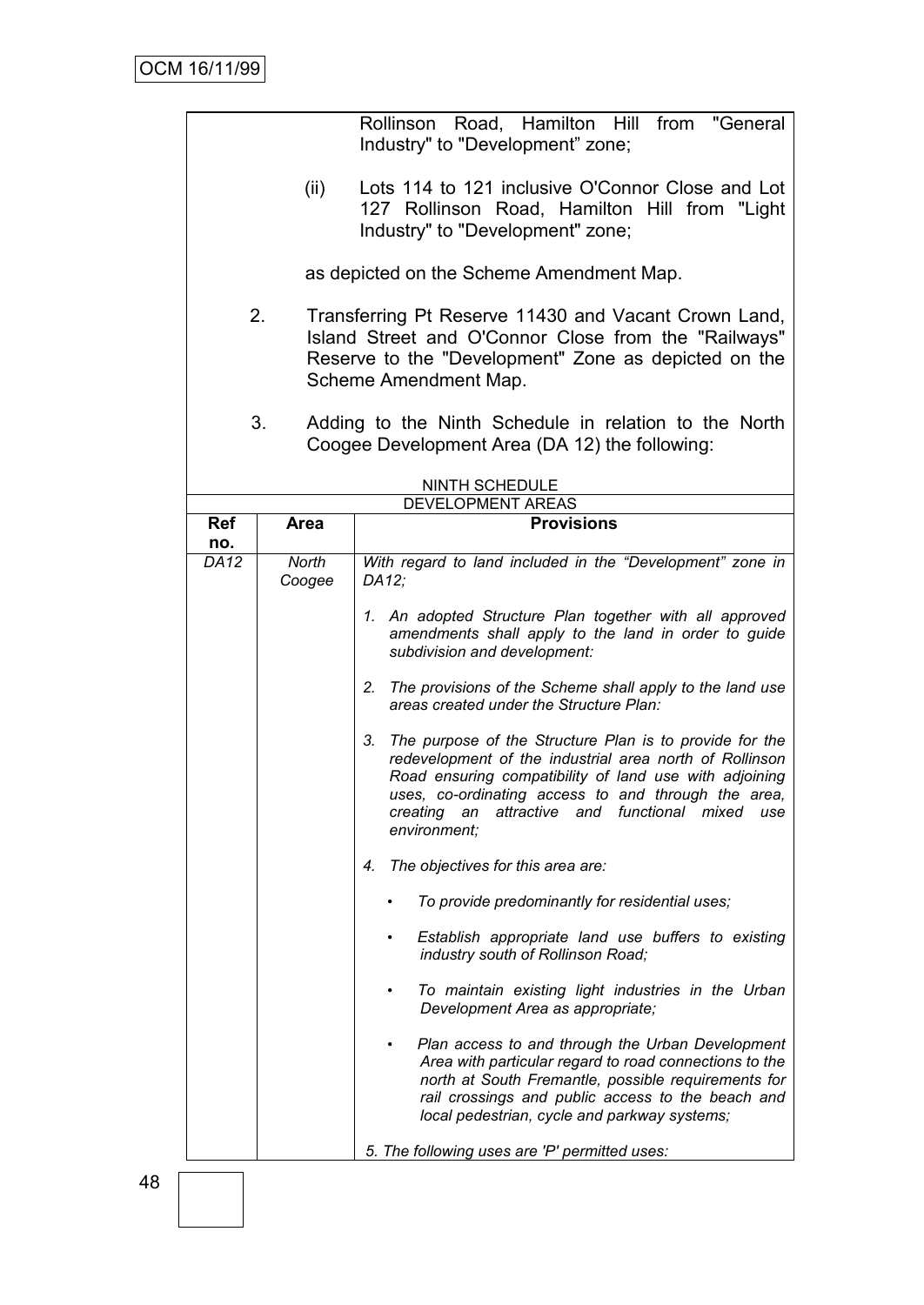| <b>Aged or Dependent Persons Dwelling</b><br><b>Grouped Dwelling</b><br>$\bullet$<br><b>Home Occupation</b><br>$\bullet$<br>• Multiple Dwelling<br>Single House<br>6.<br>The following uses are 'AA' uses which are not permitted<br>unless the Council has in its discretion granted Planning<br>Consent:                                                                                                                                                                                                                                                                                                                                                                                                         |
|--------------------------------------------------------------------------------------------------------------------------------------------------------------------------------------------------------------------------------------------------------------------------------------------------------------------------------------------------------------------------------------------------------------------------------------------------------------------------------------------------------------------------------------------------------------------------------------------------------------------------------------------------------------------------------------------------------------------|
| <b>Civic Building</b><br><b>Educational Establishment</b><br><b>Health Studio</b><br>٠<br><b>Place of Public Worship</b><br>٠<br>Restaurant<br>٠<br>Office<br><b>Advertisement or Sign</b><br>Shop<br>$\bullet$<br>Shop with Dwelling or Flat above<br>$\bullet$<br>Showroom<br>$\bullet$<br><b>Consulting Rooms</b><br>$\bullet$<br><b>Medical Centre</b><br>$\bullet$<br><b>Garden Centre</b><br>$\bullet$<br>Nursery<br>$\bullet$<br>Motel<br>$\bullet$<br>Hotel<br>$\bullet$<br>Tavern<br>$\bullet$<br>• Reception Centre<br>• Private Recreation                                                                                                                                                              |
| Warehouse<br>7. The following uses are 'SA' uses which are not permitted<br>unless the Council has in its discretion granted Planning<br>Consent after notice of application has been given in<br>accordance with Clause 6.2:                                                                                                                                                                                                                                                                                                                                                                                                                                                                                      |
| <b>Convenience Store</b><br><b>Dry Cleaning Premises</b><br>٠<br>Industry - Cottage<br>Industry - Light<br><b>Industry - Service</b>                                                                                                                                                                                                                                                                                                                                                                                                                                                                                                                                                                               |
| All other uses are 'X' - not permitted;<br>Residential development is to conform with the R60 Code<br>8.<br>except that higher densities may be permitted where<br>nominated on the approved Structure Plan. The set back<br>and open space provisions of the Codes may also be<br>varied where 'Building and Access Guidelines (BAGs)' as<br>defined in the 'Liveable Neighbourhoods - Community<br>Design Code' (Western Australian Planning Commission,<br>December 1997) are incorporated into the Structure Plan.<br>As well as specifying lot set back and open space<br>requirements, BAGs may also specify the means of<br>access to residential sites and the general location and<br>forms of buildings; |
| Non-residential uses within the Development Area should<br>9.                                                                                                                                                                                                                                                                                                                                                                                                                                                                                                                                                                                                                                                      |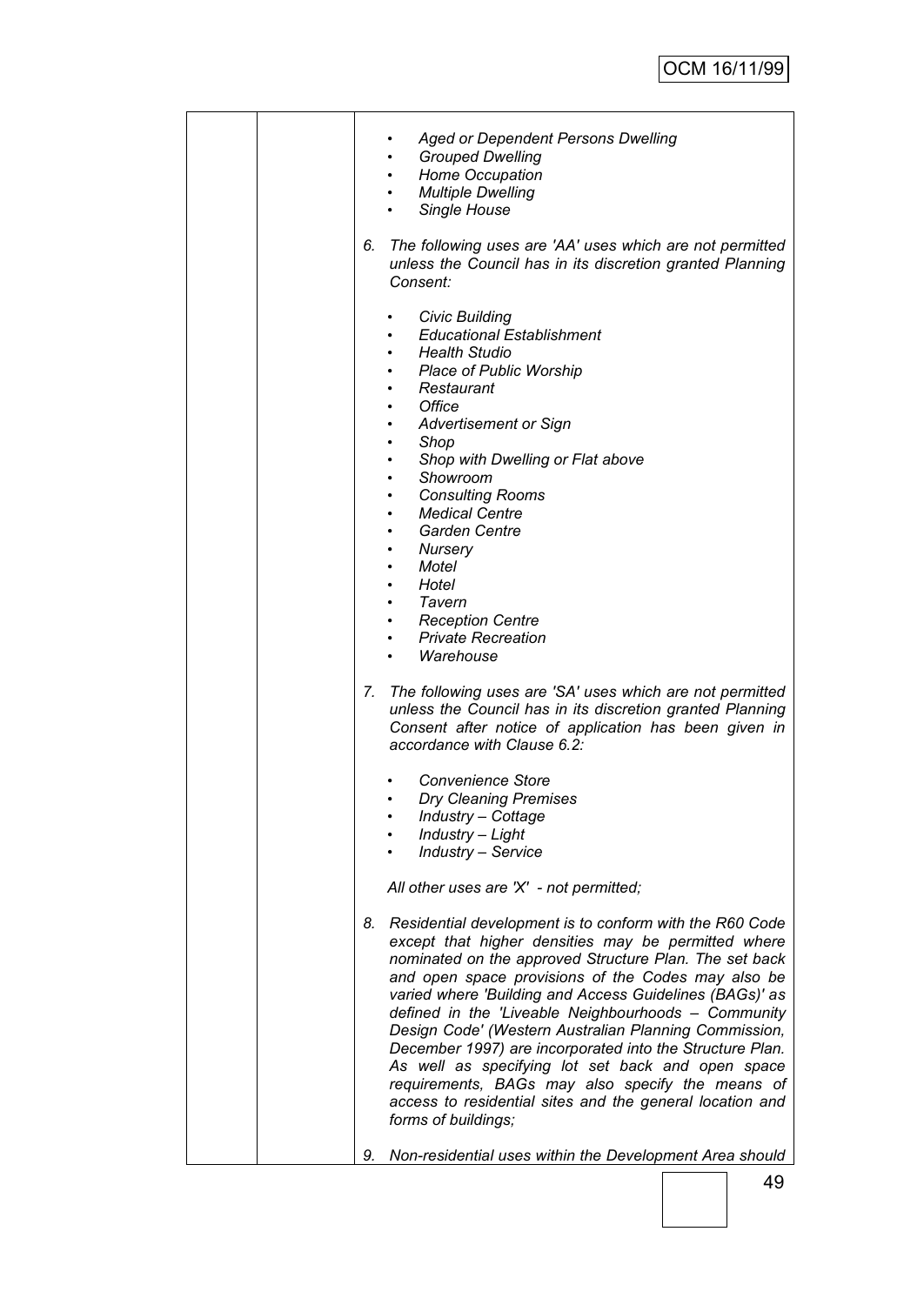|     | conform with the set back standards applying<br>to<br>residential development in the locality except that Council<br>may approve a nil set back to street alignments. |
|-----|-----------------------------------------------------------------------------------------------------------------------------------------------------------------------|
| (2) | Advise the City of Fremantle of this decision.                                                                                                                        |

#### **COUNCIL DECISION**

MOVED Cmr Smithson SECONDED Cmr Jorgensen that the recommendation be adopted.

**CARRIED 3/0**

## **Background**

At its meeting held on 20 April 1999, Council resolved to initiate Amendment No.201 to District Zoning Scheme No.2 (see Min 12.4 OCM - 20/4/99 for previous report and decision).

The Amendment proposes the rezoning of land north of Rollinson Road, Hamilton Hill to facilitate the redevelopment of industrial zoned land to a medium-density residential estate with a mix of commercial and light industrial uses to interface with existing industrial development nearby. Proposal details are included in the Agenda Attachments.

The Amendment land forms part of the North Coogee Development Area (DA 12) as proposed by Amendment No.192. Council, at its meeting held on 12 October 1999, resolved to modify Amendment No.192 in accordance with requirements of the Western Australian Planning **Commission** 

Given that the Amendment No. 201 land is to be part of a Development Area and requires a Structure Plan to guide its development, the provisions to be introduced to the Scheme by Amendment No. 192 will apply. It is therefore necessary to ensure Amendment No.201 is consistent with the modified provisions of Amendment No. 192.

#### **Submission**

Amendment No. 201 is linked with MRS Amendment proposal 1008/33, which proposes the rezoning of the Amendment area from Industrial and Railway Reserve to the Urban zone. Part of land will also be reserved for Parks and Recreation.

The Department of Environmental Protection has assessed MRS Amendment 1008/33 and determined an Environmental Review is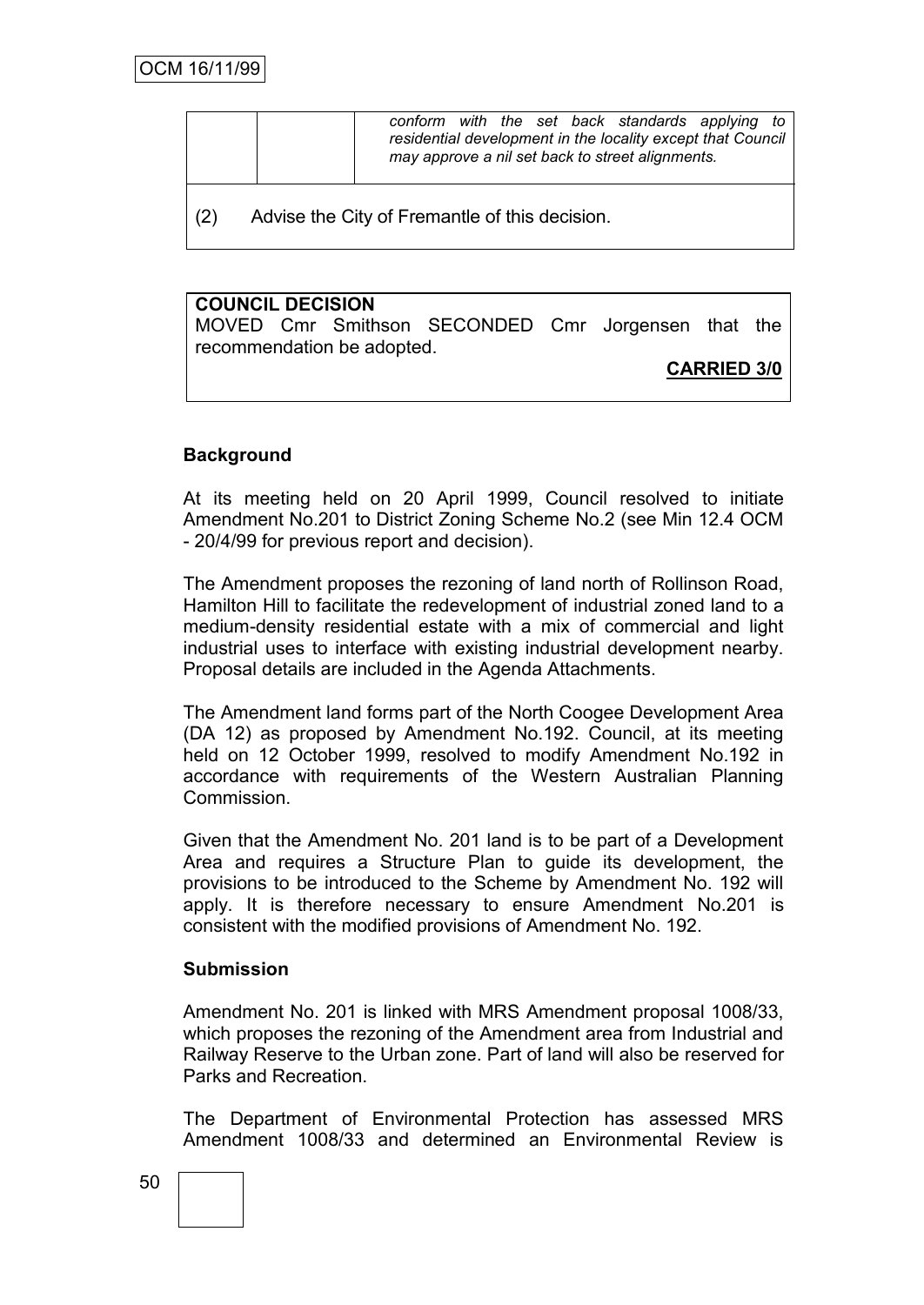required. The main environmental issues relate to concerns with railway noise, soil contamination and groundwater quality. The Department has also assessed Amendment No.201 and determined that the Amendment requires no formal assessment. However, advice has been given suggesting that Amendment No.201 should reflect the outcome of the MRS Environmental Review, and in particular, contain conditions to address the environmental concerns mentioned above.

Amendment No.201 is currently with the Ministry for Planning awaiting consent to advertise, however it, with the MRS proposal, are stalled pending the outcome of the Environmental Review. As a result there is an opportunity for Council, in anticipation of being directed to do so, to endorse modifications to Amendment 201 to reflect the recent changes to Amendment 192.

#### **Report**

As a result of the modifications to Amendment No.192, Amendment No.201 should be amended in the following manner:

*1. South Beach Redevelopment zone*

The principle of rezoning the Amendment land to its own special use zone has changed. Instead the land is to simply be included in the "Development" zone and will thus be subject to the Structure planning provisions to be introduced to Part 8 of the Scheme.

The "Development" zone is a new zone introduced by Amendment No.192. The advantage of having a broad single zone to apply to a land parcel is the flexibility it allows whilst the structure planning process takes place, in addition to giving statutory force and effect to the structure plan itself.

The "Development" zone only applies to portion of the North Coogee Development Area (DA 12).

#### *2. Ninth Schedule Provisions*

The initial version of Amendment No.201 proposed the inclusion into Part 8 of the Scheme of provisions specific to the "South Beach Redevelopment" zone. The provisions were to detail land use permissibility, buffer requirements, access and others. These specific provisions should now be listed in the Ninth Schedule, rather than in Part 8.

#### *Concluding remarks*

Given the advice of the DEP and the fact that the MRS Environmental Review is not complete, it is possible that additional changes to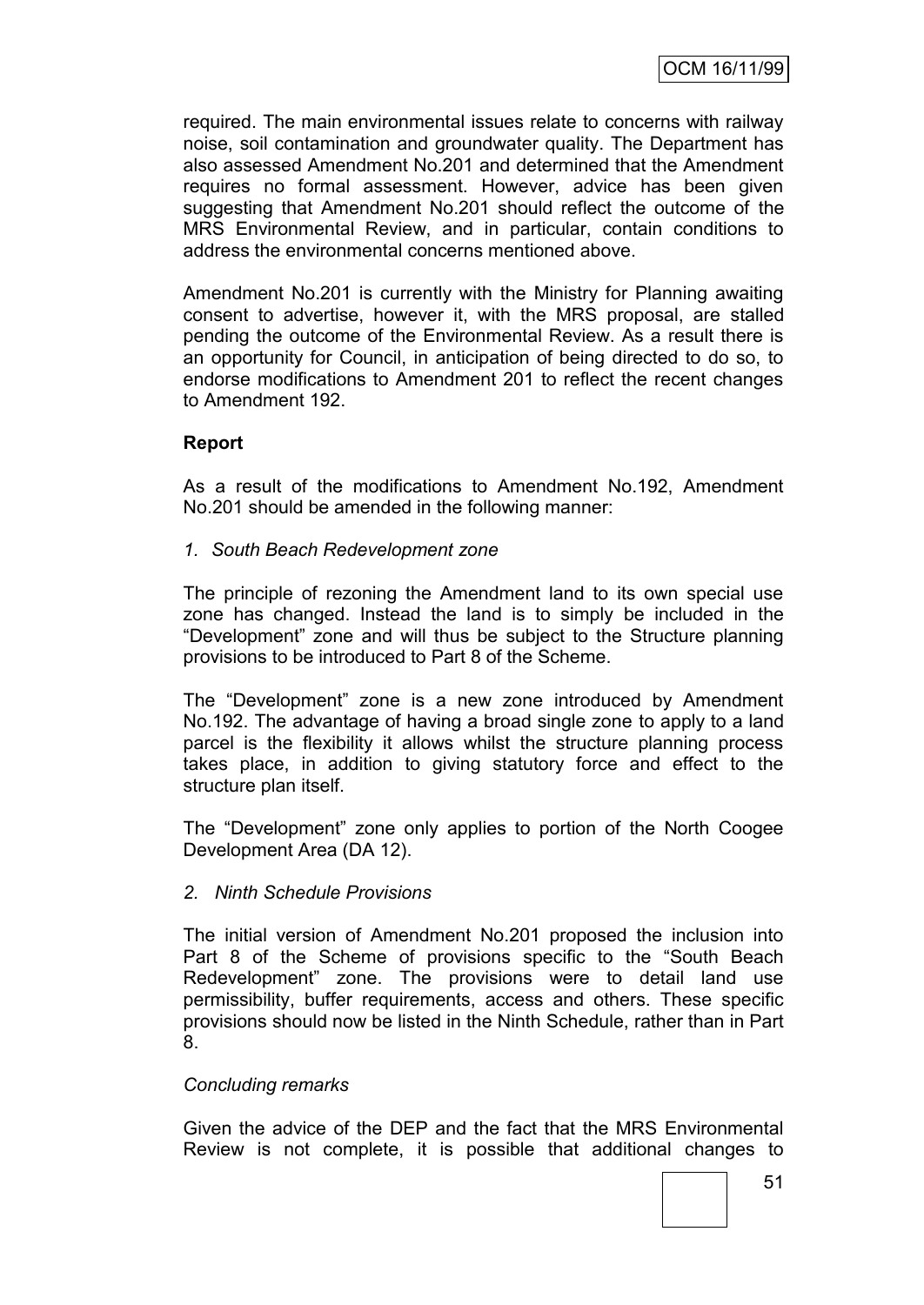Amendment No. 201 may yet result from the Review. The extent of possible changes and whether the Commission will require such change prior to advertising of Amendment No. 201 is not known. As a result, it is recommended that, rather than executing the above changes to the Amendment documents at this stage, a modified text be endorsed and forwarded to the Commission as part of its overall consideration of the MRS and local Scheme Amendment proposals.

#### **Strategic Plan/Policy Implications**

Council"s Ultimate Strategic Plan promotes redevelopment of the Amendment land for urban purposes.

The modifications recommended to Amendment No.201 are consistent with the approach to other similar current Scheme Amendments concerning Development Areas and Structure Planning requirements.

#### **Budget/Financial Implications**

Nil

#### **Implications of Section 3.18(3) Local Government Act, 1995**

Nil

## **337. (AG Item 14.1) (OCM1\_11\_1999) - LIST OF CREDITORS PAID (5605) (KL)**

#### **RECOMMENDATION**

That Council receive the List of Creditors Paid for October 1999, as attached to the Agenda.

#### **COUNCIL DECISION**

MOVED Cmr Smithson SECONDED Cmr Jorgensen that the recommendation be adopted.

**CARRIED 3/0**

#### **Background**

It is a requirement of the Local Government (Financial Management) Regulations 1996 that a List of Creditors be compiled each month and provided to Council.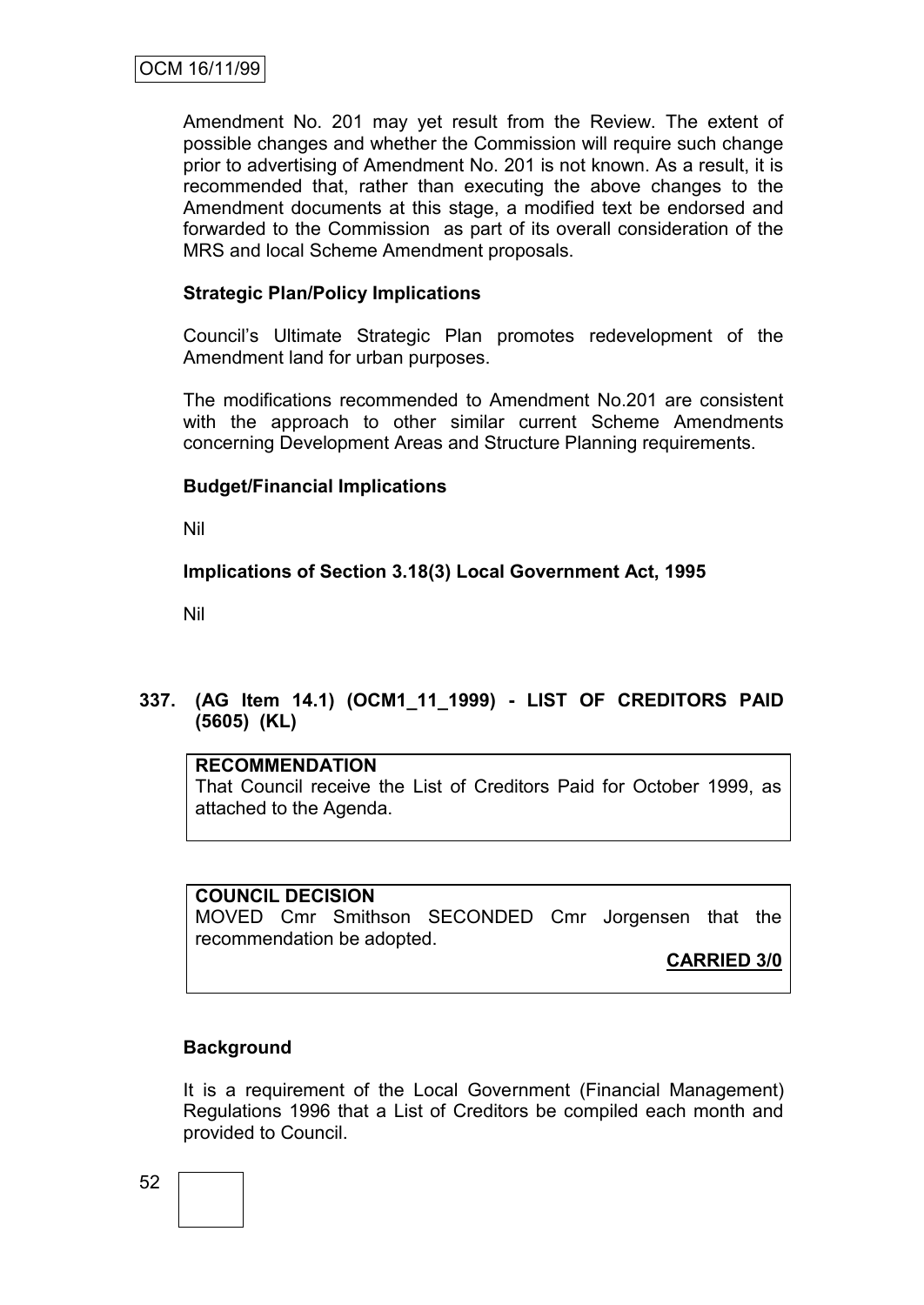#### **Submission**

N/A

#### **Report**

N/A

## **Strategic Plan/Policy Implications**

N/A

## **Budget/Financial Implications**

N/A

## **Implications of Section 3.18(3) Local Government Act, 1995**

N/A

## **338. (AG Item 14.2) (OCM1\_11\_1999) - ROAD CLOSURE - WRIGHT ROAD, MUNSTER (450109; 104876) (KJS)**

#### **RECOMMENDATION**

That Council request the Department of Land Administration to close portion of Wright Road, Munster.

#### **COUNCIL DECISION**

MOVED Cmr Jorgensen SECONDED Cmr Smithson that the recommendation be adopted.

**CARRIED 3/0**

## **Background**

Landcorp has requested the closure of portion of Wright Road, Munster to facilitate the industrial subdivision of this and land owned by Landcorp adjoining the road.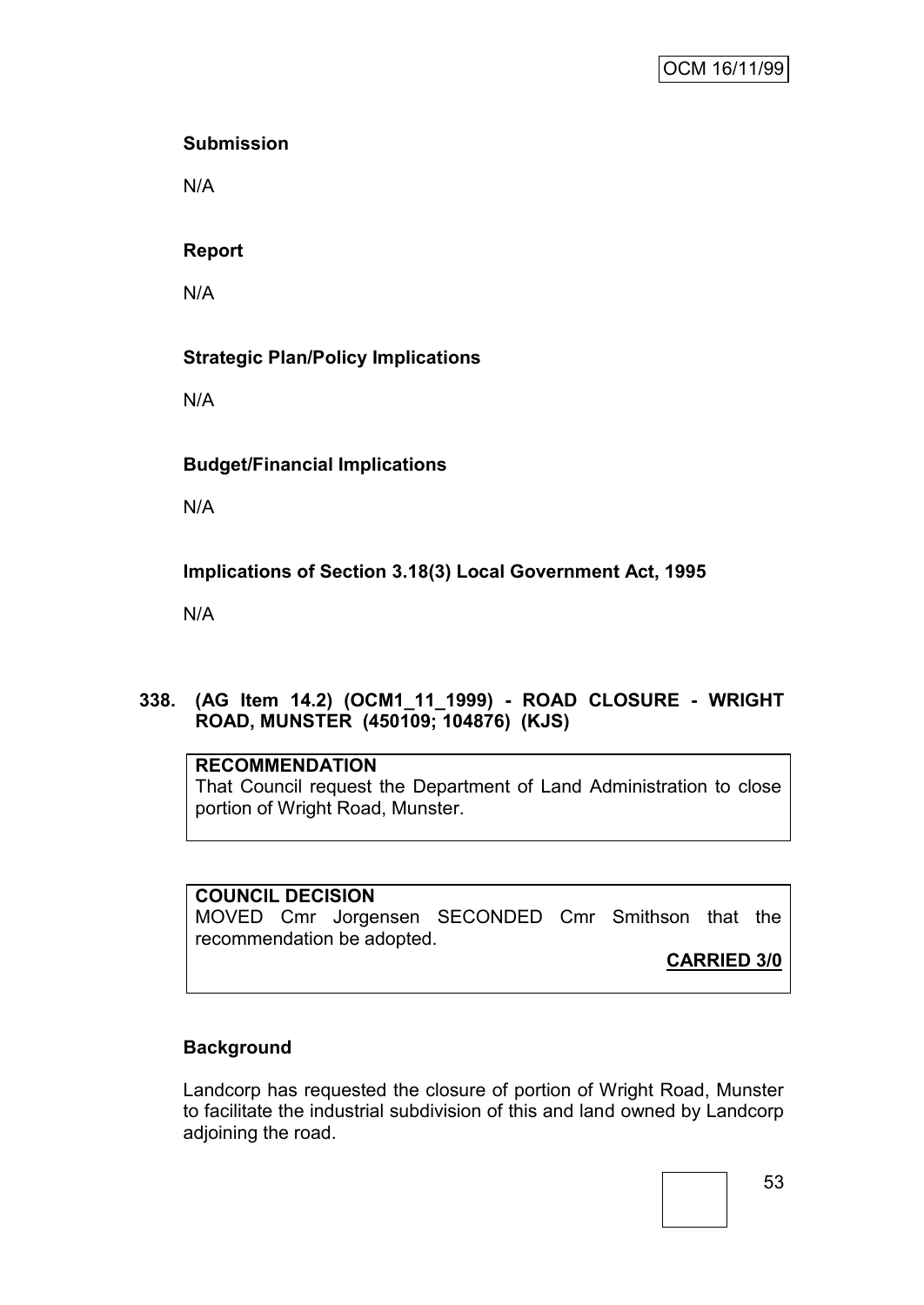#### **Submission**

Landcorp has formally written to Council requesting the closure.

#### **Report**

The Service Authority and Main Roads have been requested to comment on the proposal. There are no objections from these authorities. The proposal has been advertised and at the conclusion of the thirty-five(35) day period there have been no objections.

#### **Strategic Plan/Policy Implications**

N/A

#### **Budget/Financial Implications**

N/A

**Implications of Section 3.18(3) Local Government Act, 1995**

N/A

## **339. (AG Item 15.1) (OCM1\_11\_1999) - WASTE MINIMISATION STRATEGY (BKG) (4909)**

#### **RECOMMENDATION**

That Council adopt the following waste minimisation strategies to achieve a reduction in the volume of waste generated from residences in Cockburn being disposed of to landfill.

## (1) **Greenwaste Reduction**

- Provide a kerbside greenwaste collection 3 times per year;
- Transport greenwaste to Regional Council facility at Canning Vale for shredding and reuse.

## (2) **Recycling**

- Provide an additional 240 litre mobile bin to each household to accept paper, plastic, glass, aluminium and steel cans;
- Collect 240 litre bin on fortnightly basis and transport to Regional Council facility at Canning Vale for sorting and reuse.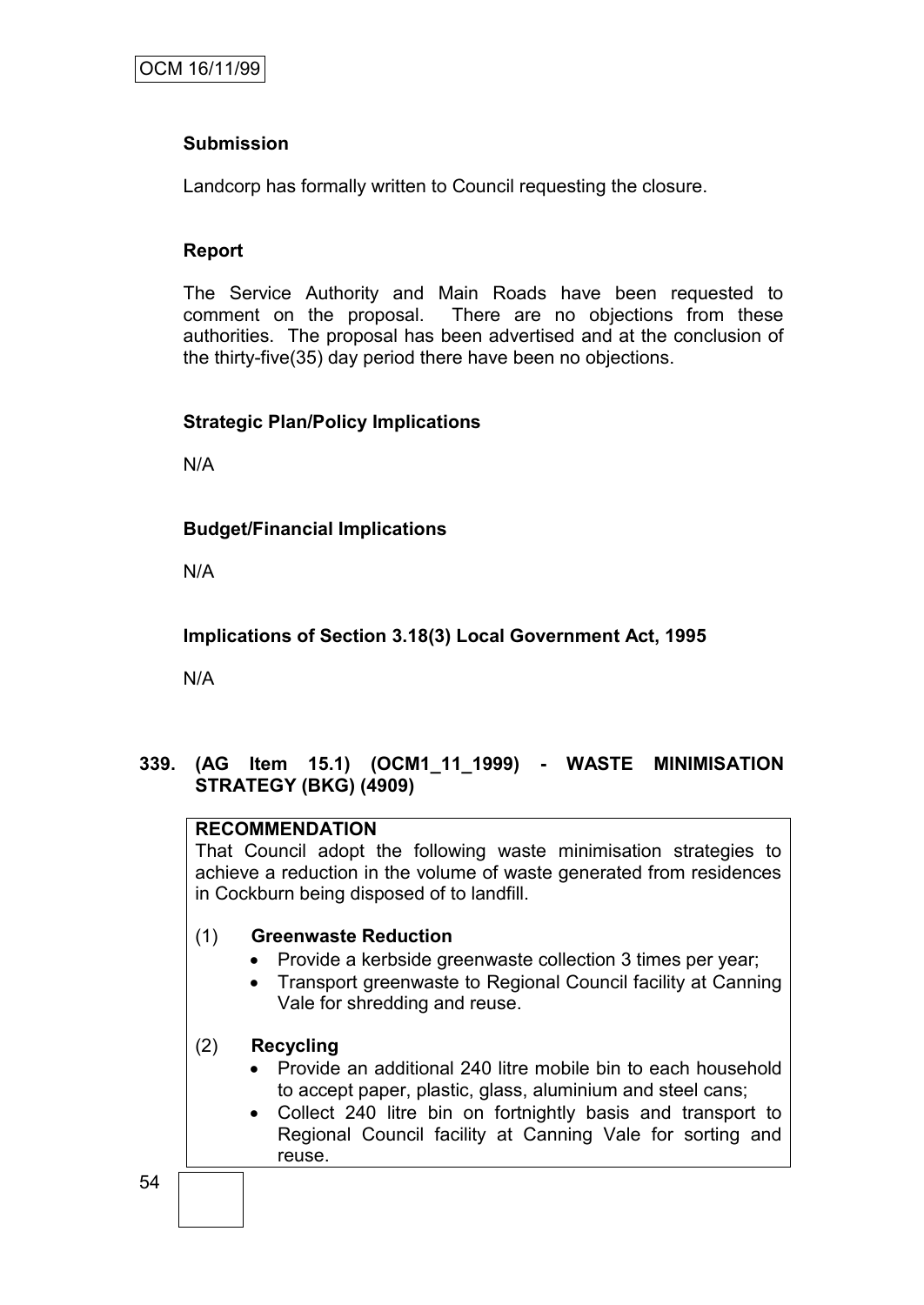#### (3) **General Household Waste**

- Collect general household waste from 240 litre mobile rubbish bin on a weekly basis;
- Transport general household waste to Regional Council site in Canning Vale for processing into compost.;
- Provide a kerbside junk collection once per year and transport to Henderson Landfill site for processing.

#### (4) **Landfill Site**

- Investigate other options of trailers unloading at tip face of the landfill site (no scavenging to occur at site until a decision is made on alternatives);
- No more tip passes to be issued to ratepayers when the second recycling bin is supplied;
- All greenwaste brought to the landfill to be stockpiled in a separate area, shredded and removed from site;
- Entry fees to the site to be reviewed on an annual basis.

#### (5) **Promotion and Education**

- Participate in the Regional Council promotion of recycling so as to obtain maximum benefit for the supply of the second bin;
- Promote and sell compost bins.

## **COUNCIL DECISION**

MOVED Cmr Jorgensen SECONDED Cmr Smithson that Council support its existing commitment to the Regional Resource Recovery Centre in adopting the following waste minimisation strategies to achieve a reduction in the volume of waste generated from residences in Cockburn being disposed to landfill:

#### (1) **Greenwaste Reduction**

- Provide a kerbside greenwaste collection 3 times per year;
- Transport greenwaste to Regional Council facility at Canning Vale for shredding and reuse.

## (2) **Recycling**

- Provide an additional 240 litre mobile bin to each household to accept paper, plastic, glass, aluminium and steel cans;
- Collect 240 litre bin on fortnightly basis and transport to Regional Council facility at Canning Vale for sorting and reuse.

## (3) **General Household Waste**

Collect general household waste from 240 litre mobile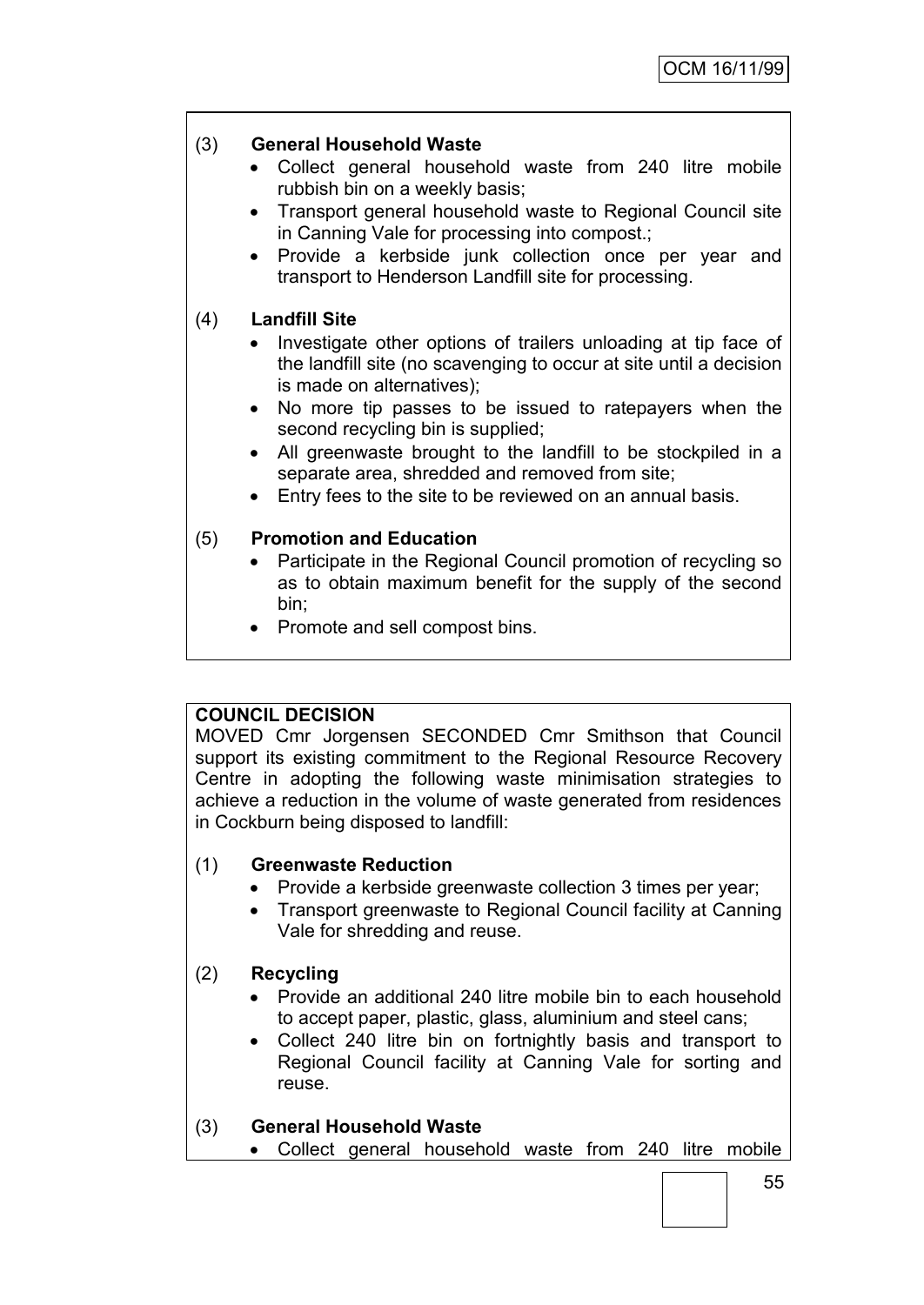rubbish bin on a weekly basis;

- Transport general household waste to Regional Council site in Canning Vale for processing into compost.;
- Provide a kerbside junk collection once per year and transport to Henderson Landfill site for processing.

## (4) **Landfill Site**

- Investigate other options of trailers unloading at tip face of the landfill site (no scavenging to occur at site until a decision is made on alternatives);
- No more tip passes to be issued to ratepayers when the second recycling bin is supplied;
- All greenwaste brought to the landfill to be stockpiled in a separate area, shredded and removed from site;
- Entry fees to the site to be reviewed on an annual basis.

## (5) **Promotion and Education**

- Participate in the Regional Council promotion of recycling so as to obtain maximum benefit for the supply of the second bin;
- Promote and sell compost bins.
- (6) Council require the Director, Engineering and Works to provide Council with a Draft Implementation Schedule and associated cost impact for the Strategies; and
- (7) the Director, Engineering and Works ensures that the Draft Implementation and Cost Schedule provides an allowance to promote changes to Council's waste minimisation strategy and to also educate the community on the importance of public support in minimising waste.

## **CARRIED 3/0**

#### **Explanation**

It was felt that that a Draft Implementation Schedule would assist Council in monitoring the new Waste Minimisation Strategy together with associated costs and the impact this would have in the Budget process.

With every major project, it would be appropriate to make allowances for any changes to be made to the Waste Minimisation Strategy if necessary during the course of its implementation.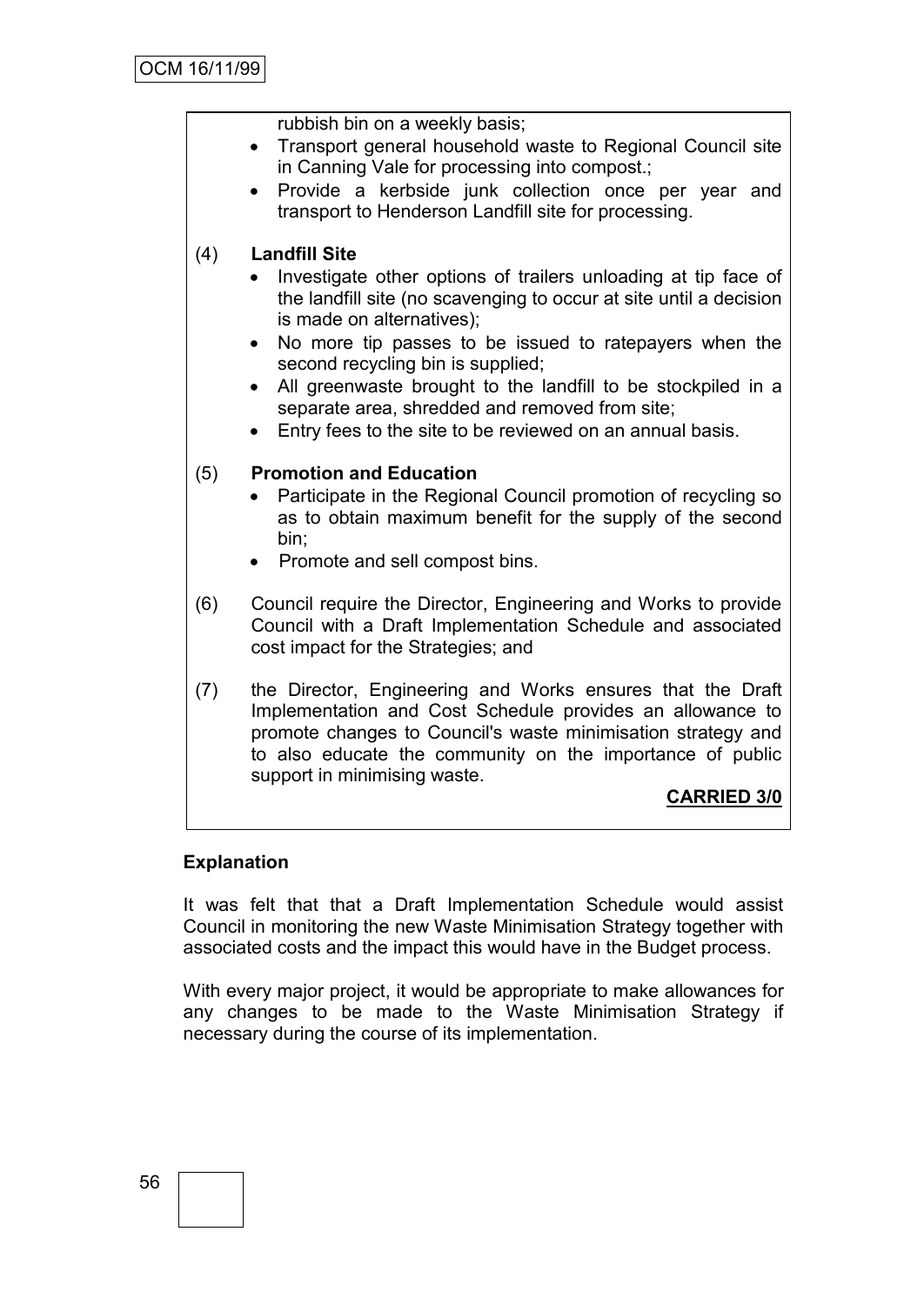#### **Background**

At the Council meeting held on 13 July 1999 it was resolved that staff prepare a Waste Minimisation Strategy which addresses issues such as recycling, tip passes, fees etc. and this report be presented to Council within 3 months.

A report was presented to Council on 12 October 1999, but it was resolved that the matter be deferred to enable the Director - Engineering & Works to further review the issue.

#### **Submission**

N/A

#### **Report**

The community has identified recycling as one of the major issues they want Council to pursue.

In the most recent community survey (1998) it was considered the second most important issue to the residents.

A waste minimisation strategy has been developed to meet the requirement.

The corporate objective is:

*"Achieve a reduction in the volume of waste generated from residences in Cockburn being disposed of at landfill"*

The adopted performance measurement for the objective is *"80% of waste generated from residences within Cockburn will be diverted from landfill".*

A waste minimisation strategy has been developed to achieve this objective.

In a typical household the waste stream in a 240 litre bin comprises:

| (a) | foodstuffs                                              | $25\% - 30\%$ |
|-----|---------------------------------------------------------|---------------|
| (b) | paper, plastics, aluminium, steel and<br>glass products | $20\% - 25\%$ |
| (c) | greenwaste - ie. lawn clippings,<br>leaves etc.         | 25%           |
| (d) | non-recyclables - ceramics, some<br>plastics etc.       | 20%           |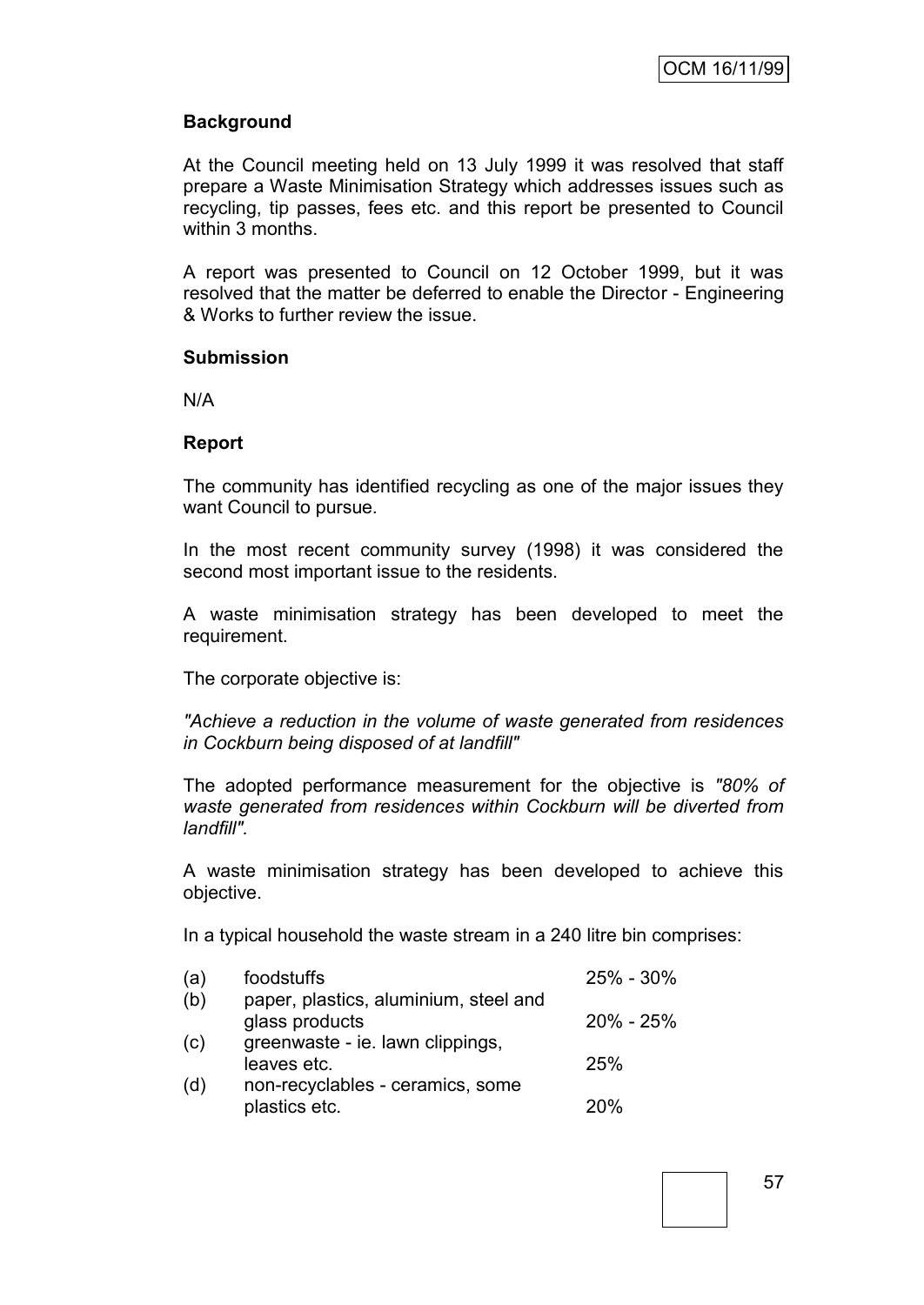The strategy outlines the methods to reduce the waste under 4 headings.

- Greenwaste reduction
- Recycling
- General household waste including junk
- Landfill site

#### Greenwaste Reduction

It is proposed to continue the current policy of 3 greenwaste collections per year. Each resident is notified 2 weeks before a collection to put out tree loppings and leaves and lawn clippings. They can put out as much as they like. Council's contractors then collect the material and take it to a stockpile at Henderson Landfill Site. The material is mulched and taken away and used as a blender in soil mixes.

Before this service commenced, the material would be disposed of at the landfill site.

It is important to reuse greenwaste as it is a major source of nitrogen that can contaminate the ground water if left to decompose. The greenwaste will be taken to the Regional Council facility at Canning Vale when it is operational.

#### Recycling

As a member of the Southern Metropolitan Regional Council, Cockburn is committed to the construction of a Regional Resource Recovery Centre at Canning Vale. One component of the Centre is a material sorting facility to be able to sort commingled recyclables.

Each developed property in Cockburn is to be supplied with a 240 litre bin for the collection of recyclables. The recyclables are paper, glass bottles and jars, aluminium and steel cans and most plastic containers.

These bins will be collected from each property on a fortnightly basis and transported to Canning Vale where the contents will be sorted and sold.

Council's Principal Activities Plan currently shows this as occuring from 1 July 2001, however a report on the funding is currently being undertaken to see whether this can occur on 1 January 2001.

#### General Household Waste

Also at Canning Vale a household waste processing plant is to be constructed.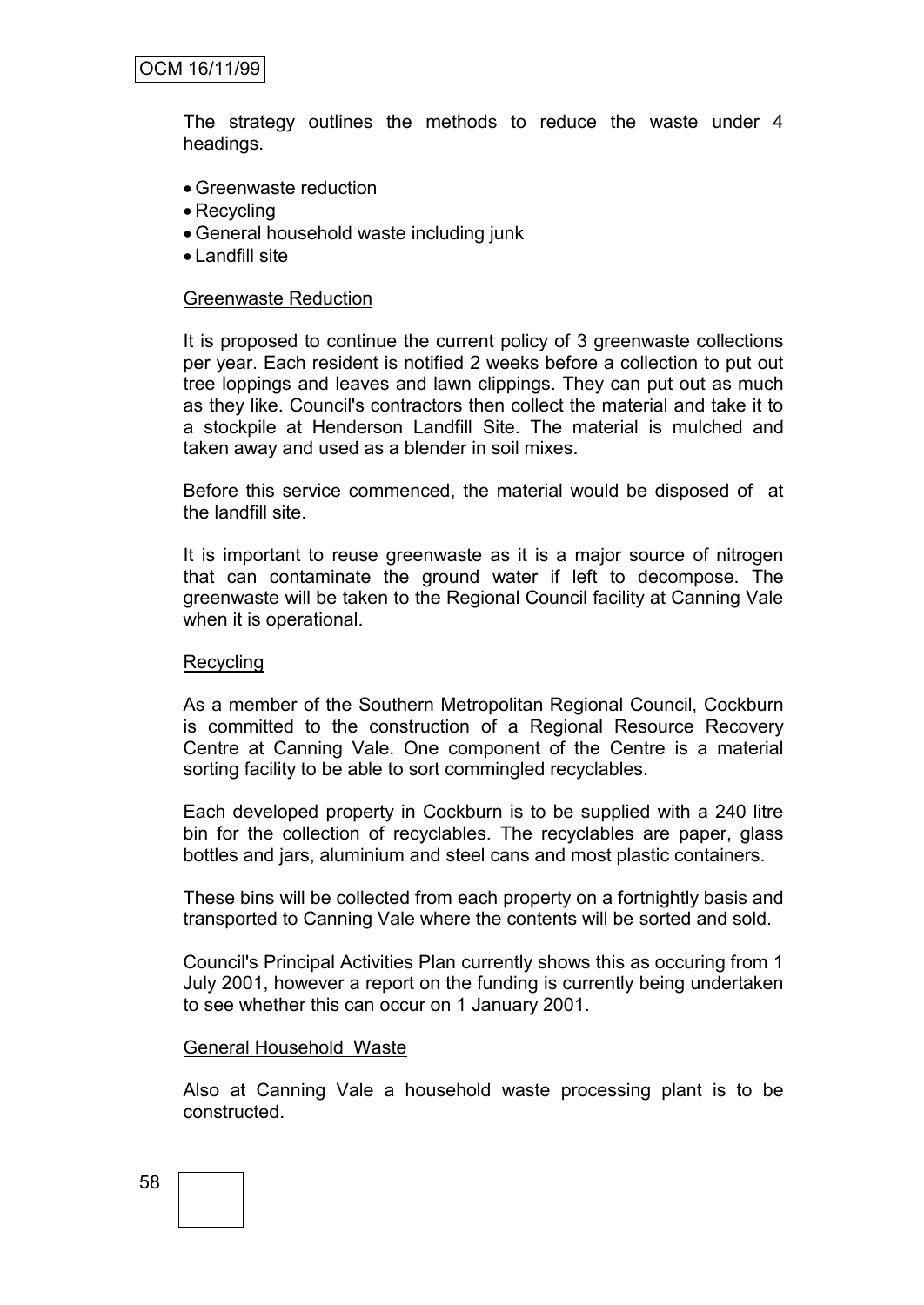The contents of the 240 litre bin (mostly foodstuffs and small greenwaste) will be collected on a weekly basis and transported to Canning Vale.

The processing plant will turn the contents of this bin into compost which will be sold.

The 20% residual waste will be disposed of at landfill.

Some household junk is too big for disposal in 240 litre bins. Kerbside junk drives provide the opportunity to remove unwanted junk from properties. Some of the junk is re-useable and the opportunity exists with junk drives for this to happen.

#### Landfill Site

The two important issues to assist in waste minimisation at the landfill site is to restrict the number of trailers bringing mixed waste and also to separate the greenwaste so it can be shredded and reused.

It is proposed that with the introduction of the additional 240 litre bins for recycling that tip passes no longer be issued.

The residents will have a much increased capacity in bins for disposal of waste from the property.

For the residents who still wish to use trailers to dispose of waste, alternatives will be investigated to the current method of unloading at the tip face at the landfill site.

A recent report shows that there are health and safety concerns with the current practice.

This also means that there can be no scavenging at the site until these investigations are completed.

The investigations will need to take the following into consideration:

- The effect of trailer numbers with the introduction of a second 240 litre bin
- The effect of trailer volumes if no vouchers are issued
- Effect of closure of Gosnells site in October 1999.
- City of Canning's response to the increased number of trailers to their site following Gosnells' landfill closure
- Decision by Canning to provide or not to provide a transfer station following closure of their landfill in 2001.
- Should Cockburn, Melville and Canning build a regional facility for acceptance of waste from trailers?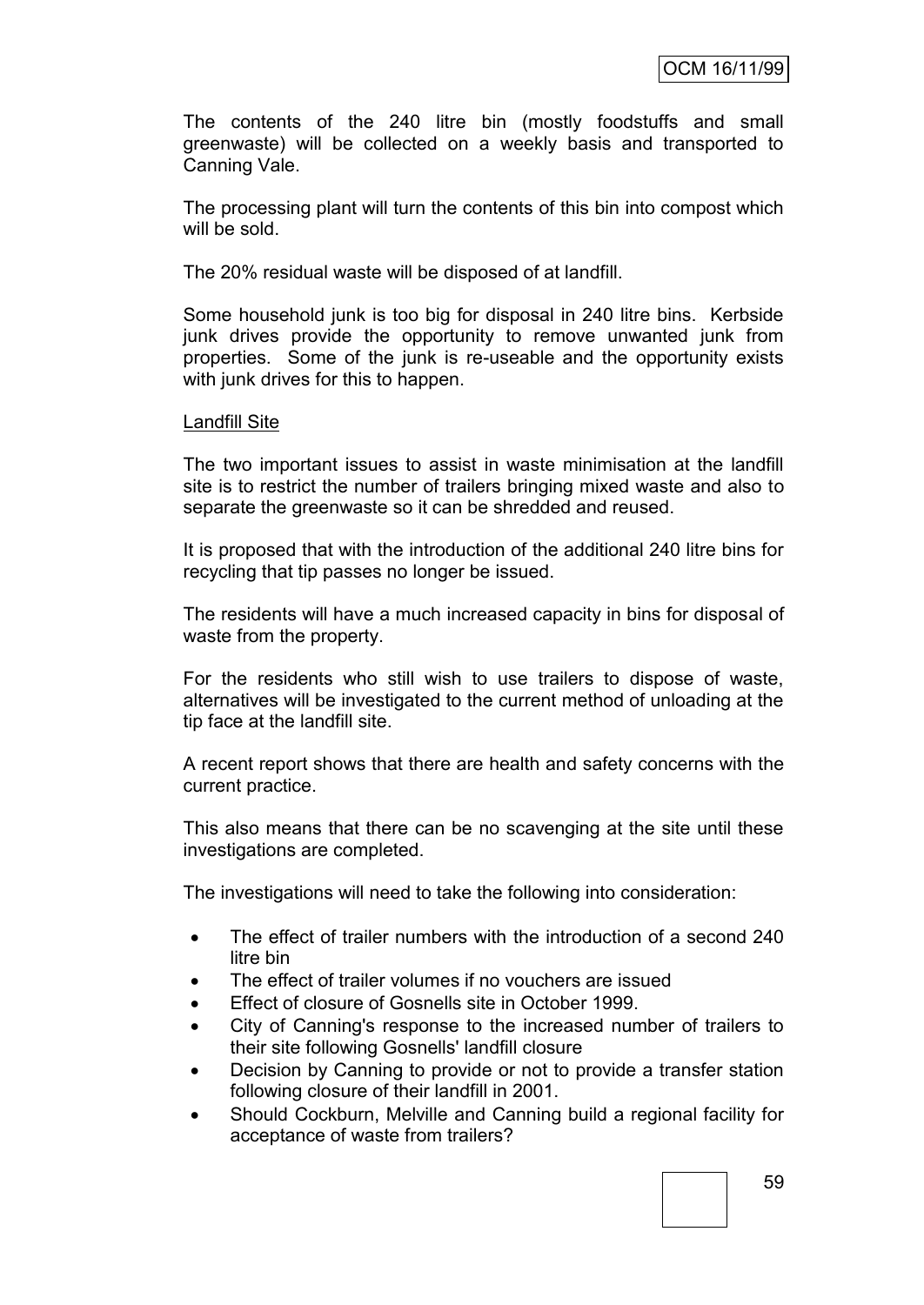- Should a private enterprise company be encouraged to build and operate a waste transfer station?
- Where in Cockburn could a transfer station be constructed? Is Henderson the best option?
- Should the facility be constructed for mixed waste only?
- Should the facility be constructed for mixed waste and greenwaste?
- Should a recycling company be involved in the operation of the site?
- How is the project to be funded?
- How are users to be charged?

Halpern Glick Maunsell, who have been appointed as consultants, will assist in this analysis.

#### Funding

The funding for the strategies outlined will be the subject of another report.

The availability of funds will determine the timing of the introduction of some of these strategies.

#### **Strategic Plan/Policy Implications**

The corporate strategy for waste minimisation is *"Achieve a reduction in the volume of waste generated from residences in Cockburn being disposed of at landfill."*

#### **Budget/Financial Implications**

There is a requirement for funding of:

- (a) supply of 24,000 recycling bins
- (b) costs for emptying and transporting the bins
- (c) the gate fee for the recyclables at the Regional Waste facility
- (d) the gate fee to accept the general household waste at the Regional Waste Facility
- (e) the repayments of the loan to build the Regional Waste Facility
- (f) the possible construction of a trailer waste transfer station.

It is expected that the implementation of the strategy will see an increase in rubbish rates of up to \$70.00 per annum per household as detailed in a report to Council in December 1998.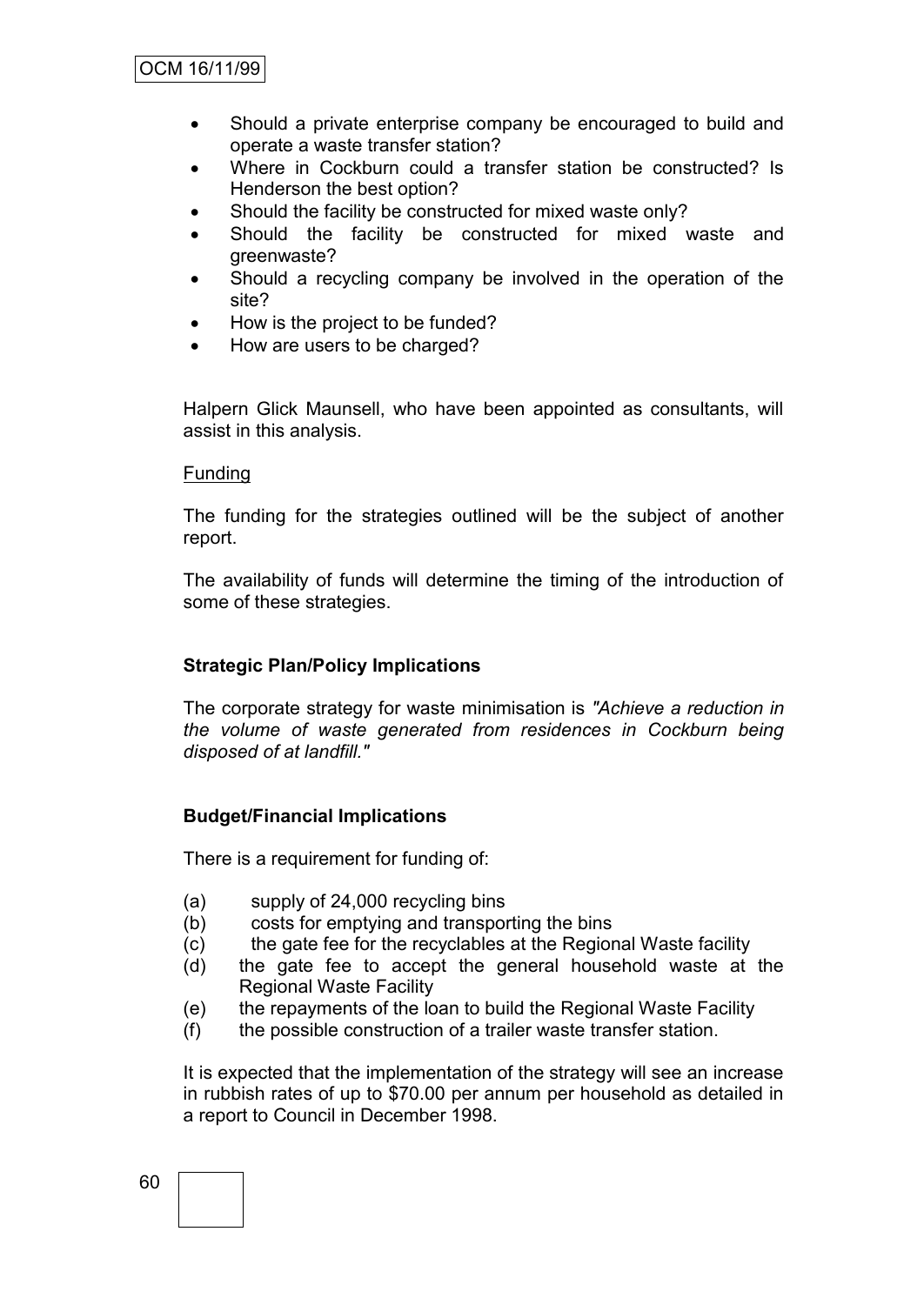A report is to be prepared on how this funding will occur and also addressing alternatives that could reduce the anticipated increase of \$70.00.

#### **Implications of Section 3.18(3) Local Government Act, 1995**

It is intended that any new activities or project will go to tender to allow private companies the opportunity to provide the service.

#### **340. (AG Item ) (OCM1\_11\_1999) - NEW BUSINESS OF AN URGENT NATURE INTRODUCED BY DECISIONOF MEETING**

Commissioner Donaldson advised that there was an item relating to Amendment No.217 - Proposed Inert Landfill (including old tyres) and Green Waste Recycling to be considered. This application was made by BSD Consultants for owners, Cockburn Cement.

#### **DECLARATION OF FINANCAL INTEREST**

Cmr Smithson declared a financial interest in Agenda Item 20.1. The nature of the interest being that her employer is BSD Consultants.

#### **CMR SMITHSON LEFT THE MEETING AT THIS STAGE THE TIME BEING 9.00 PM**

**341. (AG Item 20.1) (OCM1\_11\_1999) - AMENDMENT NO. 217 - PROPOSED INERT LANDFILL (INCLUDING OLD TYRES) AND GREEN WASTE RECYCLING - PORTION OF LOTS JAA 241 AND JAA 242 CNR RUSSELL AND MOYLAN ROADS, WATTLEUP - OWNER: COCKBURN CEMENT - APPLICANT: BSD CONSULTANTS (9217) (CC)**

## **RECOMMENDATION**

That Council:

- (1) receive the report from BSD Consultants on behalf of Eclipse Resources in support of the proposed landfill site;
- (2) resolve to amend Town Planning Scheme District Zoning Scheme No. 2 as follows:-

TOWN PLANNING AND DEVELOPMENT ACT, 1928 (AS AMENDED) RESOLUTION DECIDING TO AMEND A TOWN PLANNING - CITY OF COCKBURN DISTRICT ZONING SCHEME NO. 2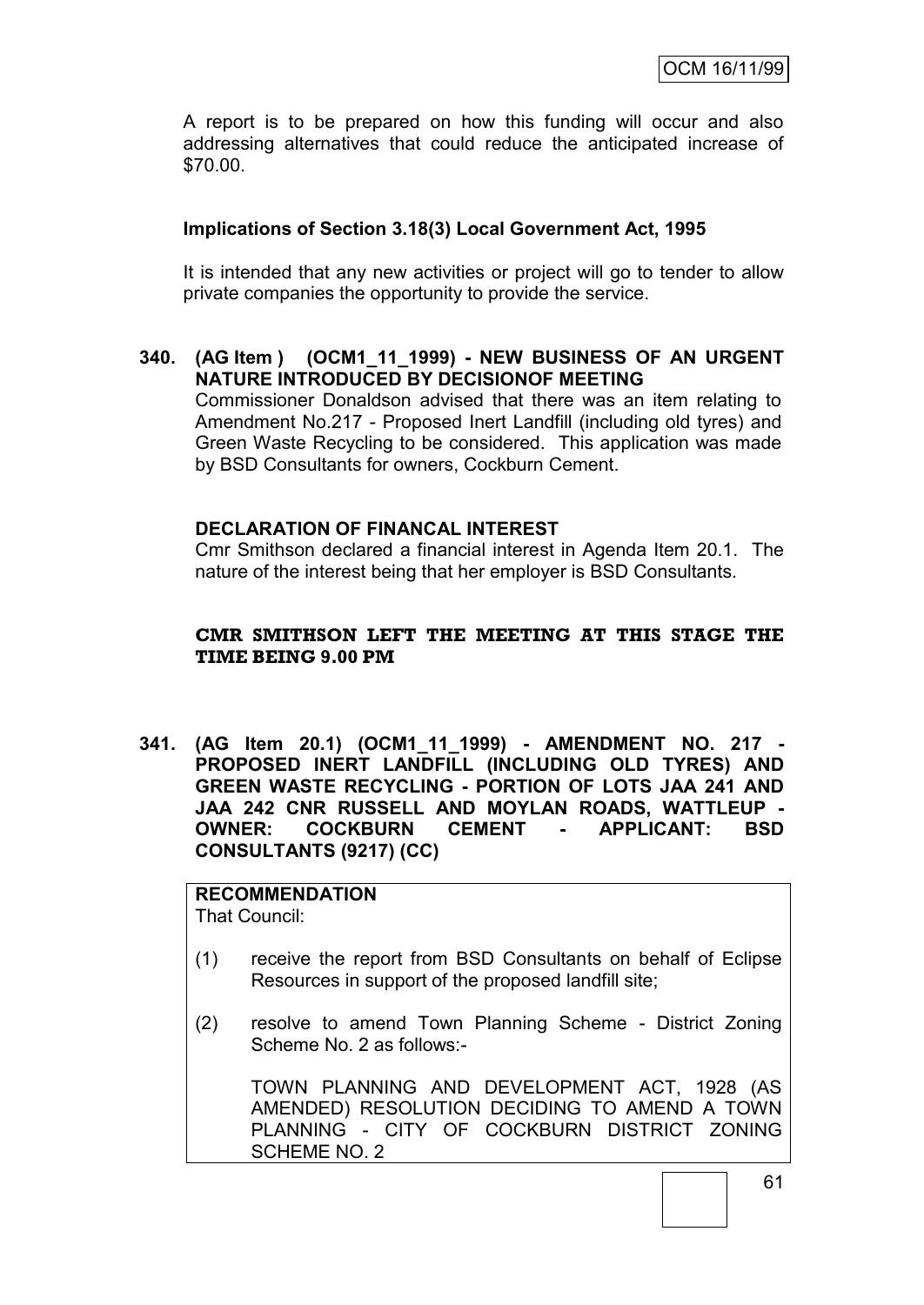#### AMENDMENT NO. 217

Resolved that Council in pursuance of section 7 of the Town Planning and Development Act, 1928 (as amended) amend the above town planning scheme by:

1. Adding an Additional Use "Landfill Site" to the Rural zoning of Portion of Pt Lot JAA 241 being part of the land comprised in Certificate of Title Volume 1722 Folio 869 and portion of Lot JAA 242 being part of the land comprised in Certificate of Title Volume 1157 Folio 182, located east of Moylan Road and south of Russell Road, Wattleup;

| Amending the Scheme Text in the Second Schedule - |  |  |  |  |
|---------------------------------------------------|--|--|--|--|
| Additional Use as follows:-                       |  |  |  |  |

| <b>Street</b>               | <b>Particulars of Land</b>                                                                                                                                                                                                                                                                                                                 | <b>Additional Use Permitted</b>                                                                                                                                                                                                                                                                                                                                                                                                 |
|-----------------------------|--------------------------------------------------------------------------------------------------------------------------------------------------------------------------------------------------------------------------------------------------------------------------------------------------------------------------------------------|---------------------------------------------------------------------------------------------------------------------------------------------------------------------------------------------------------------------------------------------------------------------------------------------------------------------------------------------------------------------------------------------------------------------------------|
| Moylan<br>Road,<br>Wattleup | Portion of Pt Lot JAA 241<br>being part of the land<br>comprised in Certificate<br>of Title Volume 1722<br>Folio 869 and Pt Lot<br>Portion of JAA 242 being<br>of the<br>land<br>part<br>comprised in Certificate<br>of Title Volume<br>1157<br>Folio 182, located east of<br>Moylan Road and south<br>of<br>Russell<br>Road,<br>Wattleup. | The portion of lots, Pt Lot JAA<br>241 and Lot JAA 242 identified<br>the<br>Scheme<br>Map<br>as<br>on<br>Additional Use - "Landfill Site"<br>is limited to the:-<br>disposal of inert fill such as<br>$\bullet$<br>limestone rubble, masonry,<br>concrete, rough fill, builders<br>rubble, building demolition<br>material, topsoil<br>and<br>shredded tyres;<br>recycling of greenwaste;<br>٠<br>The Council will not allow on |
|                             |                                                                                                                                                                                                                                                                                                                                            | portion of lots, Pt Lot JAA 241<br>and Lot JAA 242 to be used for<br>recycling manures composting,<br>shredding of tyres or<br>the<br>disposal of whole tyres or any<br>other waste<br>material<br>not<br>described as inert fill.                                                                                                                                                                                              |
|                             |                                                                                                                                                                                                                                                                                                                                            | The landfill site shall operate in<br>with<br>accordance<br>any<br><b>EPA</b><br>licences or approvals issued<br>for the land, and shall be<br>filled<br>managed,<br>and<br>rehabilitated<br>in<br>accordance<br>the Council's<br>with<br>planning<br>approval<br>consent<br>and<br>any<br>issued by the WAPC.                                                                                                                  |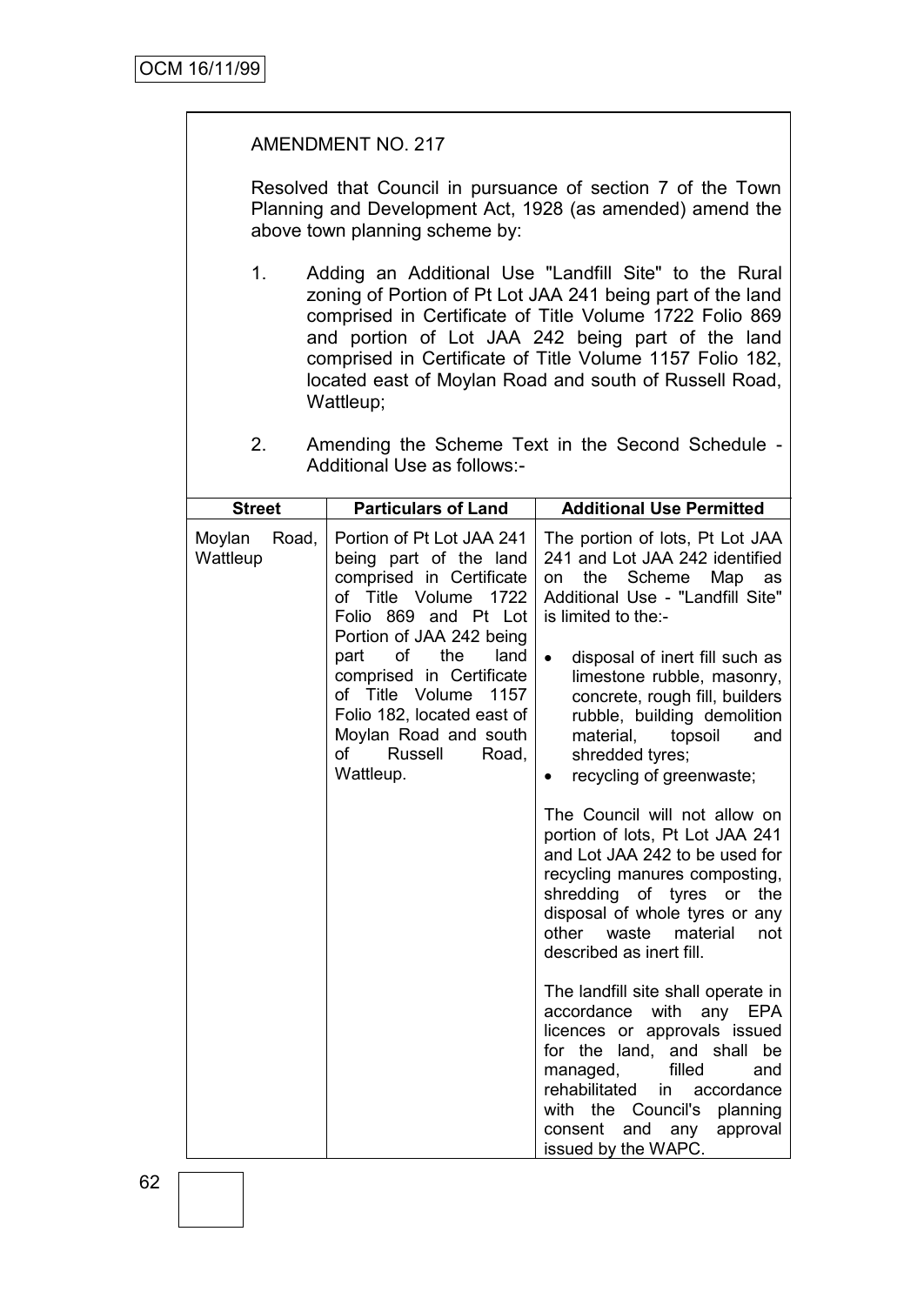|                                                                                                                                                                                                            |                                                                                                                                                                                                                                                                                                                                                                                     | granting development<br>In In<br>approval for the recycling of<br>greenwaste, the Council shall<br>limit the approval period for this<br>use to a period not extending<br>beyond the completion of the<br>filling of the land.                            |  |  |
|------------------------------------------------------------------------------------------------------------------------------------------------------------------------------------------------------------|-------------------------------------------------------------------------------------------------------------------------------------------------------------------------------------------------------------------------------------------------------------------------------------------------------------------------------------------------------------------------------------|-----------------------------------------------------------------------------------------------------------------------------------------------------------------------------------------------------------------------------------------------------------|--|--|
|                                                                                                                                                                                                            |                                                                                                                                                                                                                                                                                                                                                                                     | Upon cessation of the landfill<br>site the Council shall initiate an<br>amendment to the District<br>Zoning Scheme to delete the<br>Additional Use - "Landfill Site"<br>from portion of lots, Pt Lot JAA<br>241 and Lot JAA 242 Moylan<br>Road, Wattleup. |  |  |
| Amending the Scheme Map to show the Additional Use -<br>3.<br>"Landfill Site", over that portion of the rural zoned land<br>described in the amendment to the Second Schedule -<br><b>Additional Uses.</b> |                                                                                                                                                                                                                                                                                                                                                                                     |                                                                                                                                                                                                                                                           |  |  |
|                                                                                                                                                                                                            |                                                                                                                                                                                                                                                                                                                                                                                     | Dated this day of 1999<br><b>Chief Executive Officer</b>                                                                                                                                                                                                  |  |  |
| (3)                                                                                                                                                                                                        | refer Amendment 217 to the Environmental Protection Authority<br>for assessment under section 7 A(2) of Town Planning and<br>Development Act;                                                                                                                                                                                                                                       |                                                                                                                                                                                                                                                           |  |  |
| (4)                                                                                                                                                                                                        | following receipt of written advice from the Environmental<br>Protection Authority that the Scheme Amendment is not required<br>to be assessed under section 48A of the Environmental<br>Protection Act, advertise the amendment in accordance with the<br>provisions of Planning Bulletin No. 29, published by the Western<br>Australian Planning Commission in December 1998; and |                                                                                                                                                                                                                                                           |  |  |
| (5)                                                                                                                                                                                                        | advise the applicant of the Council's decision.                                                                                                                                                                                                                                                                                                                                     |                                                                                                                                                                                                                                                           |  |  |
| TO BE CARRIED BY AN ABSOLUTE MAJORITY OF COUNCIL                                                                                                                                                           |                                                                                                                                                                                                                                                                                                                                                                                     |                                                                                                                                                                                                                                                           |  |  |

## **COUNCIL DECISION**

MOVED Cmr Jorgensen SECONDED Cmr Donaldson that:

(1) the report be received from BSD Consultants on behalf of Eclipse Resources in support of the proposed landfill site;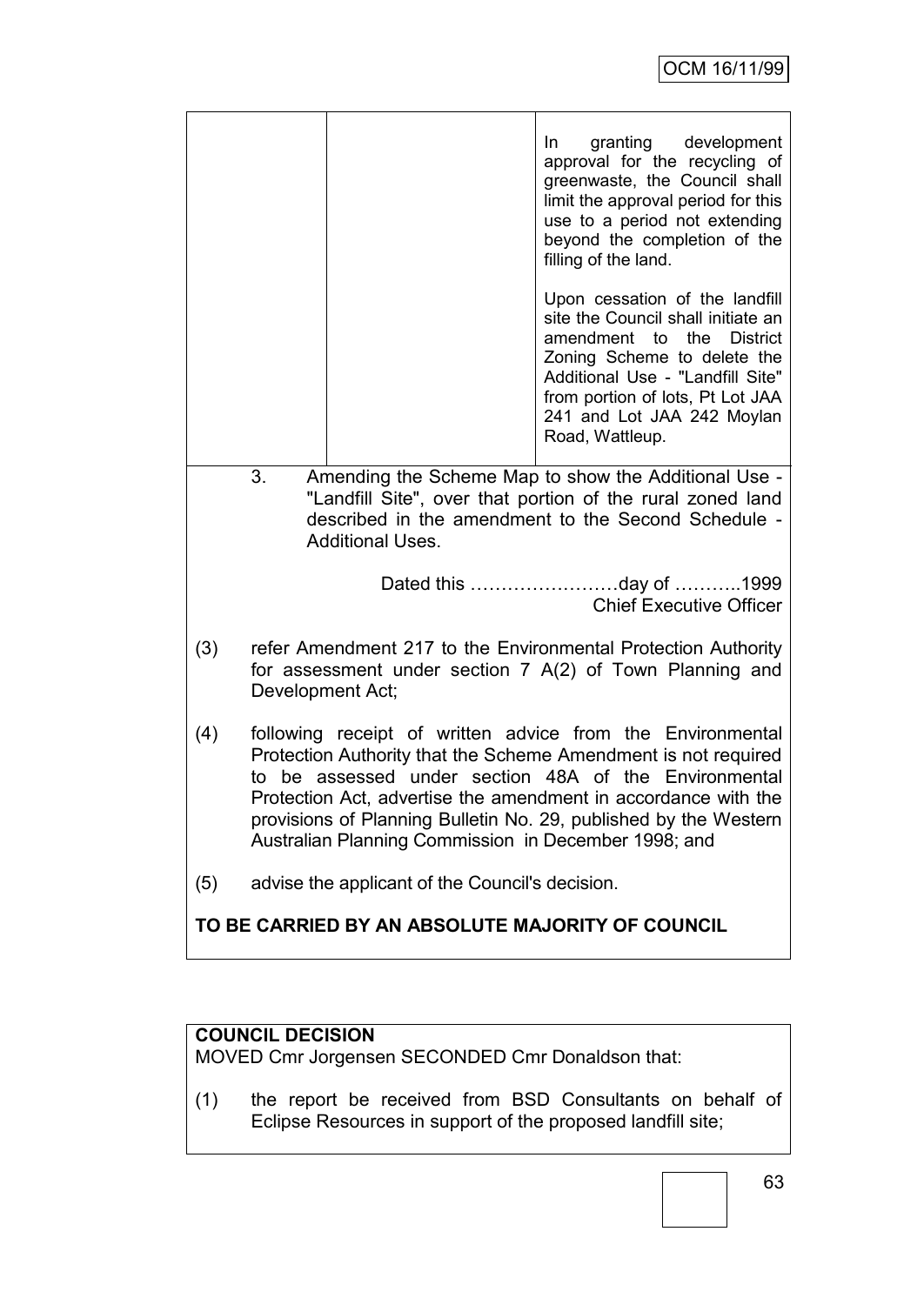(2) Town Planning Scheme - District Zoning Scheme No. 2 be amended as follows:-

TOWN PLANNING AND DEVELOPMENT ACT, 1928 (AS AMENDED) RESOLUTION DECIDING TO AMEND A TOWN PLANNING - CITY OF COCKBURN DISTRICT ZONING SCHEME NO. 2

AMENDMENT NO. 217

Resolved that Council in pursuance of section 7 of the Town Planning and Development Act, 1928 (as amended) amend the above town planning scheme by:

- 1. Adding an Additional Use "Landfill Site" to the Rural zoning of Portion of Pt Lot JAA 241 being part of the land comprised in Certificate of Title Volume 1722 Folio 869 and portion of Lot JAA 242 being part of the land comprised in Certificate of Title Volume 1157 Folio 182, located east of Moylan Road and south of Russell Road, Wattleup;
- 2. Amending the Scheme Text in the Second Schedule Additional Use as follows:-

| <b>Street</b>               | <b>Particulars of Land</b>                                                                                                                                                                                                                                                                                                     | <b>Additional Use Permitted</b>                                                                                                                                                                                                                                                                                                                                                                                                                                                                                                                                                                                                                                                                                                                                                                                                                                       |
|-----------------------------|--------------------------------------------------------------------------------------------------------------------------------------------------------------------------------------------------------------------------------------------------------------------------------------------------------------------------------|-----------------------------------------------------------------------------------------------------------------------------------------------------------------------------------------------------------------------------------------------------------------------------------------------------------------------------------------------------------------------------------------------------------------------------------------------------------------------------------------------------------------------------------------------------------------------------------------------------------------------------------------------------------------------------------------------------------------------------------------------------------------------------------------------------------------------------------------------------------------------|
| Moylan<br>Road,<br>Wattleup | Portion of Pt Lot JAA 241<br>being part of the land<br>comprised in Certificate of<br>Title Volume 1722 Folio<br>869 and Pt Lot Portion of<br>JAA 242 being part of the<br>comprised<br>land<br>in<br>Certificate of Title Volume<br>1157 Folio 182, located<br>east of Moylan Road and<br>south of Russell Road.<br>Wattleup. | The portion of lots, Pt Lot JAA 241<br>and Lot JAA 242 identified on the<br>Scheme Map as Additional Use -<br>"Landfill Site" is limited to the:-<br>disposal of inert fill such as<br>$\bullet$<br>limestone<br>rubble,<br>masonry,<br>concrete, rough fill, builders<br>rubble, building demolition<br>material, topsoil and tyres;<br>recycling and composting of<br>$\bullet$<br>greenwaste;<br>The Council will not allow on<br>portion of lots, Pt Lot JAA 241 and<br>Lot JAA 242 to be used for<br>recycling manures or the disposal<br>of any other waste material not<br>described as inert fill.<br>The landfill site shall operate in<br>accordance with any EPA licences<br>or approvals issued for the land,<br>and shall be managed, filled and<br>rehabilitated in accordance with<br>the Council's planning consent<br>and any approval issued by the |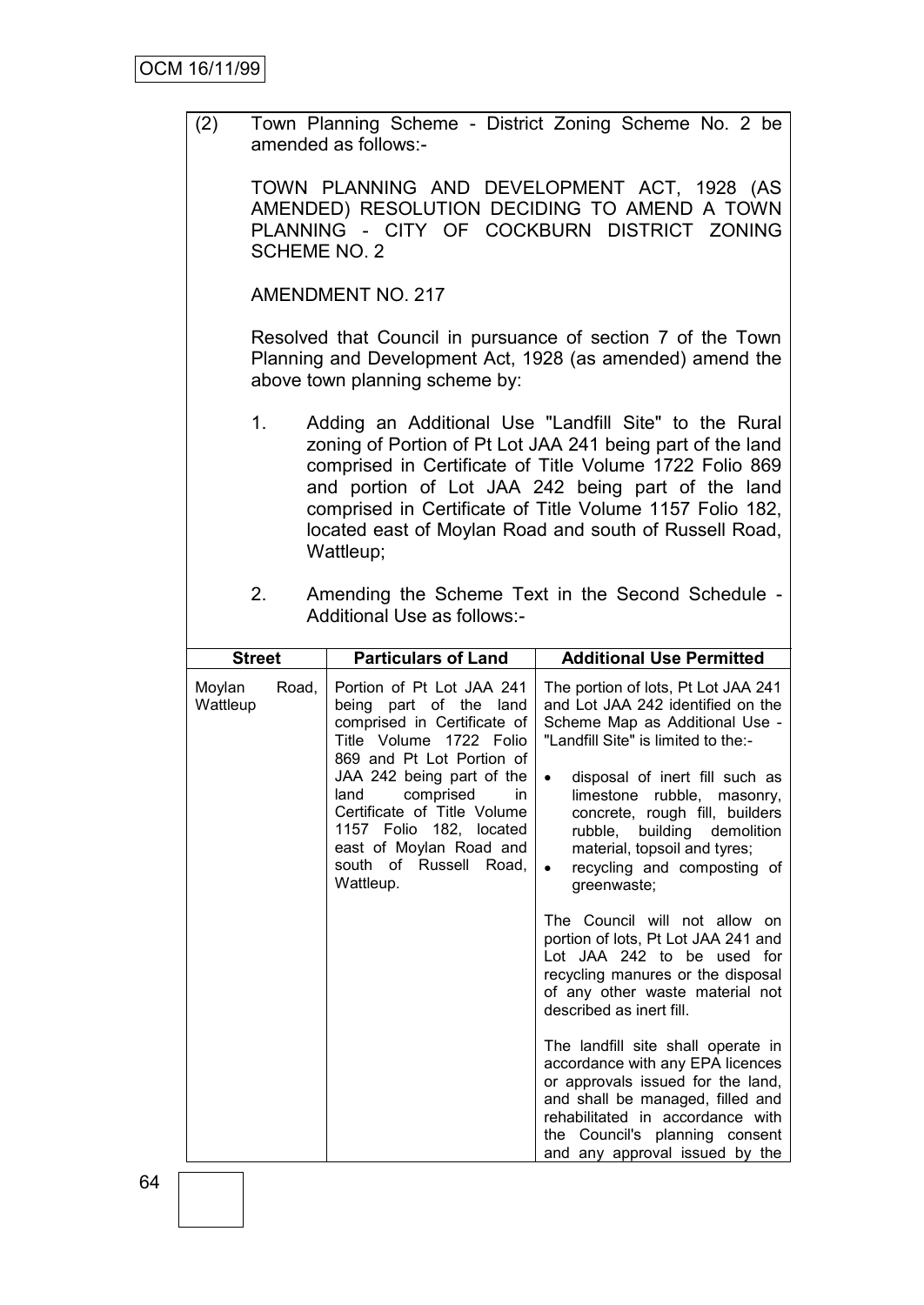|     |                                                                                                                                                                                                                                                                                                                                                                                     | WAPC.                                                                                                                                                                                                                                                           |  |  |  |
|-----|-------------------------------------------------------------------------------------------------------------------------------------------------------------------------------------------------------------------------------------------------------------------------------------------------------------------------------------------------------------------------------------|-----------------------------------------------------------------------------------------------------------------------------------------------------------------------------------------------------------------------------------------------------------------|--|--|--|
|     |                                                                                                                                                                                                                                                                                                                                                                                     | In granting development approval<br>for the recycling of greenwaste,<br>the Council shall limit the approval<br>period for this use to a period not<br>extending beyond the completion<br>of the filling of the land.                                           |  |  |  |
|     |                                                                                                                                                                                                                                                                                                                                                                                     | Upon cessation of the landfill site<br>the Council<br>initiate<br>shall<br>an<br>amendment to the District Zoning<br>Scheme to delete the Additional<br>Use - "Landfill Site" from portion of<br>lots, Pt Lot JAA 241 and Lot JAA<br>242 Moylan Road, Wattleup. |  |  |  |
|     | 3.<br>Amending the Scheme Map to show the Additional Use -                                                                                                                                                                                                                                                                                                                          |                                                                                                                                                                                                                                                                 |  |  |  |
|     |                                                                                                                                                                                                                                                                                                                                                                                     | "Landfill Site", over that portion of the rural zoned land<br>described in the amendment to the Second Schedule -                                                                                                                                               |  |  |  |
|     | <b>Additional Uses.</b>                                                                                                                                                                                                                                                                                                                                                             |                                                                                                                                                                                                                                                                 |  |  |  |
|     |                                                                                                                                                                                                                                                                                                                                                                                     |                                                                                                                                                                                                                                                                 |  |  |  |
|     |                                                                                                                                                                                                                                                                                                                                                                                     | <b>Chief Executive Officer</b>                                                                                                                                                                                                                                  |  |  |  |
| (3) | refer Amendment 217 to the Environmental Protection Authority<br>for assessment under section 7 A(2) of Town Planning and<br>Development Act;                                                                                                                                                                                                                                       |                                                                                                                                                                                                                                                                 |  |  |  |
| (4) | following receipt of written advice from the Environmental<br>Protection Authority that the Scheme Amendment is not required<br>to be assessed under section 48A of the Environmental<br>Protection Act, advertise the amendment in accordance with the<br>provisions of Planning Bulletin No. 29, published by the Western<br>Australian Planning Commission in December 1998; and |                                                                                                                                                                                                                                                                 |  |  |  |
| (5) | advise the applicant of the Council's decision.                                                                                                                                                                                                                                                                                                                                     | <b>CARRIED 2/0</b>                                                                                                                                                                                                                                              |  |  |  |

## **Explanation**

The proponents met with the Commissioners, the Chief Executive Officer and the Director, Planning and Development to discuss the proposal and to give advice in relation to the burying of whole tyres and processes involved in composting for their consideration in relation to this particular item.

The proposal as presented by the proponents will be put to the Environmental Protection Authority for consideration, and the existing application would then be put for public comment which would enable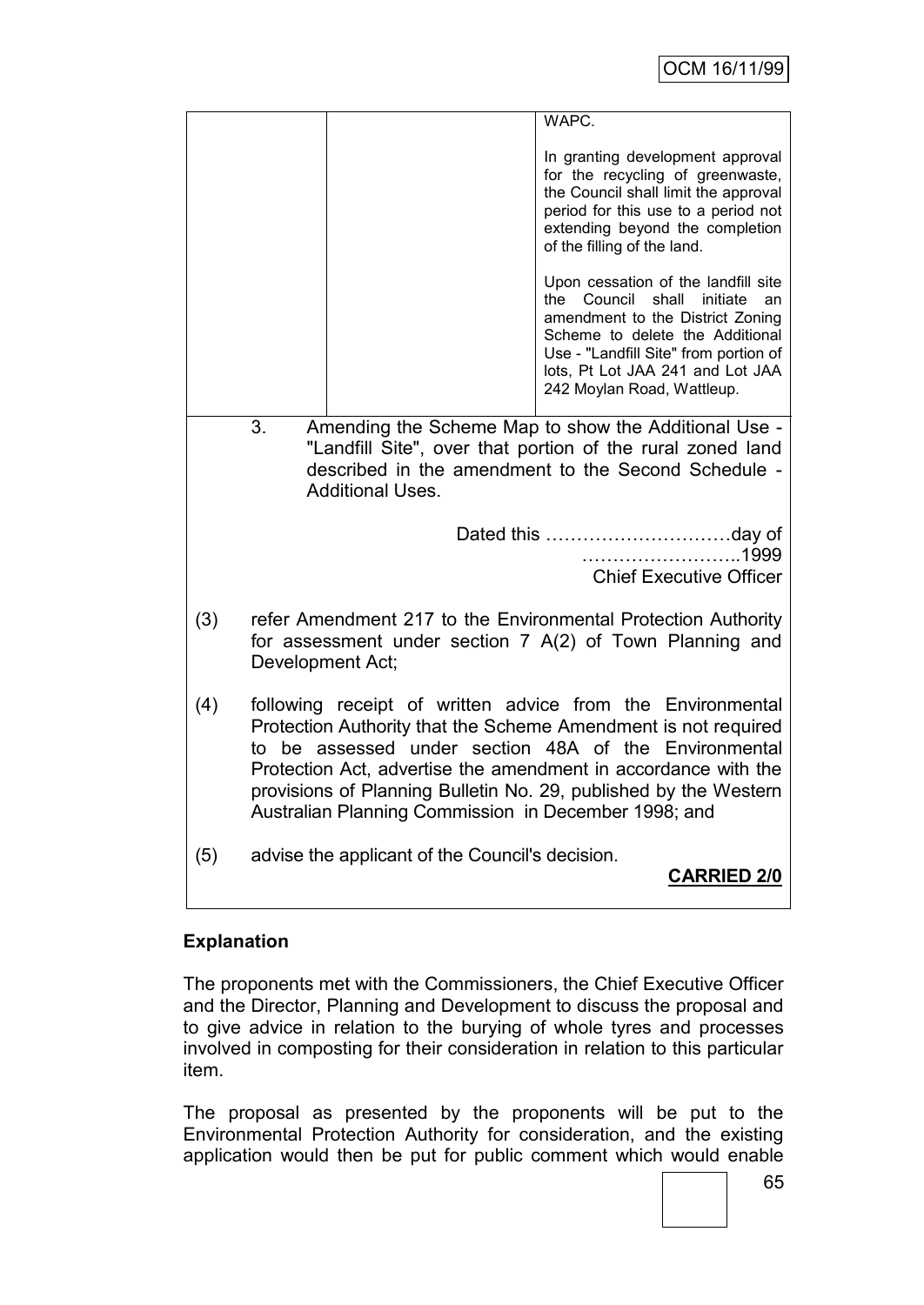Council to consider any submissions from the public before making a final decision about this proposal.

In addition, the proponent together with his Consultant were able to justify the disposal of tyres in accordance with their current practices at other approved disposal sites and also to confirm that composting will take place as a matter of course resulting from the stockpiling of greenwaste as part of the recycling process.

#### **Background**

| <b>ZONING:</b>    |                                | MRS: RURAL   |
|-------------------|--------------------------------|--------------|
|                   | DZS:                           | <b>RURAL</b> |
| LAND USE:         | <b>FORMER LIMESTONE QUARRY</b> |              |
| l LOT SIZE:       |                                |              |
| AREA:             | N/A                            |              |
| <b>USE CLASS:</b> | N/A                            |              |

The subject portion of Lot JAA 242 and JAA 241 is a former limestone quarry of Cockburn Cement located at the corner of Moylan and Russell Roads, Henderson. Extensive planting of tree seedlings has been untaken adjacent to site boundaries recently.

The balance of the land west of Moylan Road is still an operational limestone quarry of Cockburn Cement.

Much of the land in the locality has been identified in the WAPC's Basic Raw Materials Policy for the Perth Metropolitan Region as a limestone resource/extraction area.

Properties to the north and north east of the site are smaller rural lots (2- 3 hectares) which have been developed with dwellings and small scale rural activities such as market gardens. The Lot at the corner of Russell and Holmes Road is occupied by a poultry farm. The subject site is within the buffer zone of the poultry farm.

The land to the east of the site is a Local Reserve-Council Use under TPS No. 2 but for the most part remains as natural bush land.

The site is also within the Environmental Protection Policy air quality buffer associated with the Kwinana Industrial and the Cockburn cement factory.

A development application was lodged with Council 21 September 1999 to use the land to dispose of inert land-fill (including old tyres) and for green waste recycling.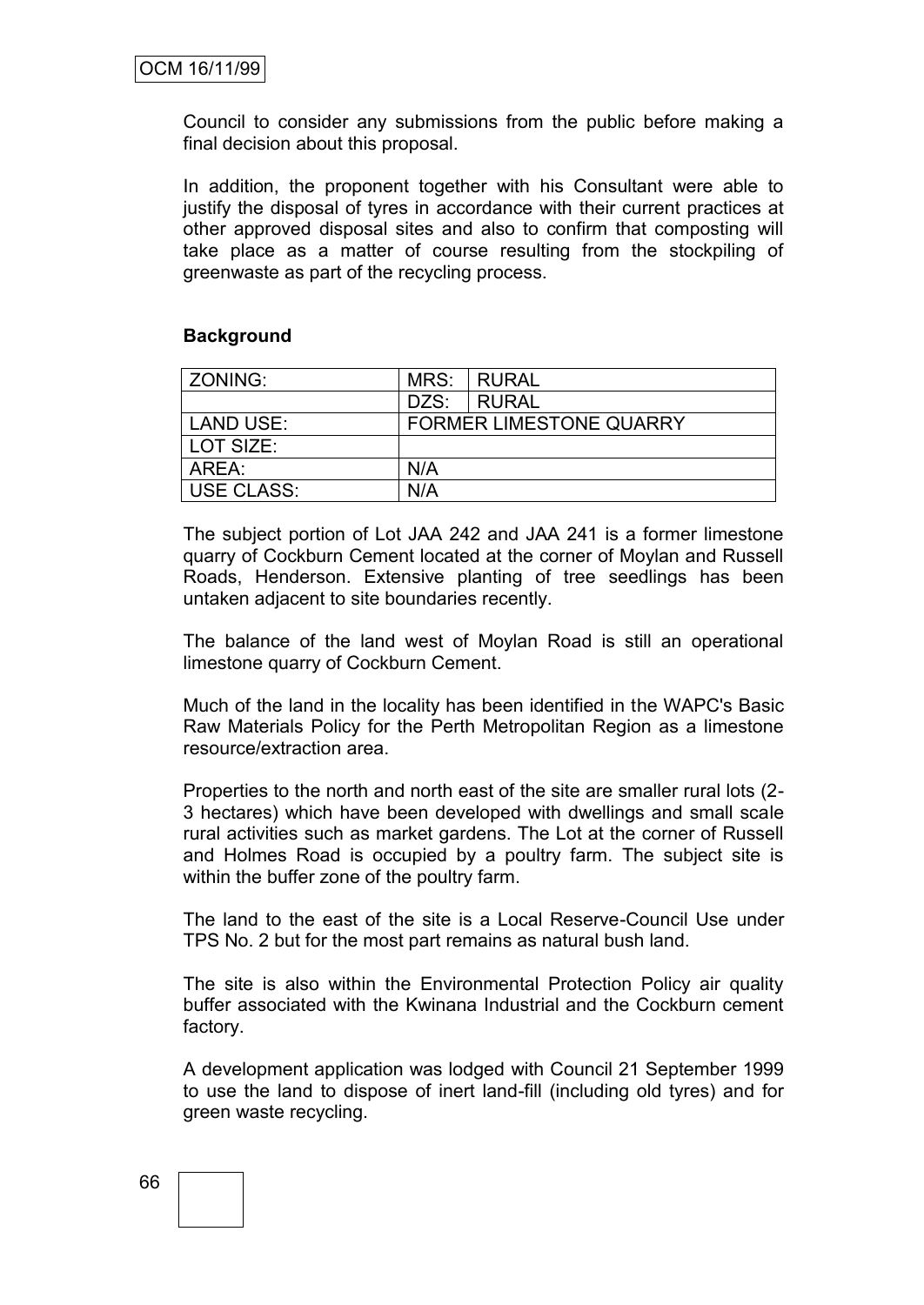Although the proposal was advertised (notification of nearby landowners), it was later determined that the proposed use of 'inert land fill' was a prohibited use ('X' use) in the Rural zone, and that the proposed use of green waste recycling is classified a 'Industry General' which is also prohibited use in the Rural Zone.

The Planning Department refused the application by delegation on the 29 October 1999 for the following reasons:

- *'1.* The proposed use of landfill is classified as Industry Noxious in *the City of Cockburn District Zoning Scheme No. 2 and is an 'X use (a use not permitted) in the Rural Zone of the Scheme. Council has no jurisdiction to approve such uses.*
- *2. The proposed us of green waste recycling is considered an Industry –General in the City of Cockburn District Zoning Scheme No. 2 and is an 'X' use (a use not permitted) in the Rural zone of the Scheme. Council has no jurisdiction to approve such uses.'*

18 submissions were received from nearby landowners generally objecting on the following grounds:

- potential for ground-water contamination as objector is a user of the resource and no scheme water is available
- dust from the site contaminating land, rainwater and air
- noise from machinery and vehicles
- tyre dumping contaminating ground-water and catching fire
- chemical contamination
- proposed management of the site which is self regulatory in nature

The Environmental Protection Authority has resolved not to subject to the proposal to a formal Environmental Impact Assessment. Locals have appealed the Environmental Protection Authority's decision not to formally assess the proposal.

#### **Submission**

BSD Consultants on behalf of Eclipse Resources have requested Council amend its Scheme to introduce an additional use over the subject portion of Lot JAA 242 and JAA 241 so that the land may be used for the disposal of inert land-fill (including used tyres) and green waste recycling. The following wording is proposed to be inserted into the Second Schedule of the Scheme under the heading Additional/Permitted Use: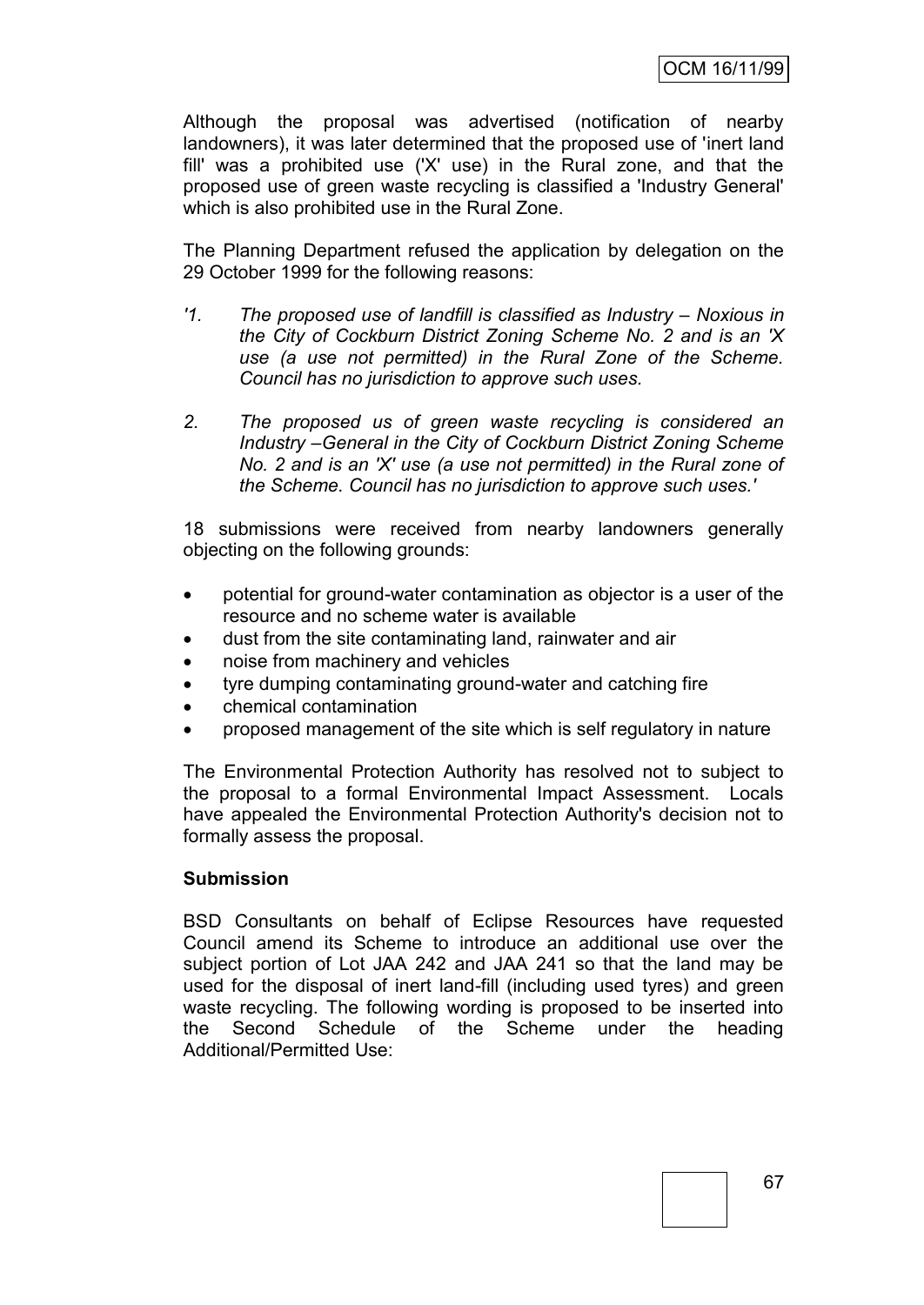'Inert Landfill and Green Waste Recycling operated in accordance with Environmental Protection Authority licensing requirements and subject to Council Planning Consent which may include conditions on, inter alia, operating hours and rehabilitation requirements'.

#### **Report**

In respect to land fill proposals in general, the Scheme was amended in November 1997 to restrict the use of the Council's tip to waste disposal, and to classify all waste disposal as Industry-Noxious thereby requiring proponents to seek Amendment to the Scheme and in so doing allow Council a greater measure of control. This amendment proposal is the first and may therefore represent a referral point and set the standards for other land fill proposals in the City.

The amendment is considered to contain 3 main elements. First of these is the disposal of what may be termed 'traditional' dry inert land fill such as building site waste (masonry, concrete, bricks and pieces of glass and metal) and soils. The second of these elements is the disposal of whole tyres and the third is the recycling of green waste such as tree trunks and branches and its composting.

Former quarry sites are considered to be topographically suited to the use of inert land-fill as their low level relative to adjacent land has potential to limit off site impacts such as dust, noise, and negative visual impact. Land-fill also allows for the restitution of the land to its former land form.

Post excavation of the site has left a pit floor relatively level with Moylan Road, and a batter slope to the eastern boundary to higher ground. A drop in level to the pit floor is also present from Russell Road as the land begins to rise to the east. The site is not a typical 'whole in the ground' type quarry.

There are 4 residents on Russell Road within 40 to 70 metres of the subject site. The difference in level on the boundary to Russell Road may have potential to limit off site impacts to these residents in the early stages of development. Any potential operator would be required to implement appropriate dust suppression measures and comply and with the relevant noise regulations.

In respect to the proposal to disposal of whole tyres, all Local Governments in the Metropolitan Region are classified under the Department of Environmental Protection's Used Tyre Regulations (1996) as TLEZ (Tyre Landfill Exclusion Zone).

The Regulations do provide for tyre burial in land fill sites in the TLEZ subject to the written approval of the Chief Executive Officer of the D E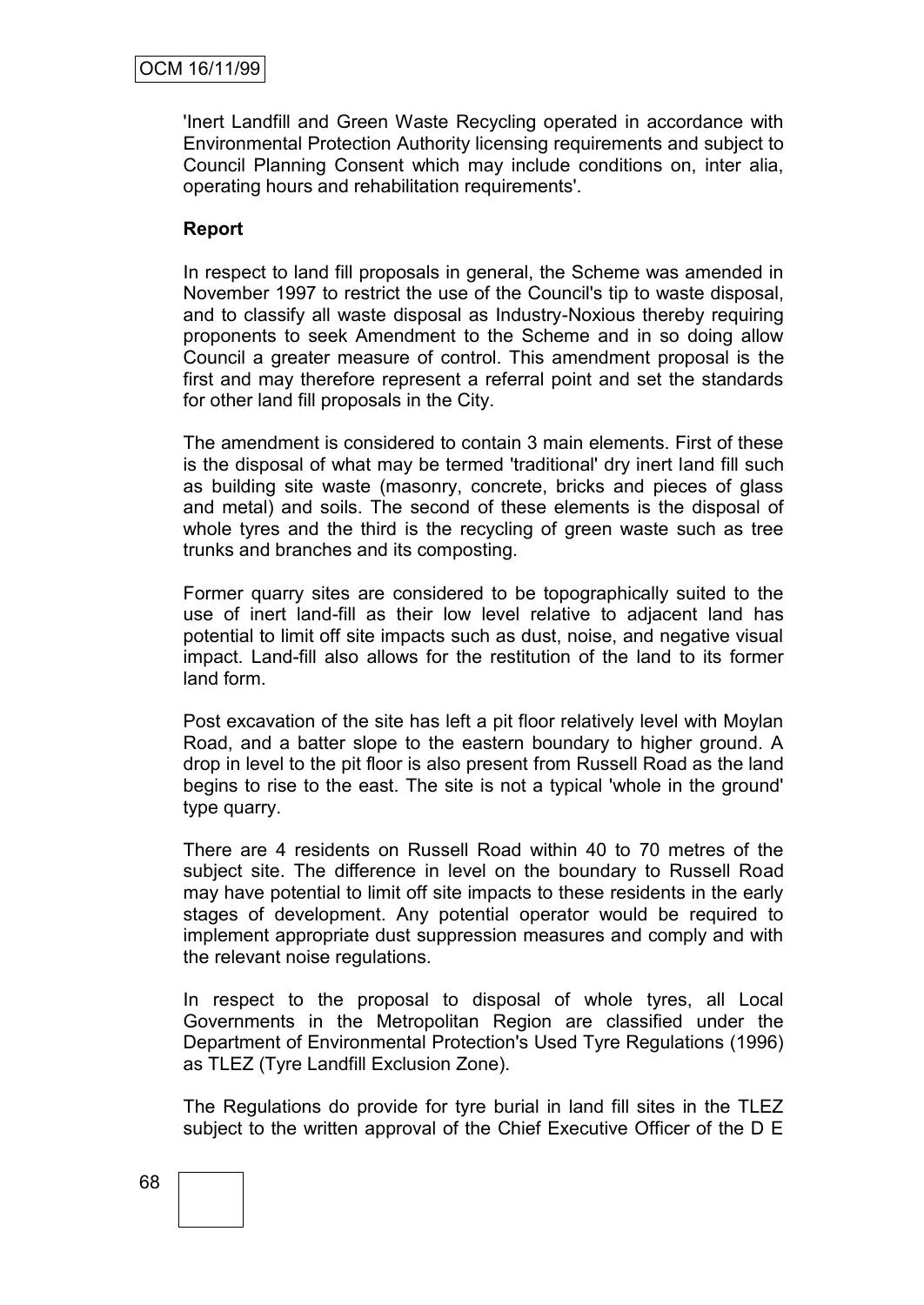P. Ultimately the environmental appropriateness for the disposal of tyres will be determined by the Chief Executive Officer of the D E P.

Submissions on the referral of the original proposal highlighted residents concern that used tyres would catch fire. Shredding of the tyres off site and mixing of the material with other non-flammable land fill material should greatly reduce the potential for fire.

In respect to the recycling of green waste, Council has already set a precedent in its adoption for advertising of Amendment 203, which is to be considered at this meeting for final adoption of Council.

Amendment 203 is to allow the recycling of green waste, limestone rubble, topsoil and rough fill on a portion of Lot 1 Rockingham Road, Henderson which is adjacent to the Council's tip site. In order to limit the potential for odour the recycling of manurers and the composting of the green waste is not allowed. Furthermore, the duration of the operation is limited by a 'sunset clause' to that of the Council tip.

Given the position of Council in respect to Amendment 203, it is considered appropriate that the same restrictive provisions be imposed in Amendment 217.

In accordance with the provisions of the Western Australian Planning Commission's Bulletin No. 29 the amendment may proceed directly to advertising where it is consistent with criteria of the Bulletin No. 29. It is considered proposed Amendment 217 meets the criteria and as such should proceed to advertising.

#### **Strategic Plan/Policy Implications**

N/A

#### **Budget/Financial Implications**

N/A

**Implications of Section 3.18(3) Local Government Act, 1995**

Nil

#### **CMR SMITHSON RETURNED TO THE MEETING THE TIME BEING 9.09 PM**